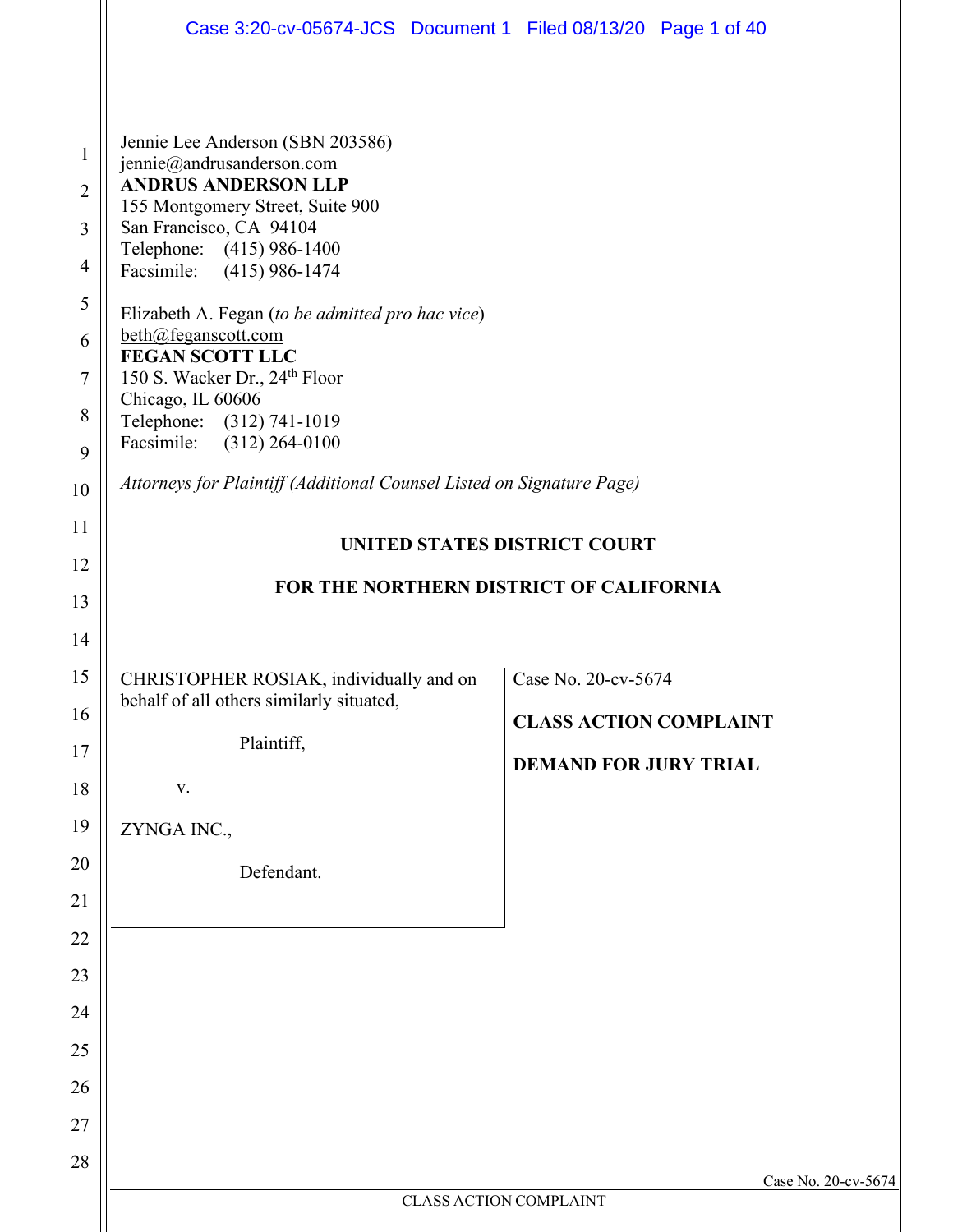|              | Table of Contents                                                                                                                                                |  |
|--------------|------------------------------------------------------------------------------------------------------------------------------------------------------------------|--|
| $\mathbf{I}$ |                                                                                                                                                                  |  |
| II.          |                                                                                                                                                                  |  |
| Ш.           |                                                                                                                                                                  |  |
| IV.          |                                                                                                                                                                  |  |
| V.           |                                                                                                                                                                  |  |
|              |                                                                                                                                                                  |  |
|              |                                                                                                                                                                  |  |
|              | C. With only non-existent or outdated encryption systems in place to protect customer PII, the                                                                   |  |
|              | D. Zynga has failed to adequately notify and protect its customers since learning of the data                                                                    |  |
|              | E. Data breaches, like Zynga's, cause financial, emotional, and physical harm to the victims,                                                                    |  |
|              |                                                                                                                                                                  |  |
|              |                                                                                                                                                                  |  |
|              | <b>COUNT I - NEGLIGENCE</b> (on Behalf of Plaintiff and the Nationwide Class)  15                                                                                |  |
|              | <b>COUNT II - NEGLIGENCE PER SE</b> (on Behalf of Plaintiff and the Nationwide Class) 18                                                                         |  |
|              | <b>COUNT III - BREACH OF CONTRACT</b> (on Behalf of Plaintiff and the Nationwide Class) 19                                                                       |  |
|              | <b>COUNT IV - BREACH OF IMPLIED CONTRACT</b> (on Behalf of Plaintiff and the                                                                                     |  |
|              | <b>COUNT V - UNJUST ENRICHMENT</b> (on Behalf of Plaintiff and the Nationwide Class) 21                                                                          |  |
|              | <b>COUNT VI - BREACH OF CONFIDENCE</b> (on Behalf of Plaintiff and the Nationwide Class)                                                                         |  |
|              | <b>COUNT VII - VIOLATION OF CALIFORNIA UNFAIR COMPETITION LAW CAL.</b><br>BUS. & PROF. CODE, §§ 17200, ET SEQ. (on Behalf of Plaintiff and the Nationwide Class) |  |
|              | <b>COUNT VIII - VIOLATIONS OF THE CALIFORNIA FALSE ADVERTISING LAW</b><br>CAL. BUS. & PROF. CODE § 17500, ET SEQ. (on Behalf of Plaintiff and the Nationwide     |  |
|              | <b>COUNT IX - VIOLATIONS OF THE CALIFORNIA CONSUMERS LEGAL REMEDIES</b>                                                                                          |  |
|              | ACT, CAL. CIV. CODE § 1750, ET SEQ. (on Behalf of Plaintiff and the Nationwide Class) 30                                                                         |  |
|              | <b>COUNT X - ALTERNATIVE COUNT FOR VIOLATIONS OF STATE CONSUMER</b>                                                                                              |  |
|              |                                                                                                                                                                  |  |
|              |                                                                                                                                                                  |  |
|              |                                                                                                                                                                  |  |
|              | Case No. 20-cv-5674<br>$-1-$                                                                                                                                     |  |
|              | <b>CLASS ACTION COMPLAINT</b>                                                                                                                                    |  |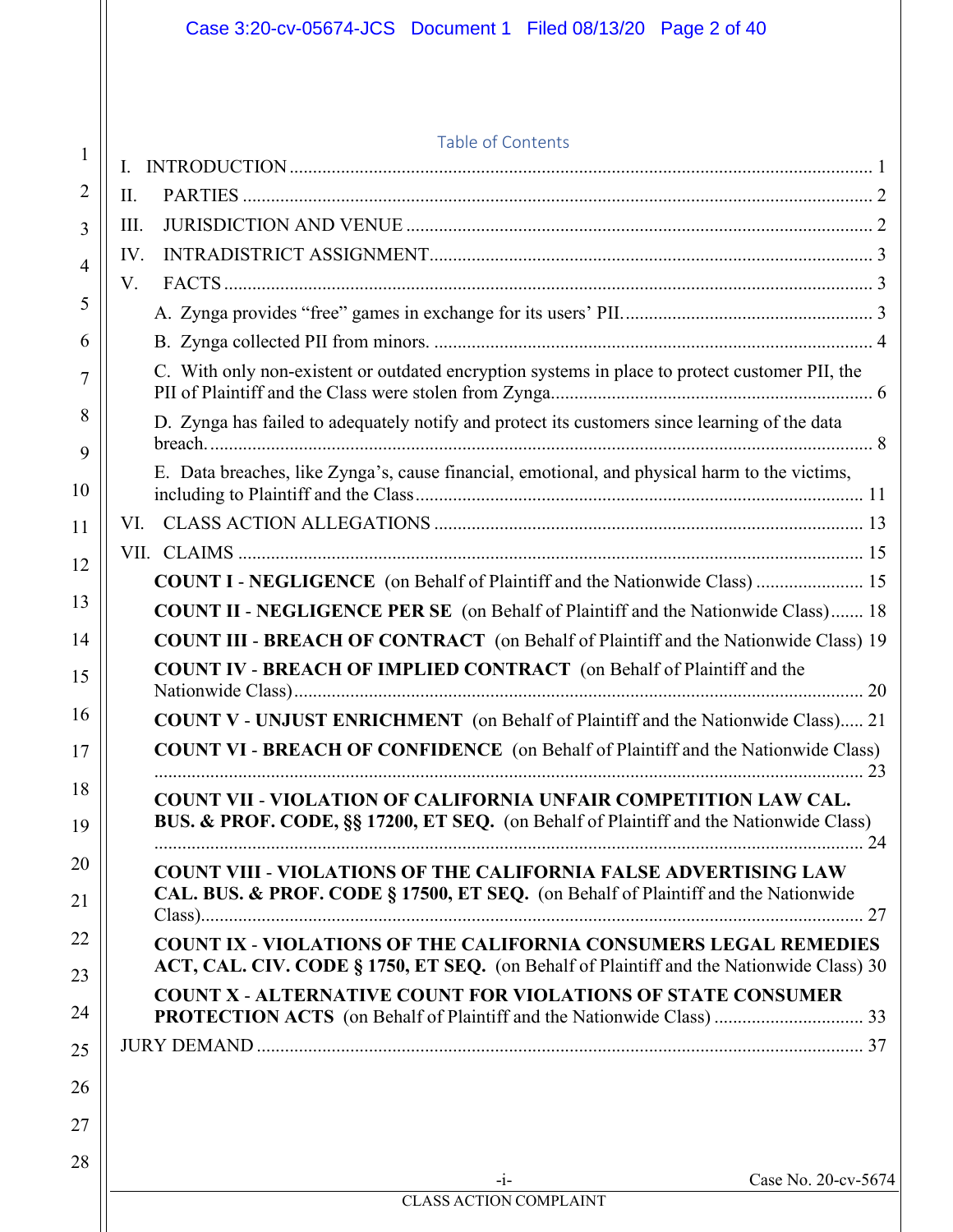Plaintiff Christopher Rosiak, individually and on behalf of all other persons similarly situated, by and through their attorneys, for their Complaint against Defendant Zynga Inc., allege as follows:

#### **I. INTRODUCTION**

1. Defendant Zynga Inc. ("Zynga") proclaims it is "a leading developer of the world's most popular social games that are played by millions of people around the world each day." Zynga promises that it has in place "reasonable and appropriate security measures to help protect the security of your information both online and offline and to ensure that your data is treated securely…."

2. In fact, hundreds of millions of people, including Plaintiff, trusted and believed Zynga's promise to protect their personally-identifying information, including name, email address, Zynga ID and password, Facebook ID and password and, in some instances, financial information given to Zynga for purchases for games and other in-game items (collectively, "PII").<sup>1</sup>

3. Yet despite its promise, Zynga failed to protect its customers' PII by, among other things, using password encryption methods that were banned for use by federal governmental agencies as early as 2010.

4. In September of 2019, Zynga's customer data base was breached by a serial hacker who had previously stolen and sold PII on the dark web. By current estimates, over 170 million Zynga accounts were accessed (the "Zynga Data Breach"). Although Zynga had notice of the breach and identified which of its customer accounts were accessed, Zynga never directly notified those customers.

5. Since the Zynga Data Breach, Zynga's customers have been exposed to credit and identity theft, "credit stuffing," phishing scams, and any other fraudulent conduct that a criminal mind can concoct. Plaintiff has and will incur costs to mitigate the risk for the data breach, such as paying for credit monitoring services, and will have to spend countless hours monitoring their credit reports and credit card statements. Regardless of whether they have yet to incur out-of-pocket losses,

25

26

27

1

2

3

4

5

6

7

8

9

10

11

12

13

14

15

16

17

18

19

20

21

22

23

24

<sup>1</sup> As used throughout this Complaint, "PII" is defined as all information exposed by the Zynga Data Breach that occurred on or around September 2019, including but not limited to all or any part or combination of name, address, telephone number, email address, gender, Zynga login and password, Facebook login and password, credit card information, and other personally identifying information.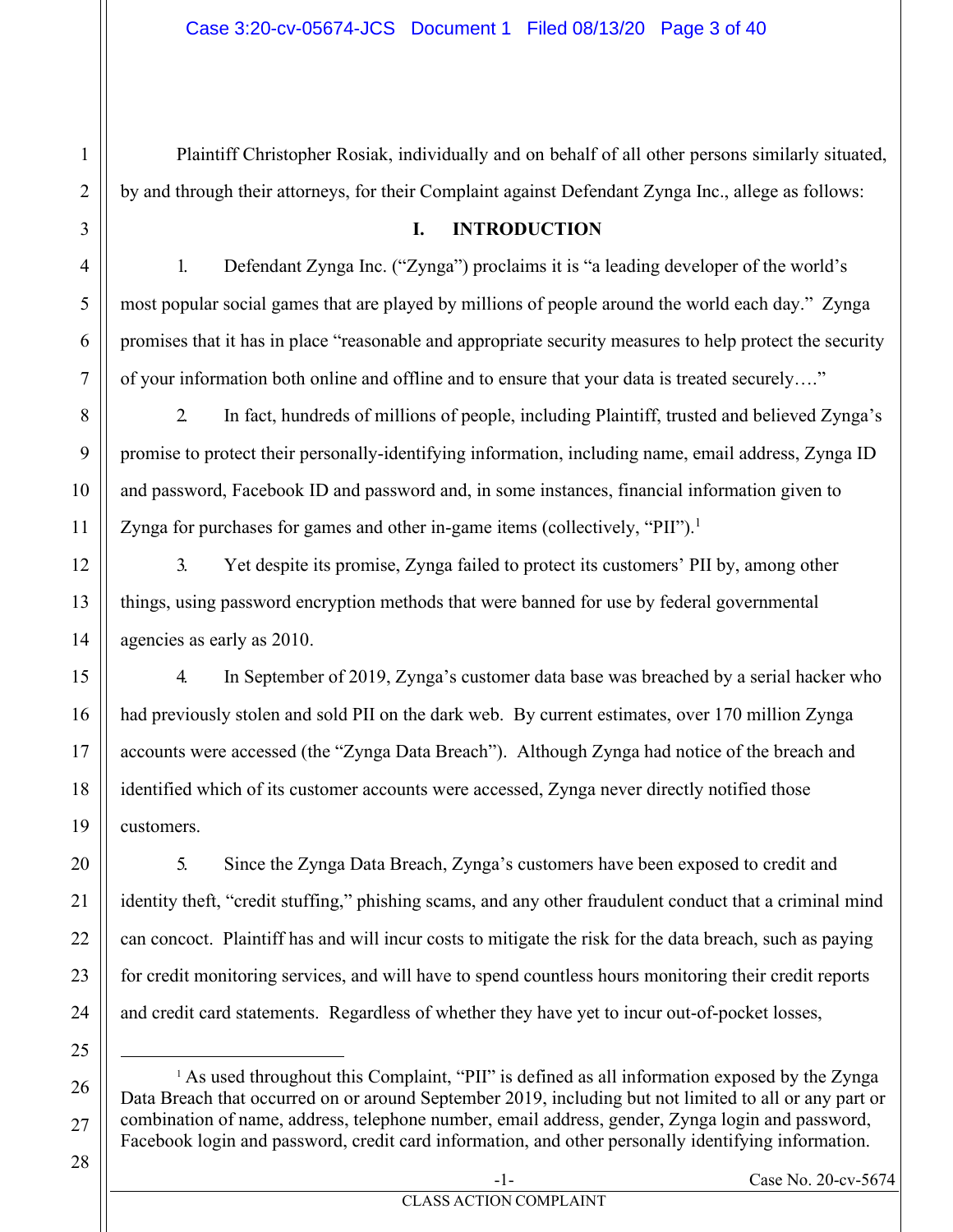Plaintiff and all Zynga customers whose PII was stolen remain subject to a pervasive, substantial, and imminent risk of identity theft and fraud now and for years to come.

6. This class action is brought on behalf of all persons residing in the United States whose PII was compromised in the Zynga Data Breach to redress the damages they have suffered and to obtain appropriate equitable relief to mitigate the risk that Zynga will be breached in the future.

#### **II. PARTIES**

7. Plaintiff Christopher Rosiak is a resident and citizen of the State of Indiana and at all relevant times resided in Dyer, Indiana. In or around December 18, 2011, Mr. Rosiak provided his PII to Zynga in order to create an account to access and play the Zynga game *Hanging with Friends.* He only played that Zynga game for a short period of time and no later than 2012, and deleted the application from his phone sometime thereafter. He never agreed to Zynga's Terms of Service, or to any Zynga arbitration provision, or to any Zynga class action waiver provision.

8. Mr. Rosiak's PII was stolen in the Zynga Data Breach. Mr. Rosiak did not receive any notice from Zynga regarding the Zynga Data Breach, and only learned about it in December 2019 or January 2020. Mr. Rosiak learned through IDnotify, an identity theft monitoring service, that his email was accessed in the Zynga Data Breach.

9. Plaintiff Christopher Rosiak provided his PII to Zynga with the expectation and understanding that Zynga would adequately protect and store the data. He believed that when he deleted the application from his phone, that Zynga would not save or store his PII. If he had known that Zynga would keep his PII and that its data security measures and protections were insufficient to protect his PII, he would not have created a Zynga user account and downloaded and played Zynga games. As a result, Plaintiff has been damaged.

10. Defendant Zynga Inc. is a Delaware corporation with its headquarters and principle place of business in San Francisco, California.

#### **III. JURISDICTION AND VENUE**

11. This Court has subject matter jurisdiction pursuant to the Class Action Fairness Act of 2005, 28 U.S.C. § 1332(d). The amount in controversy exceeds the sum of \$5,000,000 exclusive of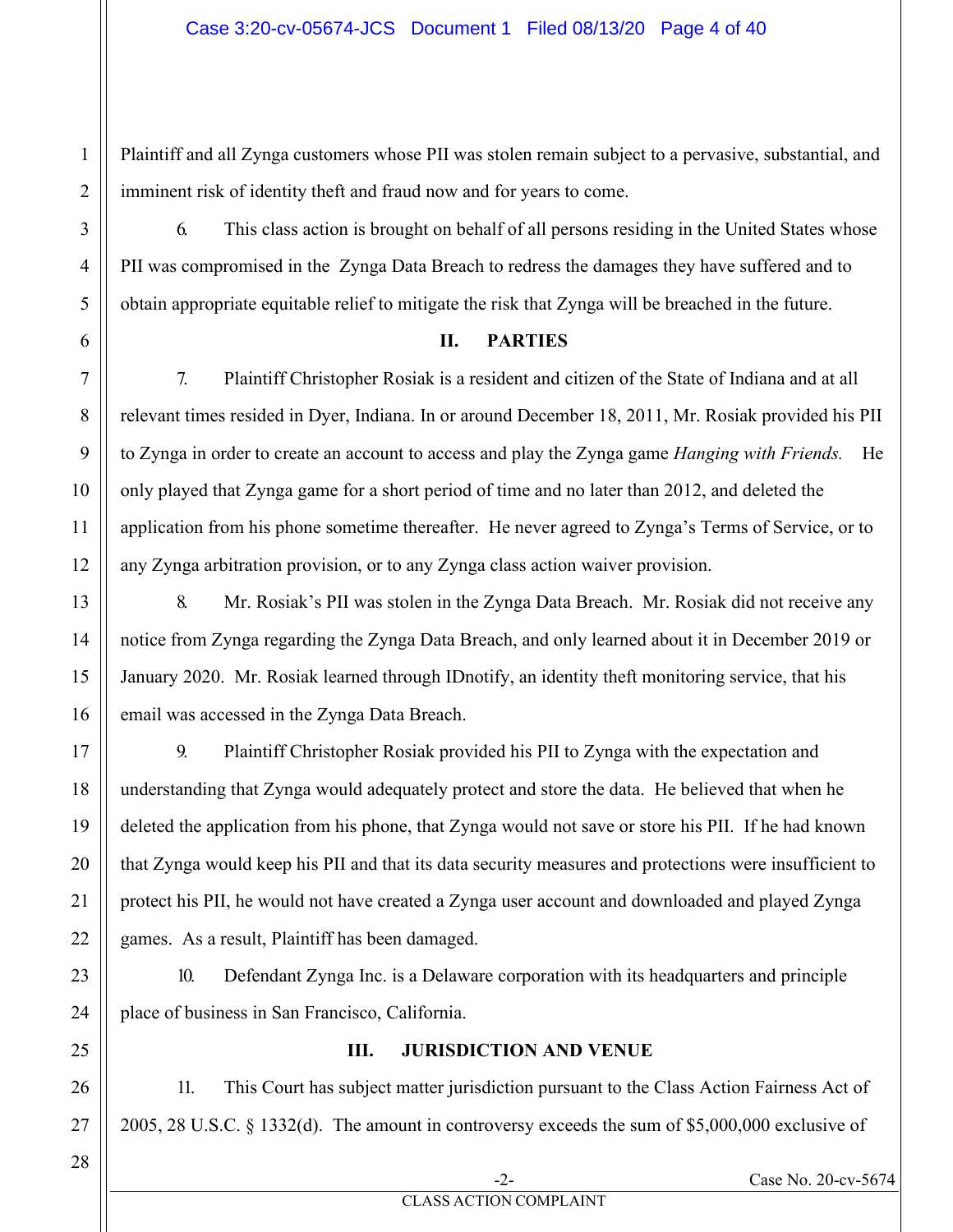#### Case 3:20-cv-05674-JCS Document 1 Filed 08/13/20 Page 5 of 40

interest and costs, there are more than 100 putative Class members, and Zynga is a citizen of a state different from that of at least one Class member.

12. This Court has personal jurisdiction over Zynga because Zynga is headquartered in this state and regularly transacts business in this state.

13. Venue is proper in this District under 28 U.S.C. § 1391(b)(2) because a substantial part of the events or omissions giving rise to Plaintiff's claims occurred in this district, including decisions made by Zynga related to and led to the Zynga Data Breach alleged herein.

#### **IV. INTRADISTRICT ASSIGNMENT**

14. Assignment to the San Francisco division of this district is appropriate under Civil Local Rule 3-2 because a substantial part of the events or omissions which give rise to the claims occurred in the San Francisco division.

#### **V. FACTS**

#### **A. Zynga provides "free" games in exchange for its users' PII.**

15. Zynga touts itself as "a leading developer of the world's most popular social games that are played by millions of people around the world each day."<sup>2</sup> Zynga develops, markets, and operates social games as live services played on the Internet, social networking sites, and mobile platforms in the United States and internationally. It offers its online social games under the *Slots, Words With Friends, Zynga Poker*, and *FarmVille* franchises. Zynga also provides advertising services to advertising agencies and brokers.<sup>3</sup>

16. At the end of 2019, Zynga had an average of an estimated 66 million users.<sup>4</sup> Zynga's *Words with Friends* was the most popular mobile game in the United States in March 2017, with 13 million unique users for the month. It held that position in 2016 as well.<sup>5</sup>

1

2

3

4

5

6

7

8

9

10

11

12

13

14

15

16

17

18

19

20

21

22

23

24

25

26

27

28

<sup>5</sup> "Words With Friends trumps Pokemon GO as most popular US mobile game in March 2017 with 13 million users" (5/4/17) found at https://www.pocketgamer.biz/news/65662/words-with-friends-13million-users-march-2017/ (last visited 7/27/20).

 $2$  https://www.zynga.com/# (last visited  $7/27/20$ ).

<sup>&</sup>lt;sup>3</sup> https://www.crunchbase.com/organization/zynga#section-overview (last visited 7/27/20).

<sup>&</sup>lt;sup>4</sup> "Average monthly active users (MAU) of Zynga games from 4th quarter 2012 to 1<sup>st</sup> quarter 2020," found at https://www.statista.com/statistics/273569/monthly-active-users-of-zynga-games/ (last visited 7/27/20).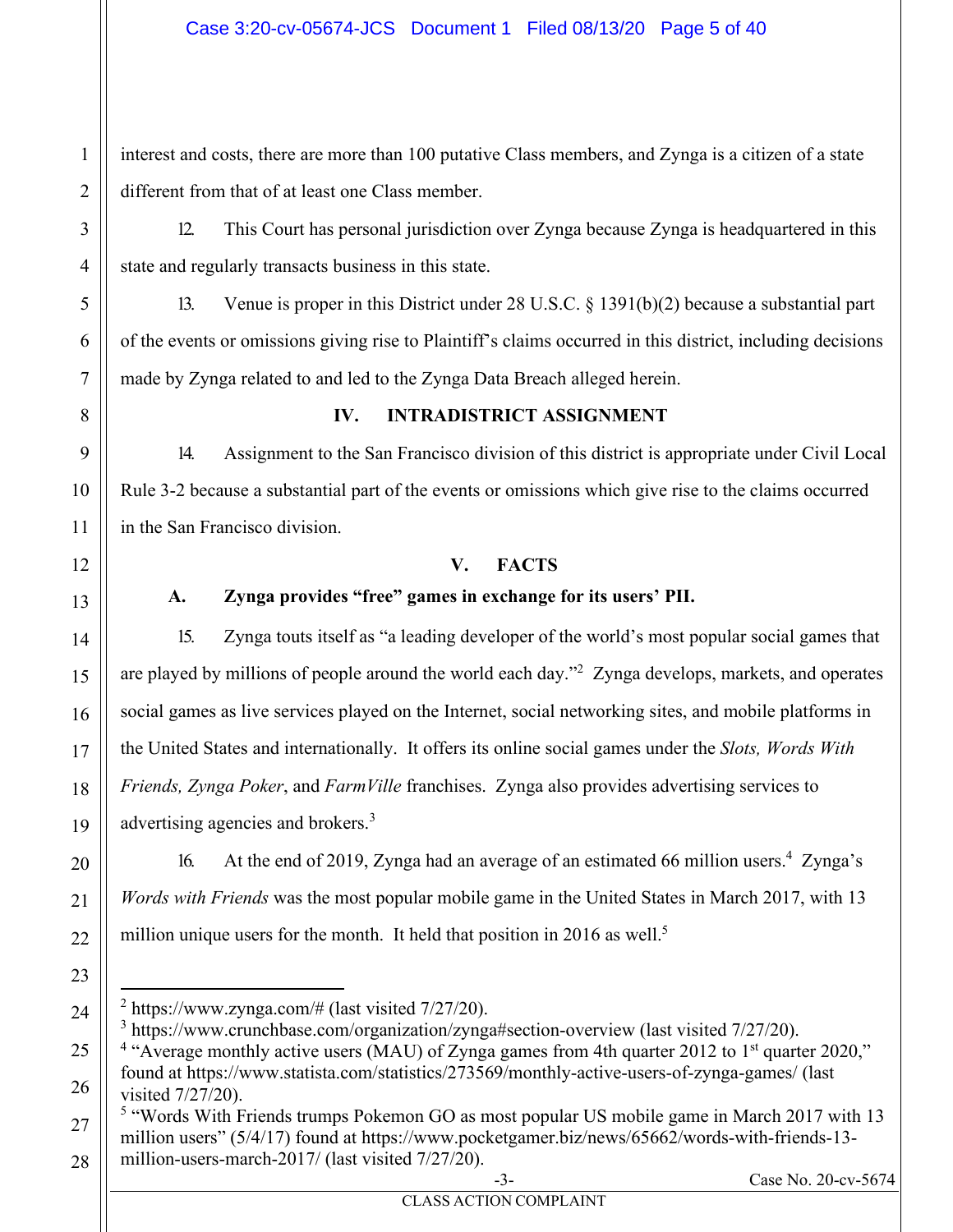#### Case 3:20-cv-05674-JCS Document 1 Filed 08/13/20 Page 6 of 40

17. Zynga's games are accessible on mobile platforms, Facebook, and other social networks, as well as Zynga.com. Zynga offers a mix of paid and "free" games, which are available for download. Zynga's "free" games are supported by in-game advertisements, in-game purchases, and its collection of users' PII.

18. Zynga's exchange of "free" games for its users' PII has been extremely successful. In January 2020, Zynga's CEO claimed that Zynga is "on track to be one of the fastest-growing – if not the fastest-growing – gaming company at scale." In 2019, its stock gained 56%, eclipsing the S&P's 29% increase.<sup>6</sup>

19. To play a Zynga game, the consumer must create a Zynga user account by providing their first name, last name, email address, and gender, and must create a password for the account. At all relevant times and based upon information and belief, Zynga did not collect information regarding a user's age or date of birth, and thus, minors were able to and did create Zynga accounts.

20. Zynga's customers have the option to link their Zynga account to their Facebook account instead of providing an email address, which requires providing Zynga with the customer's Facebook username and password. Based on information and belief, if the consumer downloads the game on a mobile device, the Facebook information is mandatory.

21. Zynga retains its users' names, email addresses, login IDs and passwords, password reset tokens, phone numbers, and Facebook IDs and passwords in its databases. When financial information, such as credit card details, is provided for game purchases or in-app purchases, Zynga retains that information as well.

#### **B. Zynga collected PII from minors.**

22. One study estimates that  $8\%$  of all mobile gamers are ages 13-17,<sup>7</sup> and based upon information and belief, Zynga is aware that a substantial portion of its user base has been and

<sup>&</sup>lt;sup>6</sup> "FarmVille Maker Zynga Is Booming Again" (1/3/2020), found at

https://www.bloomberg.com/news/articles/2020-01-03/zynga-is-booming-again-after-wildernessyears-at-farmville-maker (last visited 7/27/20).

<sup>&</sup>lt;sup>7</sup> "The Mobile Gaming Industry: Statistics, Revenue, Demographics, More [Infographic],"  $(2/6/19)$ , found at https://mediakix.com/blog/mobile-gaming-industry-statistics-market-revenue/ (last visited 7/27/20).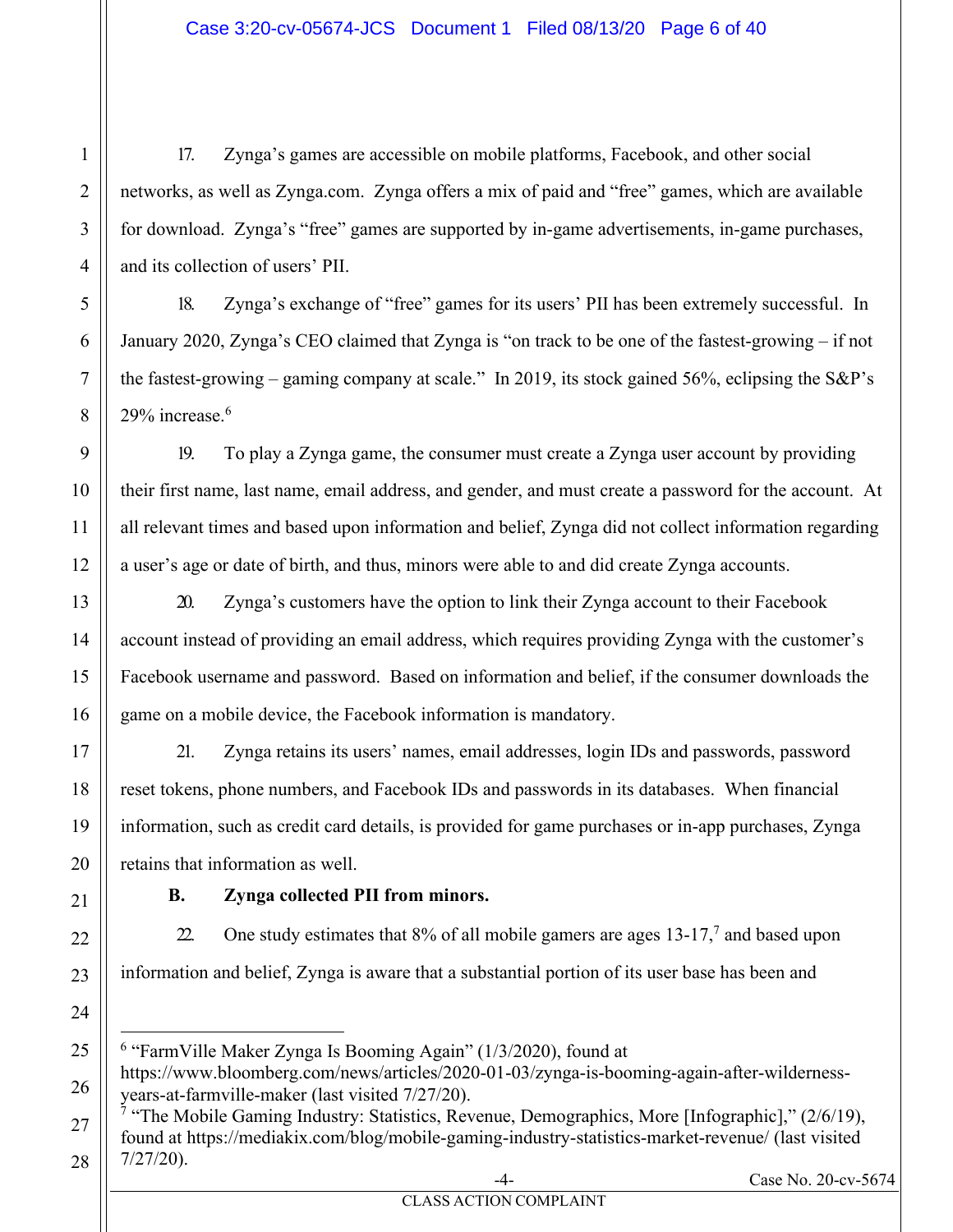#### Case 3:20-cv-05674-JCS Document 1 Filed 08/13/20 Page 7 of 40

continues to be minors.

1

2

3

4

23. In fact, Zynga acknowledged in Securities and Exchange Commission filings that it is subject to laws and regulations concerning the protection of minors, and that the "increased attention being given to the collection of data from minors" has required it to devote significant operational resources and incur significant expenses.<sup>8</sup>

24. Zynga's *PetVille* was the subject of an investigative report which exposed that Facebook targeted Zynga's game-playing minors, and duped those children and their parents out of money, in some cases hundreds or even thousands of dollars, and then refused to refund the amounts.<sup>9</sup>

25. Facebook encouraged game developers such as Zynga to let children spend money without their parents' permission, which Facebook called "friendly fraud," in an effort to maximize revenues.<sup>10</sup> The children oftentimes did not know that they were spending money because while these games are free to download, they are packed with opportunities to spend actual money to advance further. These cash payments are designed to look like items within the game, making it difficult for a child to recognize that they are spending money.<sup>11</sup>

26. Children's PII is particularly attractive to identity thieves. Children's credit reports are clean, and minors do not check their credit reports or review monthly bills, which means thieves may not get caught for years or even decades. And a child's credit cannot be frozen because most children do not have credit information or reports.<sup>12</sup>

27. For these reasons and others, "[c]hild identity theft is a growing problem in the United

8 Zynga Inc., Form 10-K, Fiscal Year Ended December 31, 2019, found at

knowingly-took-money-from-unwitting-children/ (last visited 7/27/20).

<sup>12</sup> "Identity Theft Poses Extra Troubles for Children," (4/17/15), found at https://www.nytimes.com/2015/04/18/your-money/a-childs-vulnerability-to-identitytheft.html?searchResultPosition=1 (last visited 7/27/20).

Case No. 20-cv-5674

https://investor.zynga.com/static-files/d91122ee-c93f-468b-a48e-6d3b3c1441e3 (last visited 7/27/20). <sup>9</sup> "Facebook knowingly duped game-playing kids and their parents out of money,"  $(1/24/19)$ , found at https://www.revealnews.org/article/facebook-knowingly-duped-game-playing-kids-and-their-parentsout-of-money/ (last visited  $7/27/20$ ).<br><sup>10</sup> *Id*.

<sup>&</sup>lt;sup>11</sup> "Documents Show Facebook Knowingly Took Money from Unwitting Children," (1/25/19), found at https://www.popularmechanics.com/technology/apps/a26041842/documents-show-facebook-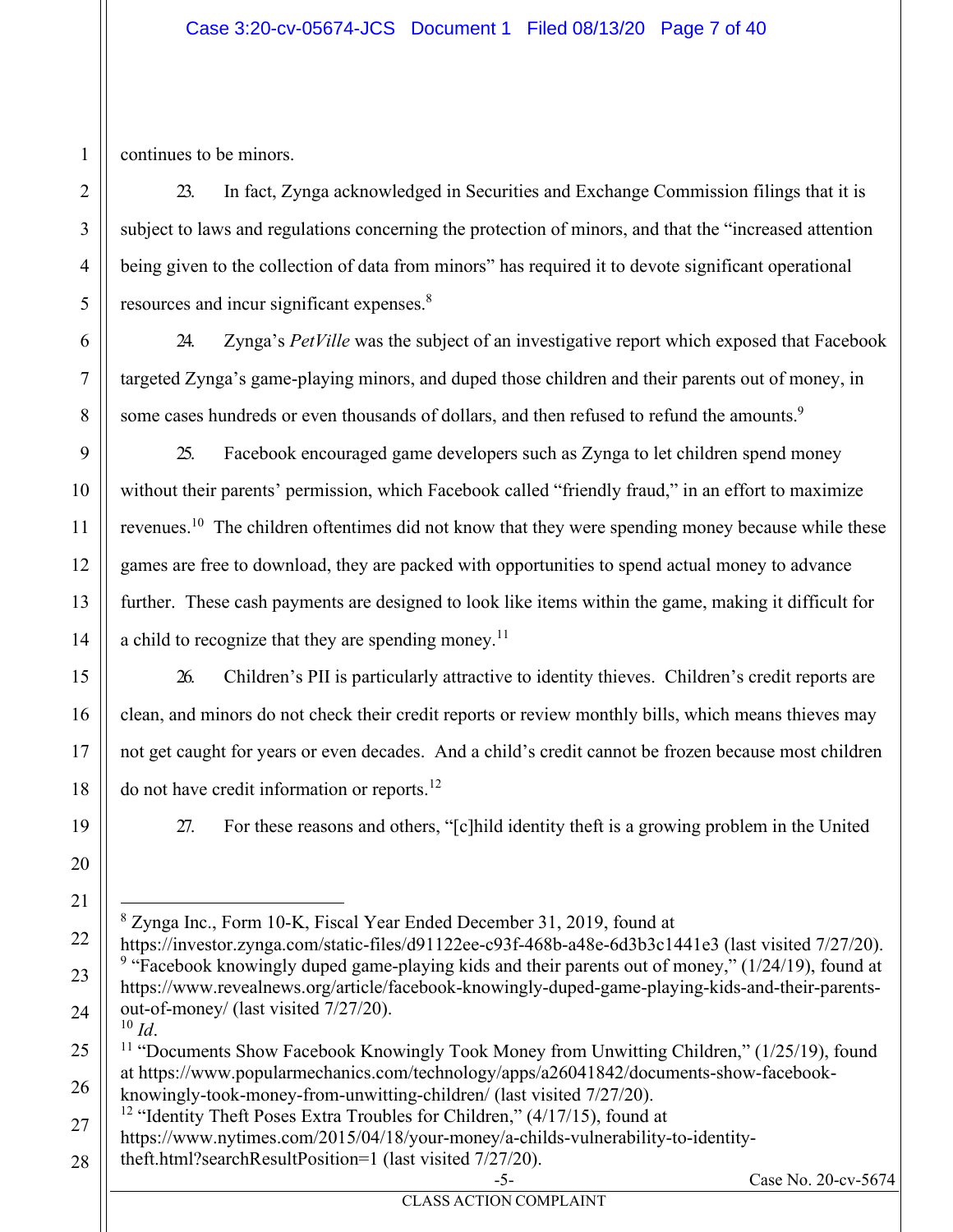States."<sup>13</sup>

1

2

3

4

5

6

7

8

9

10

11

12

13

14

15

16

17

18

19

20

21

#### **C. With only non-existent or outdated encryption systems in place to protect customer PII, the PII of Plaintiff and the Class were stolen from Zynga.**

28. On September 29, 2019, *The Hacker News* reported that a serial hacker from Pakistan called "Gnosticplayers" breached Zynga's *Words with Friends* and improperly accessed a "massive database" of more than 218 million users. The hacker reported that the breach affected all Android and iOS game players who had installed and signed up for the *Words with Friends* game on or before September 2, 2019. The information stolen included names, email addresses, login IDs, passwords, password reset tokens, phone numbers, Facebook IDs and Zynga account IDs.<sup>14</sup>

29. The Zynga account passwords for those games were secured with SHA-1 cyrptography, which is an encryption method that "has been considered outdated and insecure since before Zynga was even founded."<sup>15</sup> SHA-1, or Secure Hash Algorithm 1, "dates back to 1995 and has been known to be vulnerable to theoretical attacks since 2005. The U.S. National Institute of Standards and Technology has banned the use of SHA-1 by U.S. federal agencies since 2010, and digital certificate authorities have not been allowed to issue SHA-1-signed certificates since Jan. 1, 2016…."16

30. Other Zynga account passwords for different Zynga games were stored in plain text, and the hacker claimed to have accessed additional data which included clear text passwords for more than 7 million users. $17$ 

31. That millions of passwords were maintained in plain text and others in SHA-1 confirms

<sup>13</sup> "Never Too Young to Have Your Identity Stolen,"  $(7/21/07)$ , found at

<sup>22</sup> https://www.nytimes.com/2007/07/21/business/21idtheft.html?searchResultPosition=2 (last visited 7/27/20).

<sup>23</sup> 24 <sup>14</sup> "Exclusive — Hacker Steals Over 218 Million Zynga 'Words with Friends' Gamers Data" (9/29/19), found at https://thehackernews.com/2019/09/zynga-game-hacking.html (last visited 7/27/20).

<sup>25</sup> <sup>15</sup> "Password Breach of Game Developer Zynga Compromises 170 Million Accounts" (12/30/19), found at https://www.cpomagazine.com/cyber-security/password-breach-of-game-developer-zyngacompromises-170-million-accounts/ (last visited 7/27/20).

<sup>26</sup> <sup>16</sup> "The SHA1 hash function is now completely unsafe,"  $(2/23/17)$ , found at

<sup>27</sup> https://www.computerworld.com/article/3173616/the-sha1-hash-function-is-now-completelyunsafe.html (last visited 7/27/20).

<sup>28</sup> 17 "Password Breach of Game Developer Zynga Compromises 170 Million Accounts," *supra.*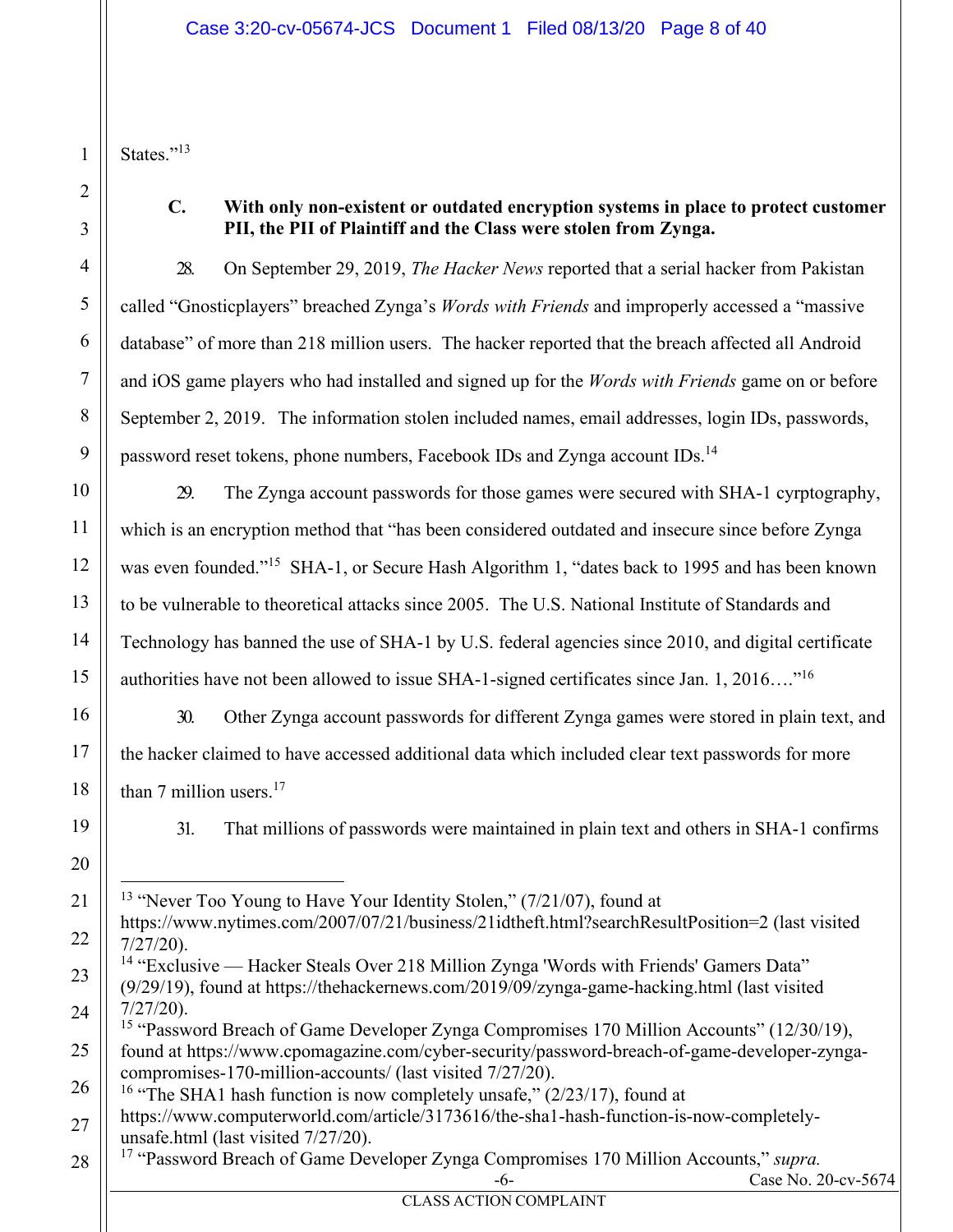that Zynga had inadequate security measures in place to protect and store its users' PII.

32. Industry watchers have speculated that it is possible that all of Zynga's accounts dating back to the launch of each game accessed by the hacker have been compromised.<sup>18</sup>

33. Zynga knew it was vulnerable to such attacks. As early as 2012, in a Securities and Exchange Commission ("SEC") filing, Zynga reported prior hacking attacks and acknowledged that it "will continue to experience hacking attacks." Zynga recognized that it was "a particularly attractive target for hackers," because of its prominence in the social gaming industry. It reported that it had previously been the subject of "civil claims alleging liability for the breach of data privacy."<sup>19</sup>

34. The Hacker Gnosticplayers, responsible for the recent Zynga attack, is undoubtedly a thief. Gnosticplayers "is a known quantity in the digital criminal underground, having been observed selling hundreds of millions of breached accounts on the dark web since early 2019."<sup>20</sup>

Gnosticplayers had also claimed responsibility for two previous hacking incidents of other websites, one in February, 2019 and the second in March, 2019, where the hacker put information for millions of accounts for sale on the dark web.<sup>21</sup> "It should be assumed that all of these stolen passwords [from the Zynga Data Breach] will be available in the wild at some point, if they are not already."<sup>22</sup>

35. All told, the Zynga Data Breach exposed the information of over 170 million of Zynga's customers. According to the website haveibeenpwned.com, the Zynga Data Breach is the tenth largest of all time.<sup>23</sup>

<sup>18</sup> *Id.* 

1

2

3

4

5

6

7

8

9

10

11

12

13

14

15

16

17

18

19

19 Zynga Inc., Form 10-K, Fiscal Year Ended December 31, 2012, found at

20 21 https://www.sec.gov/Archives/edgar/data/1439404/000119312513072858/d489727d10k.htm (last visited 7/27/20).

22 20 "Password Breach of Game Developer Zynga Compromises 170 Million Accounts," *supra.* 21 https://thehackernews.com/2019/09/zynga-game-hacking.html, *supra. See also* "Times when

23 'Gnosticplayers' hacker made headlines for selling troves of stolen data on dark web," (9/30/19), found at https://cyware.com/news/times-when-gnosticplayers-hacker-made-headlines-for-selling-

22 "Password Breach of Game Developer Zynga Compromises 170 Million Accounts," *supra.*

- 26 27  $^{23}$  https://haveibeenpwned.com/ (last visited  $7/27/20$ ). The website haveibeenpwned.com is a free online resource for an individual to assess if they may have been put at risk due to an online account having been compromised or "pwned" in a data breach. *See also* 
	- https://www.cpomagazine.com/cyber-security/password-breach-of-game-developer-zynga-
- 28

<sup>24</sup> 25 troves-of-stolen-data-on-dark-web-f8849502 ("Zynga Inc., and American social game developer is the latest victim of 'Gnosticplayers' hacker") (last visited 7/27/20).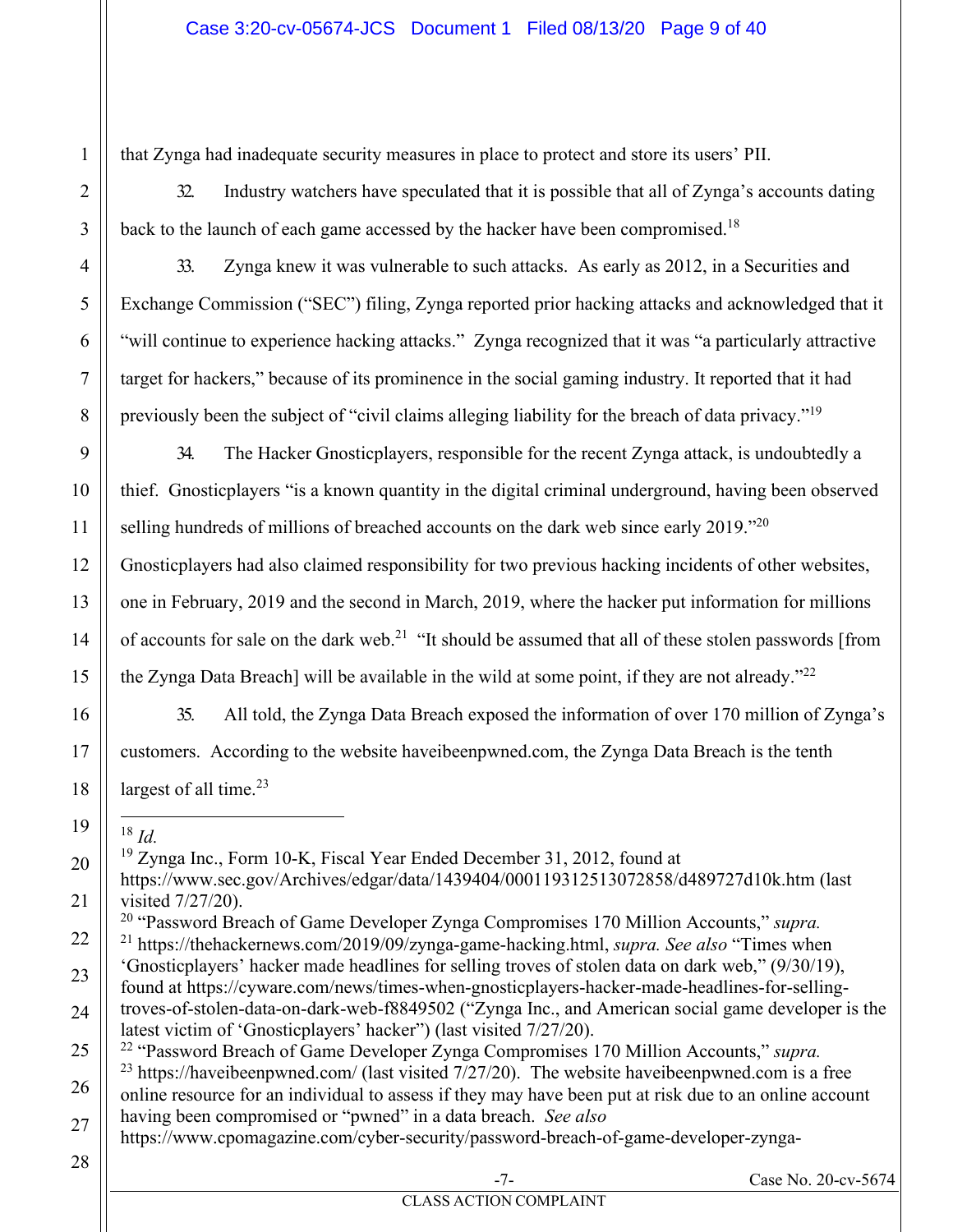

#### **D. Zynga has failed to adequately notify and protect its customers since learning of the data breach.**

36. Zynga admitted that it had been breached in a September 12, 2019, statement posted on its website which it called a "Player Security Announcement." But Zynga did not accept responsibility for the attack and minimized its scope. Zynga suggested that hacking is unavoidable: "Cyber attacks are one of the unfortunate realities of doing business today. We recently discovered that certain player account information may have been illegally accessed by outside hackers."<sup>24</sup>

37. Zynga stated, "we do not believe any financial information was accessed. However, we have identified account login information for certain players of *Draw Something* and *Words with Friends* that may have been accessed."<sup>25</sup>

- compromises-170-million-accounts/, *supra* ("The amount of account records compromised would make this the  $10<sup>th</sup>$  largest data breach of all time").
	- <sup>24</sup> https://investor.zynga.com/news-releases/news-release-details/player-security-announcement (last visited 7/27/20).  $^{25}$  *Id*.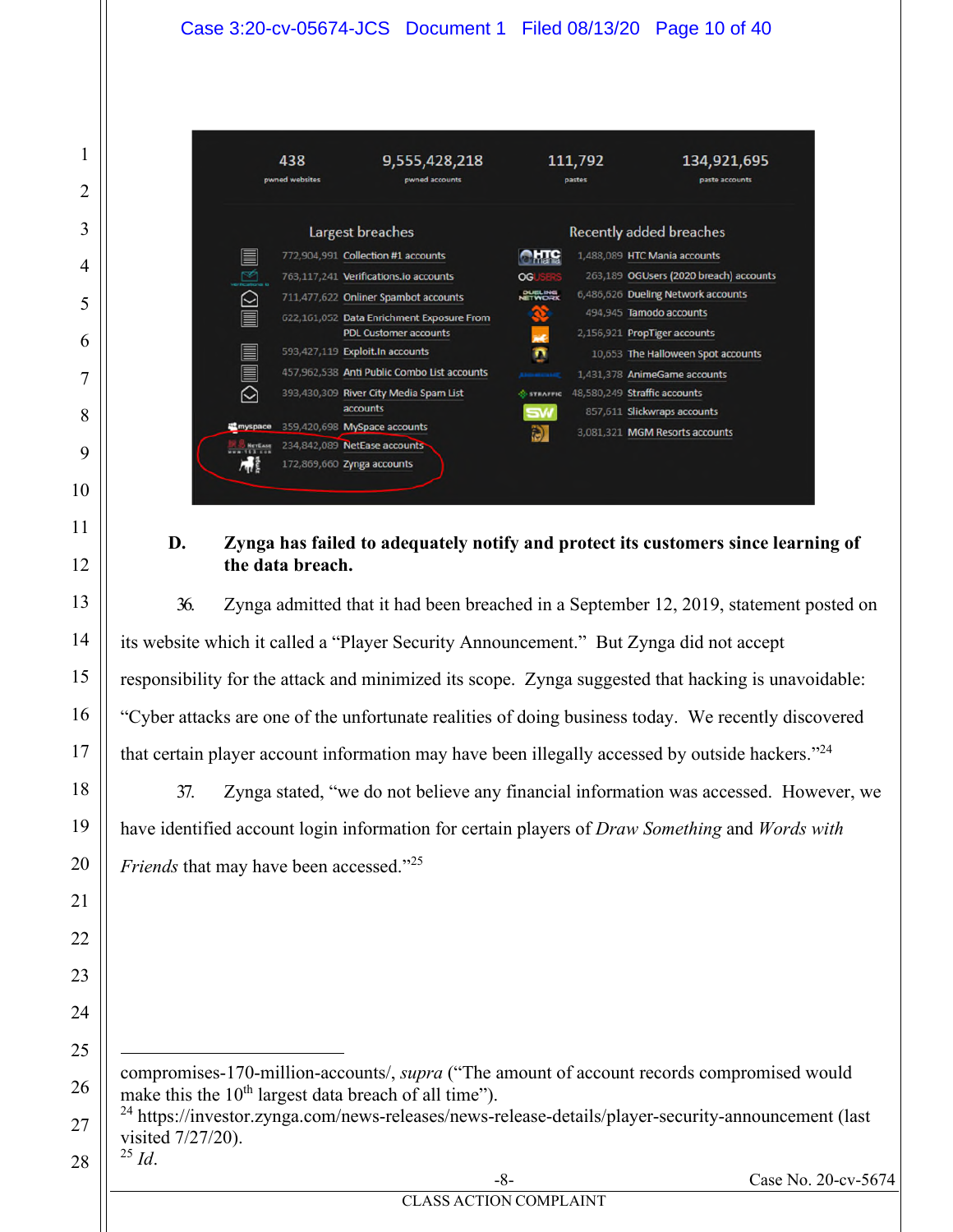## **Player Security Announcement**

#### Sep 12, 2019

1

2

3

4

5

6

7

8

9

10

11

12

13

14

15

16

17

18

19

20

21

22

23

24

25

26

27

PDF Version

Cyber attacks are one of the unfortunate realities of doing business today. We recently discovered that certain player account information may have been illegally accessed by outside hackers. An investigation was immediately commenced, leading third-party forensics firms were retained to assist, and we have contacted law enforcement.

While the investigation is ongoing, we do not believe any financial information was accessed. However, we have identified account login information for certain players of Draw Something and Words With Friends that may have been accessed. As a precaution, we have taken steps to protect these users' accounts from invalid logins. We plan to further notify players as the investigation proceeds.

The security of our player data is extremely important to us. We are working hard to address this matter and remain committed to supporting our community. Additional information is available on our **Player Support** page.

As it relates to our business outlook, we are reaffirming our Third Quarter and Full-Year 2019 guidance and financial outlook as communicated in our Q2 2019 Quarterly Earnings Letter on July 31, 2019.

38. Zynga's website announcement – had its customers by chance discovered it – failed to offer its customers resources to manage the fraud and was devoid of any suggestions or instructions about protecting their identities and PII from fraud, such as imposing credit freezes, monitoring credit reports, and checking credit card statements. Instead, Zynga's concern lay with its earnings projections as it concluded its announcement by reaffirming the contents of its "Q2 2019 Quarterly Earnings Letter" dated July 31, 2019.<sup>26</sup>

39. Zynga appears to have discovered the hacking close in time to when it occurred and before the hacking was reported in *The Hacker News*. And while Zynga's website announcement admitted "we have identified account login information for certain players of *Draw Something* and *Words with Friends* that may have been accessed," Zynga never notified those customers by email, or even by a pop-up notification in its gaming applications, so that those customers would be aware of the breach and take timely steps to protect their identities. Instead, it stated that it "plan[s] to further notify players as the investigation proceeds."

40. The only alerts some customers may have received came from third-party haveibeenpawned.com, had those customers had the foresight to sign up for automatic notifications from haveibeenpwned.com. Those alerts were sent on December 18, 2019, three months after Zynga itself was aware of the breach.

41. On that same day, December 18, 2019, whether by design or by coincidence, Zynga modified both its Privacy Policy and Terms of Service.

<sup>26</sup> *Id*.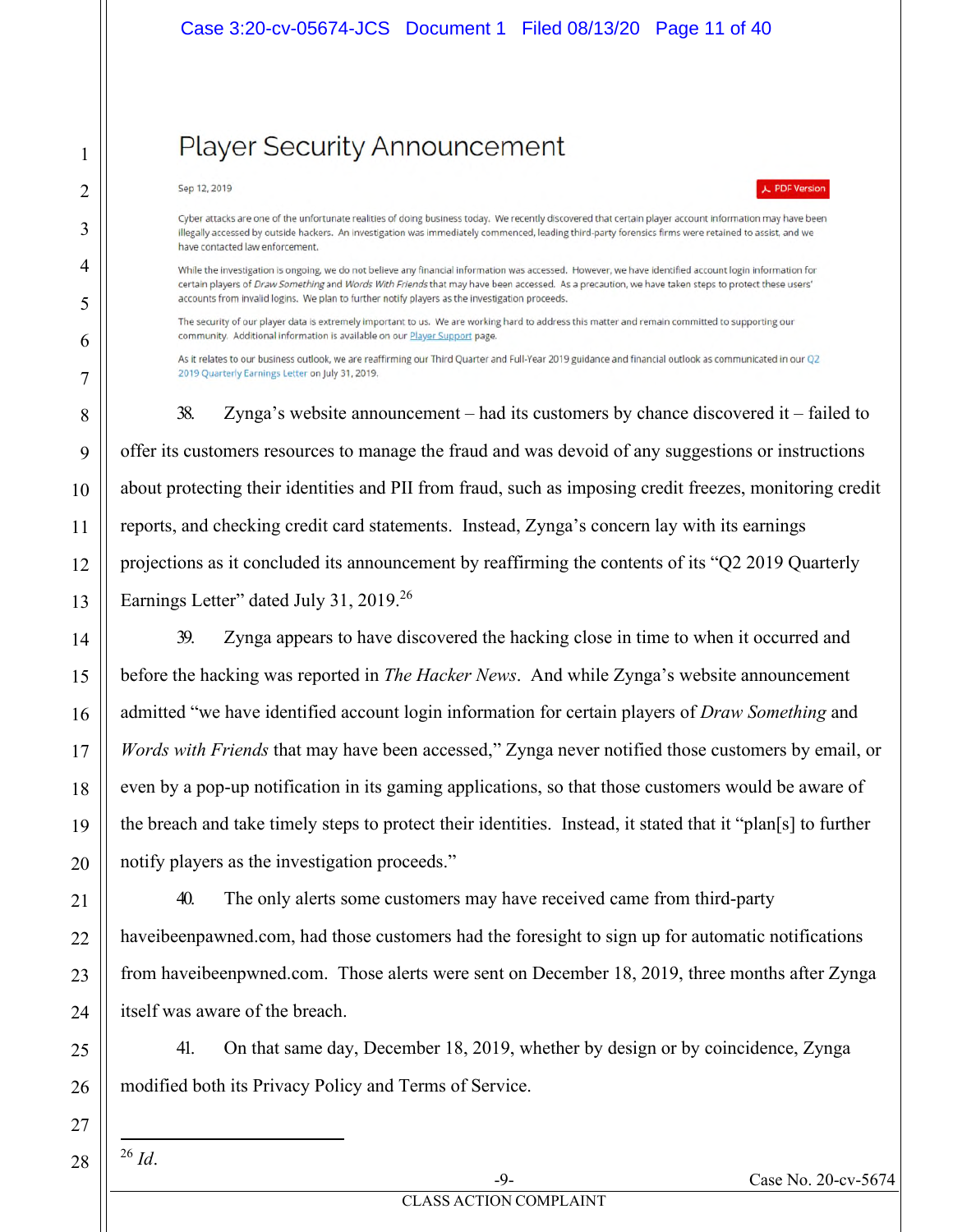42. An industry expert opined, "The disclosure of the full scale and nature of this breach, some three months after the initial announcement, is concerning. This delay, and the initial lack of information provided by Zynga to its users, has put victims at unnecessary risk."27

43. Even to this day there may be millions of individuals who do not realize that their PII was stolen as result of the Zynga Data Breach.

44. One primary concern of the Zynga Data Breach is the use of the username and password combinations in credential stuffing attacks.<sup>28</sup> "Credential stuffing" is when an cyber attacker takes a massive trove of usernames and passwords from a data breach and tries to "stuff" those credentials into the login page of other digital services. Because people frequently use the same username and password across multiple sites, attackers can often use one piece of credential information to unlock multiple accounts.<sup>29</sup>

45. "Compromised pairs of emails and passwords could be injected into commercial websites like Amazon and Ebay in order to fraudulently gain access. The vast majority of email and password combos won't work, but a few will. That's because many people reuse the same credentials on multiple websites."30

46. But credential stuffing is not the only concern of the Zynga Data Breach. The breach also provides enough information for hackers to potentially create targeted phishing attacks made up to look as if they are an official communication from Zynga. $31$ 

47. In addition, because some customers have their games connected to their Facebook accounts, hackers can gain access to far more information to create a forged identity. "Logging in with this stolen information (including the 7 million *Draw Something* passwords left in clear text with

 $^{27}$  https://www.cpomagazine.com/cyber-security/password-breach-of-game-developer-zyngacompromises-170-million-accounts/, *supra* (quoting Oz Alashe, CEO of CybSafe, a cyber security awareness platform and cloud data analytics platform). <sup>28</sup> *Id*.

29 "Hacker Lexicon: What Is Credential Stuffing?" (2/17/19) found at https://www.wired.com/story/what-is-credential-stuffing/ (last visited 7/27/20).

30 https://www.cpomagazine.com/cyber-security/password-breach-of-game-developer-zyngacompromises-170-million-accounts/, *supra* (quoting Oz Alashe).

https://www.cpomagazine.com/cyber-security/password-breach-of-game-developer-zyngacompromises-170-million-accounts/, *supra.* 

1

2

3

CLASS ACTION COMPLAINT

-10- Case No. 20-cv-5674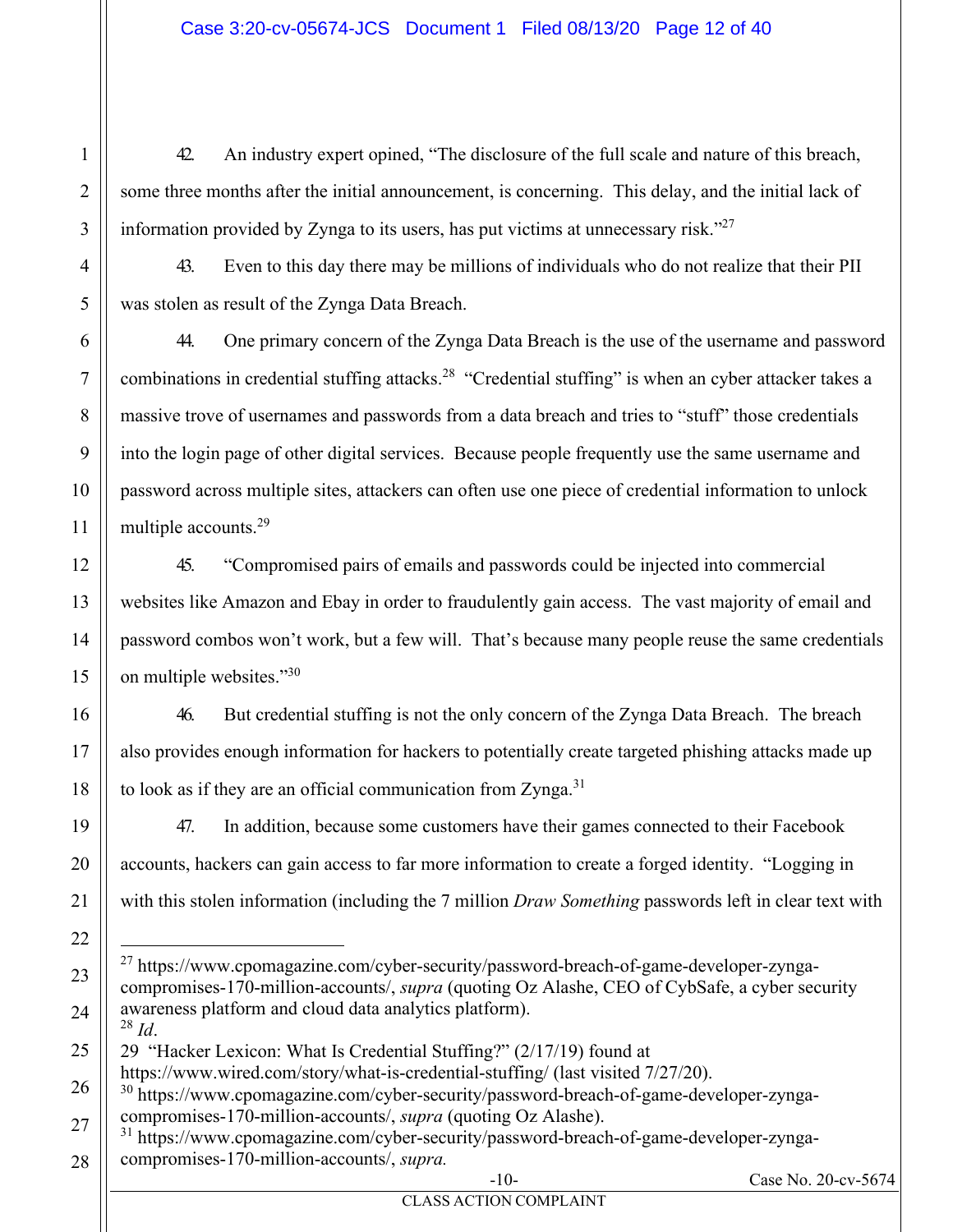this breach) makes it impossible to determine if the actual account holder is the one logging in."32

1

2

3

4

5

6

7

8

9

10

11

12

13

14

15

16

17

18

19

20

21

22

23

24

25

27

28

#### **E. Data breaches, like Zynga's, cause financial, emotional, and physical harm to the victims, including to Plaintiff and the Class**

48. Annual monetary losses for cybercrimes are estimated to range between \$375 billion and \$575 billion worldwide. In the United States in 2018, there were 3 million identity theft and fraud complaints filed with the Federal Trade Commission. Of those, 1.4 million were fraud related, and 25% of those reported that money was lost. The median amount consumer paid in those cases was \$375.<sup>33</sup>

49. But direct, monetary losses are not the only damages that victims of identity theft suffer.

According to a Presidential Report on identity theft, victims of identity theft also suffer indirect

financial costs, as well as physical and emotional injuries:

In addition to the losses that result when identity thieves fraudulently open accounts . . . individual victims often suffer indirect financial costs, including the costs incurred in both civil litigation initiated by creditors and in overcoming the many obstacles they face in obtaining or retaining credit. Victims of non-financial identity theft, for example, health-related or criminal record fraud, face other types of harm and frustration.

 In addition to out-of-pocket expenses that can reach thousands of dollars for the victims of new account identity theft, and the emotional toll identity theft can take, some victims have to spend what can be a considerable amount of time to repair the damage caused by the identity thieves. Victims of new account identity theft, for example, must correct fraudulent information in their credit reports and monitor their reports for future inaccuracies, close existing bank accounts and open new ones, and dispute charges with individual creditors.<sup>34</sup>

50. The indirect costs of identity theft take victims away from their everyday lives. They

spend less time on hobbies and vacations, and are forced to take time off of work and spend time

- away from their family. In 2016, more than 25% of victims had to borrow money from family and
- <sup>32</sup> *Id.* (quoting Robert Prigge, President of Jumio, which provides biometric verification services). <sup>33</sup> "Facts + Statistics: Identity theft and cybercrime," found at https://www.iii.org/fact-statistic/facts-

26 statistics-identity-theft-and-cybercrime (last visited 7/27/20).

<sup>34</sup> "The President's Identity Theft Task Force, Combating Identity Theft, A Strategic Plan" (April 2007), p.11, found at https://www.ftc.gov/sites/default/files/documents/reports/combating-identitytheft-strategic-plan/strategicplan.pdf (last visited 7/27/20).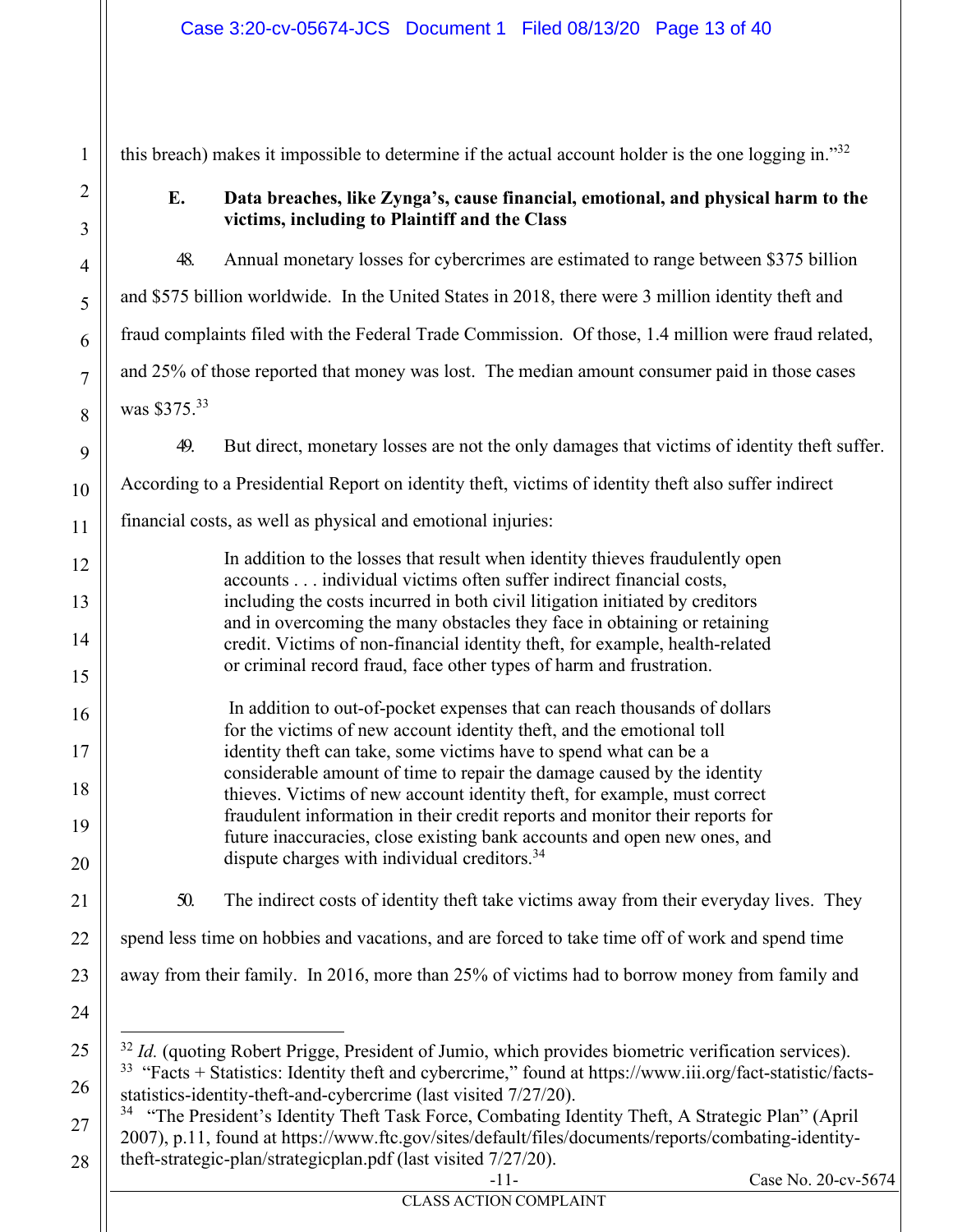friends.<sup>35</sup>

51. The emotional toll that identity theft can take can be grave. Victims suffer from annoyance and frustration, fear of their financial future and financial security, and feel vulnerable, powerless, and helpless. Some seek professional help, and some feel suicidal.<sup>36</sup>

52. "Identity theft can be more than a hassle - replacing credit cards, closing bank accounts, or changing passwords. But for some victims, it can be a life-altering experience that also causes serious emotional problems and can even drive some to consider suicide."<sup>37</sup>

53. There are also physical side-effects that victims of identity theft suffer. Individuals are unable to concentrate or focus, and suffer from fatigue, sleep disturbances, stress, loss of appetite, and an inability to work because of physical symptoms.<sup>38</sup>

54. The physical and emotional responses caused by identity theft can exist for years at a time. According to the U.S. Government Accountability Office, which conducted a study regarding data breaches, use of stolen data can occur years into the future:

> [L]aw enforcement officials told us that in some cases, stolen data may be held for up to a year or more before being used to commit identity theft. Further, once stolen data have been sold or posted on the Web, fraudulent use of that information may continue for years. As a result, studies that attempt to measure the harm resulting from data breaches cannot necessarily rule out all future harm.<sup>39</sup>

55. Plaintiff and the Class had their PII stolen in the Zynga Data Breach, causing Plaintiff and the Class to suffer injuries and damages, including but not limited to the improper disclosure of PII, the loss of value of the PII, disclosure and dissemination of the PII, the actual and imminent threat of identity theft and other fraud, the loss of privacy, and out-of-pocket expense and time devoted to

- <sup>35</sup>"Identity Theft: The Aftermath 2017," p.7, found at https://www.idtheftcenter.org/images/pagedocs/Aftermath\_2017.pdf (last visited 7/27/20).
- 

<sup>36</sup> *Id.*<br><sup>37</sup> "Not Just a Financial Toll: Some Victims of Identity Theft Consider Suicide" (11/6/17), found at https://www.nbcnews.com/business/consumer/not-just-financial-toll-some-victims-identity-theftconsider-suicide-n817966) (last visited 7/27/20).

38 "Identity Theft: The Aftermath 2017," *supra,* p.12.

- <sup>39</sup> "Data Breaches Are Frequent, but Evidence of Resulting Identity Theft Is Limited; However, The Full Extent Is Unknown" GAO Report (June 2007), p.29, found at
- 28 https://www.gao.gov/assets/270/262899.pdf (last visited 7/27/20).

-12- Case No. 20-cv-5674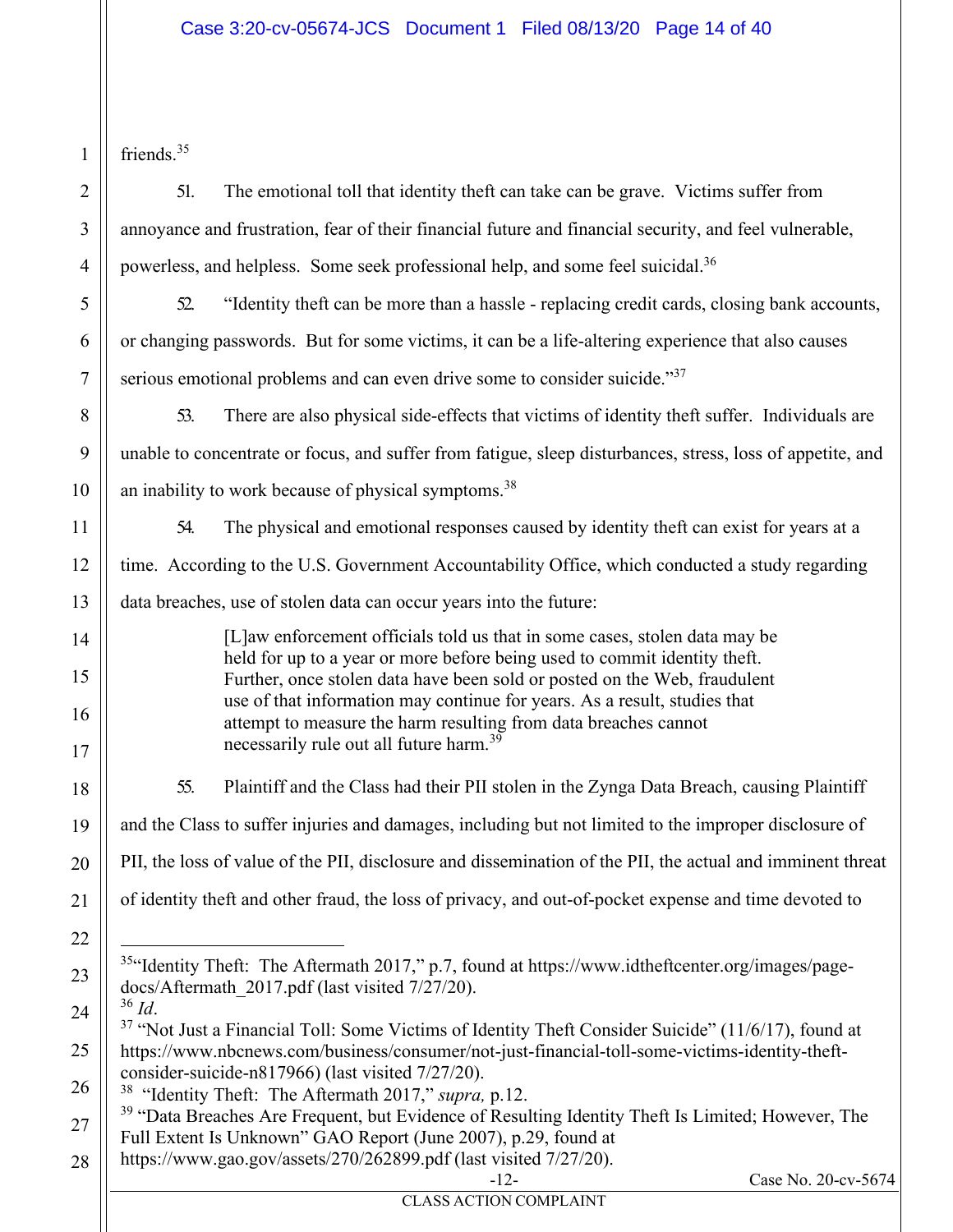mitigating the effects of the data breach.

### **VI. CLASS ACTION ALLEGATIONS**

56. Pursuant to Fed. R. Civ. P. 23(b)(2) and (b)(3), as applicable, Plaintiff seeks certification of the following Nationwide Class: "All persons residing in the United States whose PII was compromised in the Zynga Inc., data breach that occurred in or around September, 2019, who created a Zynga account prior to August 11, 2014, and who otherwise did not play Zynga's games after August 10, 2014."

57. *Numerosity*: *Federal Rule of Civil Procedure 23(a)(1).* The members of the Classes are so numerous and geographically dispersed that individual joinder of all Class members is impracticable. Over 172 million Zynga accounts in the United States and globally have been exposed, making joinder impracticable. Those individuals' names and addresses are available from Defendant's records, and Class members may be notified of the pendency of this action by recognized, Court-approved notice dissemination methods.

58. *Commonality and Predominance: Federal Rules of Civil Procedure 23(a)(2) and*  23(b)(3). This action involves common questions of law and fact, which predominate over any questions affecting individual Class members, including:

- a. Whether Defendant knew or should have known that its computer and data systems were vulnerable to attack;
- b. Whether Defendant failed to take adequate and reasonable measures to ensure its computer and data systems were protected;
- c. Whether Defendant failed to take available steps to prevent and stop the breach from happening;
- d. Whether Defendant failed to disclose the material facts that it did not have adequate security practices and systems to safeguard its customers' PII;
- e. Whether Defendant failed to provide timely and adequate notice of the data breach;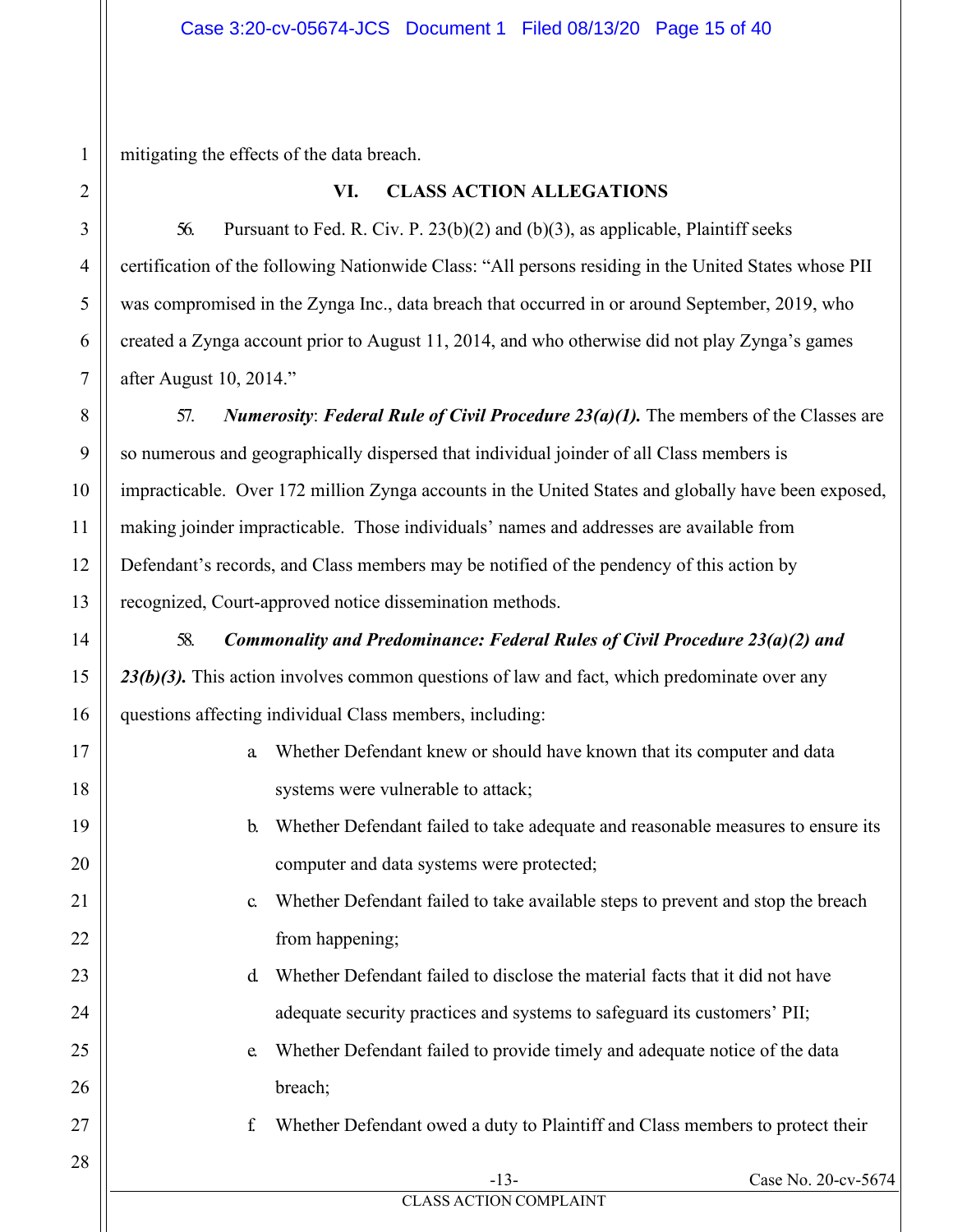PII and to provide timely and accurate notice of the data breach to Plaintiff and Class members;

- g. Whether Defendant breached its duties to protect the PII of Plaintiff and Class members by failing to provide adequate security and by failing to provide timely and accurate notice to Plaintiff and Class members of the data breach;
	- h. Whether Defendant's actions or inactions resulted in or was the proximate cause of the breach of its systems, resulting in the unauthorized access and/or theft of Plaintiff' and Class members' PII;
	- i. Whether Defendant's conduct violated state consumer protection laws;
- j. Whether Defendant's conduct renders it liable for negligence, negligence per se, breach of contract, breach of implied contract, unjust enrichment, and breach of confidence;
	- k. Whether, as a result of Defendant's conduct, Plaintiff and Class members face a significant threat of harm and/or have already suffered harm, and, if so, the appropriate measure of damages to which they are entitled;
		- l. Whether, as a result of Defendant's conduct, Plaintiff and Class members are entitled to injunctive, equitable, declaratory and/or other relief, and, if so, the nature of such relief; and
		- m. Whether, as a result of Defendant's conduct, Plaintiff and Class members are entitled to damages, punitive damages, costs, and attorneys' fees.

59. *Typicality: Federal Rule of Civil Procedure 23(a)(3).* Plaintiff's claims are typical of other Class members' claims because Plaintiff and Class members were subjected to the same allegedly unlawful conduct and damaged in the same way.

60. *Adequacy of Representation: Federal Rule of Civil Procedure 23(a)(4).* Plaintiff is an adequate class representative because his interests do not conflict with the interests of Class members who they seeks to represent, Plaintiff has retained counsel competent and experienced in complex class action litigation, and Plaintiff intends to prosecute this action vigorously. The Class members'

1

2

3

4

5

6

7

8

9

10

11

12

13

14

15

16

17

18

19

20

21

22

23

24

25

26

27

Case No. 20-cv-5674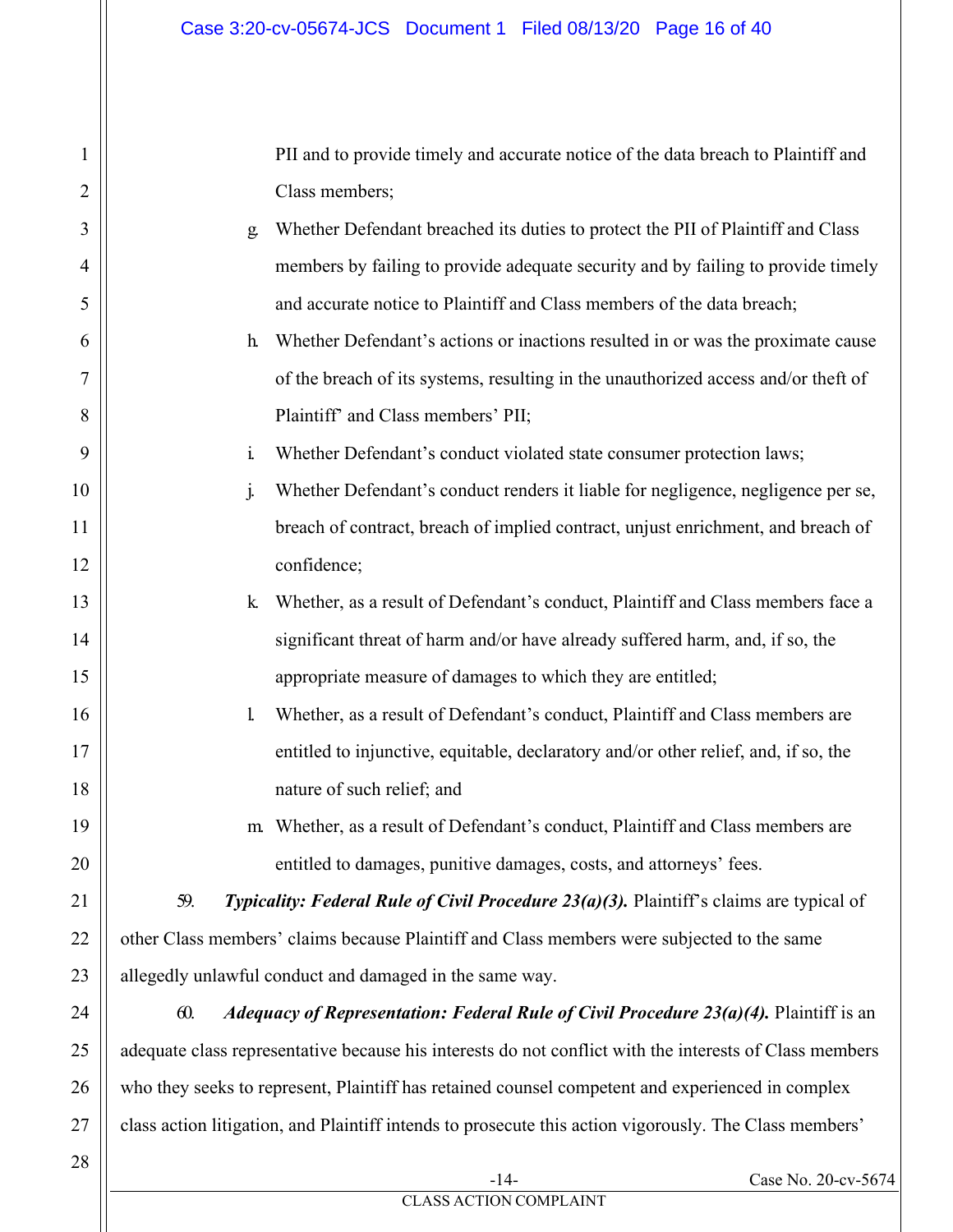interests will be fairly and adequately protected by Plaintiff and his counsel.

#### 61. *Declaratory and Injunctive Relief: Federal Rule of Civil Procedure 23(b)(2).*

Defendant has acted and/or refused to act on grounds generally applicable to the Class, making final injunctive relief or corresponding declaratory relief appropriate.

62. *Superiority: Federal Rule of Civil Procedure 23(b)(3).* A class action is superior to any other available means for the fair and efficient adjudication of this controversy, and no unusual difficulties are likely to be encountered in the management of this class action. The damages or other financial detriment suffered by Plaintiff and Class members are relatively small compared to the burden and expense that would be required to individually litigate their claims against Defendant, so it would be impracticable for Class members to individually seek redress for Defendant's wrongful conduct. Even if Class members could afford litigation, the court system could not. Individualized litigation creates a potential for inconsistent or contradictory judgments and increases the delay and expense to all parties and the court system. By contrast, the class action device presents far fewer management difficulties and provides the benefits of single adjudication, economies of scale, and comprehensive supervision by a single court, especially where there are over 172 million Zynga users affected.

#### **VII. CLAIMS COUNT I - NEGLIGENCE (on Behalf of Plaintiff and the Nationwide Class)**

63. Plaintiff realleges and incorporates the foregoing allegations as if fully set forth herein. 64. Defendant owed a duty to Plaintiff and Class members to exercise reasonable care in obtaining, retaining, securing, safeguarding, deleting, and protecting their PII in its possession from being compromised, lost, stolen, accessed, and misused by unauthorized persons.

- 65. This duty included, among other things:
	- a. designing, maintaining, and testing its security systems to ensure that Plaintiff's and Class members' PII in its possession was adequately secured and protected;
	- b. implementing processes that would detect a breach of its security system in a timely manner;

-15- Case No. 20-cv-5674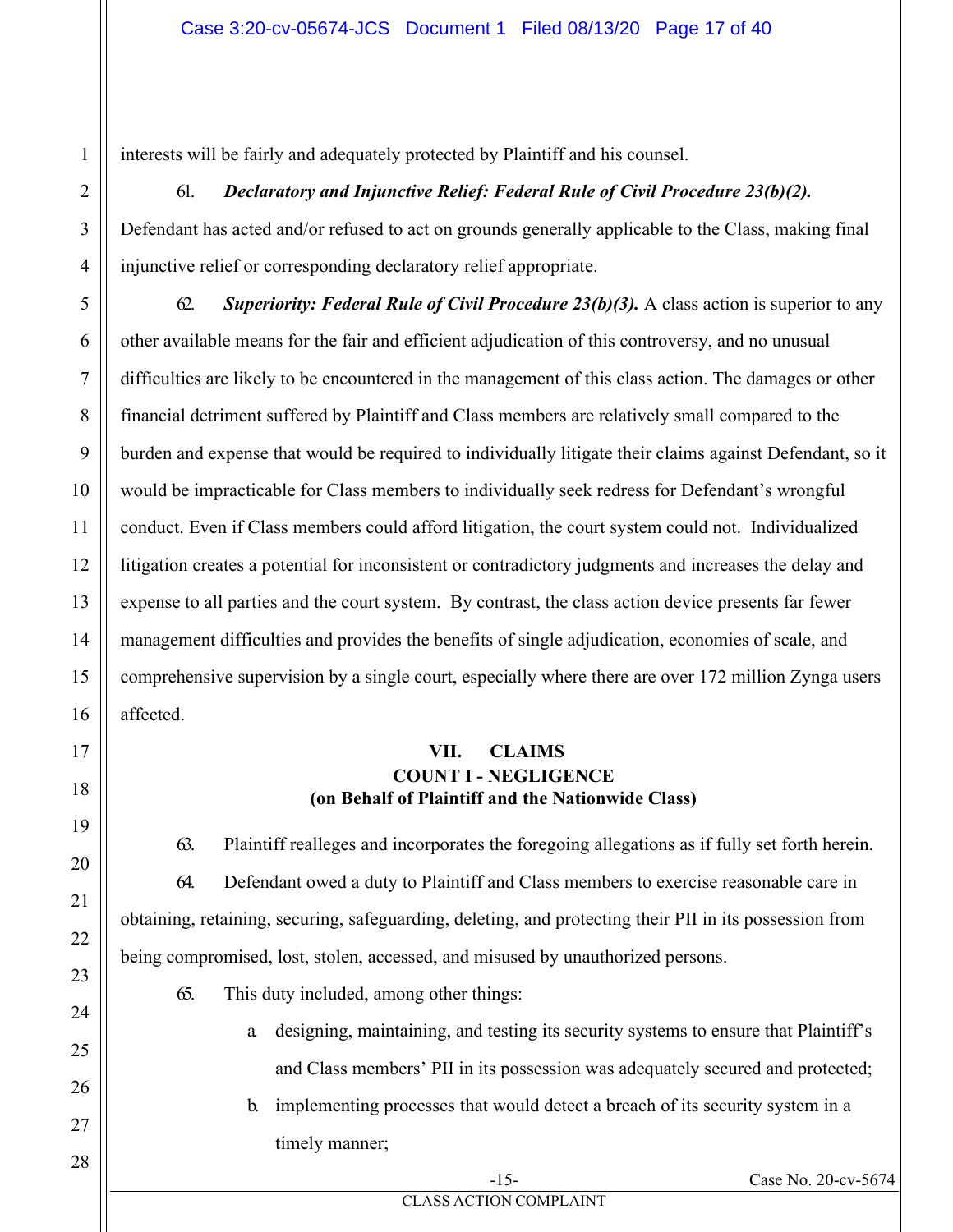- c. timely acting upon warnings and alerts, including those generated by its own security systems, regarding intrusions to its networks;
- d. maintaining data security measures consistent with current technology and industry standards; and
- e. timely notifying customers that their PII had been compromised, lost, stolen, accessed, or misused.

66. Defendant's duty to use reasonable care arose from several sources. Defendant had a common law duty to prevent foreseeable harm to others. This duty existed because Plaintiff and Class members were the foreseeable and probable victims of any inadequate security practices.

67. Not only was it foreseeable that Plaintiff and Class Members would be harmed by the Defendant's failure to protect their PII because hackers routinely attempt to steal such information and use it for nefarious purposes, Defendant knew that it was more likely than not Plaintiff and other Class members would be harmed. Defendant said as much in SEC filings.

68. Defendant's duty to Plaintiff and Class members also arose because of a special relationship that existed between Defendant and Plaintiff and Class members. That special relationship arose because Plaintiff and the Class member entrusted Defendant with their PII as part of the creation of user accounts necessary to access Zynga's online and mobile gaming applications. Defendant could have ensured that its security systems and data protection measures were sufficient to minimize or prevent the data breach.

69. Defendant's duty to Plaintiff and Class members also arose under Section 5 of the Federal Trade Commission Act ("FTCA"), 15 U.S.C. § 45, which prohibits "unfair . . . practices in or affecting commerce," including, as interpreted and enforced by the Federal Trade Commission ("FTC"), the unfair practice of failing to use reasonable measures to protect PII by companies such as Defendant. Various FTC publications and data security breach orders further form the basis of Defendant's duty. In addition, individual states have enacted statutes based upon the FTCA that also created a duty.

70. Defendant breached the duties it owed to Plaintiff and Class members described above

28

1

2

3

4

5

6

7

8

9

10

11

12

13

14

15

16

17

18

19

20

21

22

23

24

25

26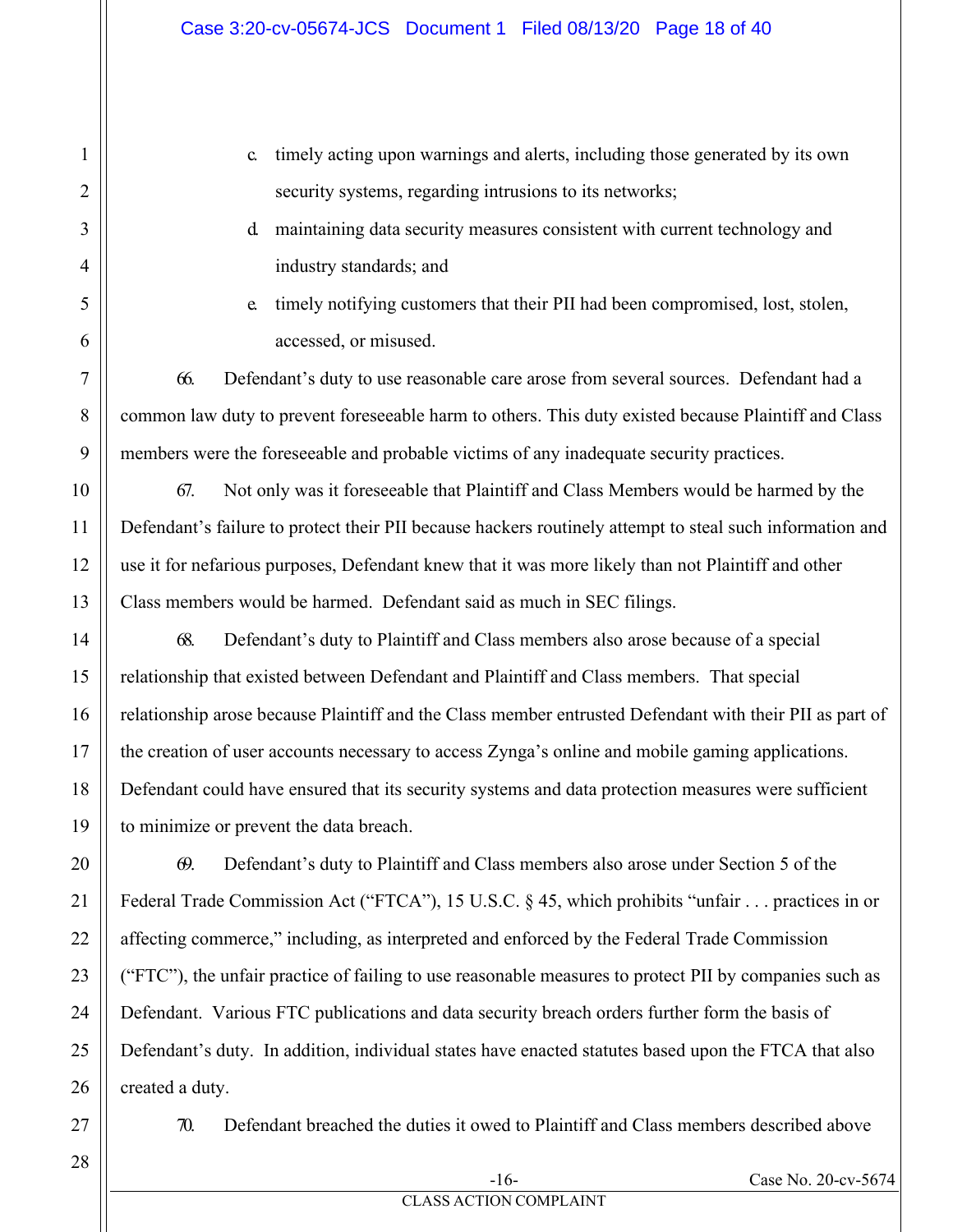#### Case 3:20-cv-05674-JCS Document 1 Filed 08/13/20 Page 19 of 40

and thus was negligent. Defendant breached these duties by, among other things, failing to: (a) exercise reasonable care and implement adequate security systems, protocols and practices sufficient to protect the PII of Plaintiff and Class members; (b) detect the breach while it was ongoing; (c) maintain security systems consistent with current technology and industry standards; and (d) timely disclose that Plaintiff's and Class members' PII in Defendant's possession had been or was reasonably believed to have been, stolen or compromised.

71. Timely notification of the data breach was required, appropriate, and necessary so that, among other things, Plaintiff and Class members could take appropriate measures to freeze or lock their credit profiles, avoid unauthorized charges to their credit or debit card accounts, cancel or change usernames and passwords on compromised accounts, monitor their account information and credit reports for fraudulent activity, contact their banks or other financial institutions that issue their credit or debit cards, obtain credit monitoring services, and take other steps to mitigate or ameliorate the damages caused by Defendant's misconduct.

72. But for Defendant's wrongful and negligent breach of its duties owed to Plaintiff and Class members, their PII would not have been compromised.

73. As a direct and proximate result of Defendant's negligence, Plaintiff and Class members have been injured as described herein, and are entitled to damages, including compensatory, punitive, and nominal damages, in an amount to be proven at trial.

- 74. Plaintiff's and Class members' injuries include:
	- a. theft of their PII;
	- b. costs associated with the detection and prevention of identity theft and unauthorized use of their financial accounts;
	- c. costs associated with purchasing credit monitoring and identity theft protection services;
	- d. unauthorized charges and loss of use of and access to their financial account funds and costs associated with inability to obtain money from their accounts or being limited in the amount of money they were permitted to obtain from their

1

2

3

4

5

6

7

8

9

-17- Case No. 20-cv-5674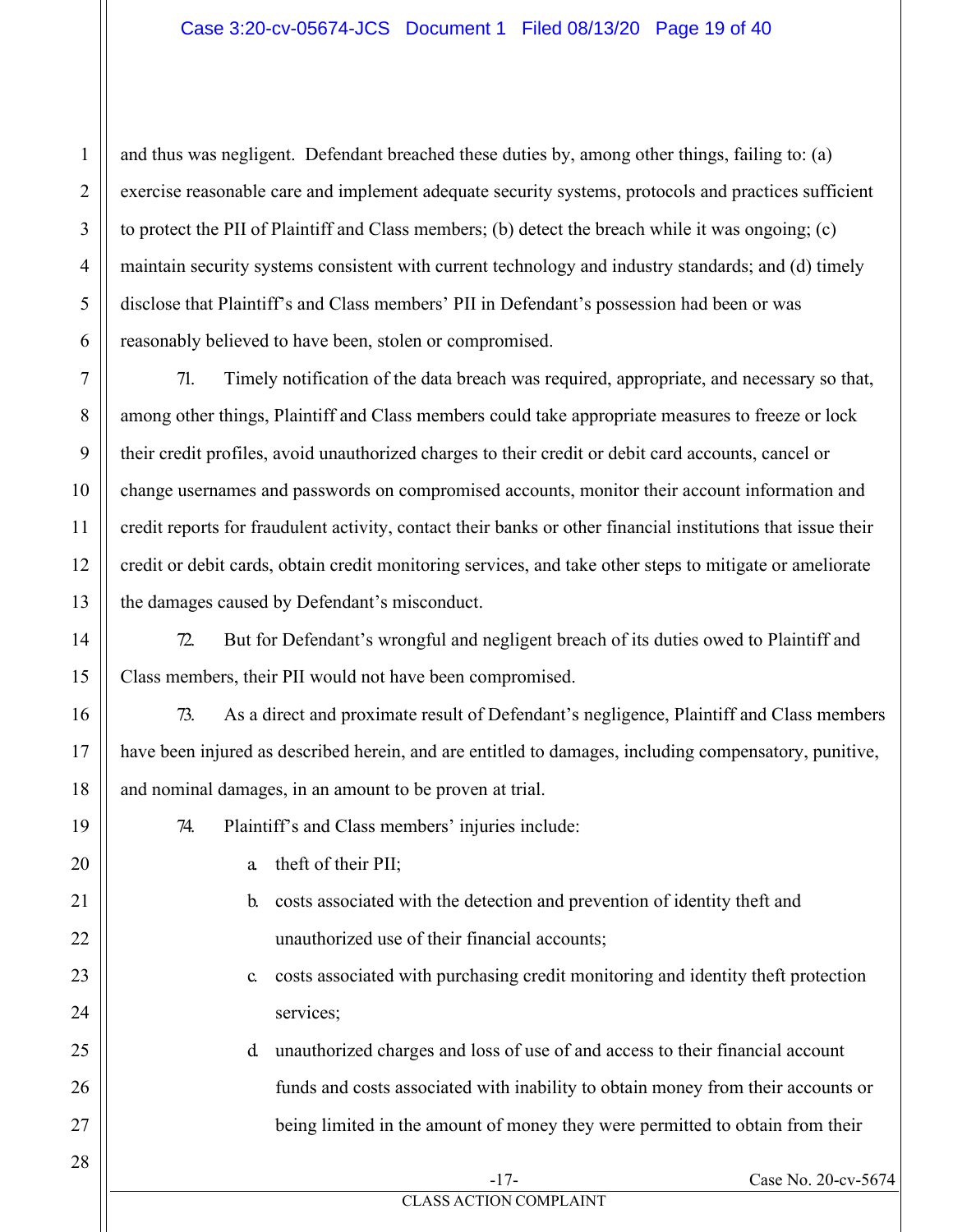accounts, including missed payments on bills and loans, late charges and fees, and adverse effects on their credit;

- e. lowered credit scores resulting from credit inquiries following fraudulent activities;
- f. costs associated with time spent and the loss of productivity from taking time to address and attempt to ameliorate, mitigate, and deal with the actual and future consequences of the data breach — including finding fraudulent charges, cancelling and reissuing cards, enrolling in credit monitoring and identity theft protection services, freezing and unfreezing accounts, and imposing withdrawal and purchase limits on compromised accounts;
	- g. the physical and emotional injuries caused by being victimized by a data breach;
	- h. the imminent and certainly impending injury flowing from potential fraud and identify theft posed by their PII being placed in the hands of criminals; and
	- i. continued risk of exposure to hackers and thieves of their PII, which remains in Defendant's possession and is subject to further breaches so long as Defendant fails to undertake appropriate and adequate measures to protect Plaintiff and Class members.

#### **COUNT II - NEGLIGENCE PER SE (on Behalf of Plaintiff and the Nationwide Class)**

75. Plaintiff realleges and incorporates the foregoing allegations as if fully set forth herein. 76. Section 5 of the Federal Trade Commission Act, 15 U.S.C. § 45, prohibits "unfair . . . practices in or affecting commerce" including, as interpreted and enforced by the Federal Trade Commission ("FTCA"), the unfair act or practice by companies such as Defendant of failing to use reasonable measures to protect PII. This statute, and the various related FTCA publications and orders, form the basis of Defendant's duty to Plaintiff in this negligence per se claim.

77. Defendant violated Section 5 of the FTCA (and similar state statutes) by failing to use reasonable measures to protect Plaintiff's and Class members' PII, failing to use current and generally

27 28

1

2

3

4

5

6

7

8

9

10

11

12

13

14

15

16

17

18

19

20

21

22

23

24

25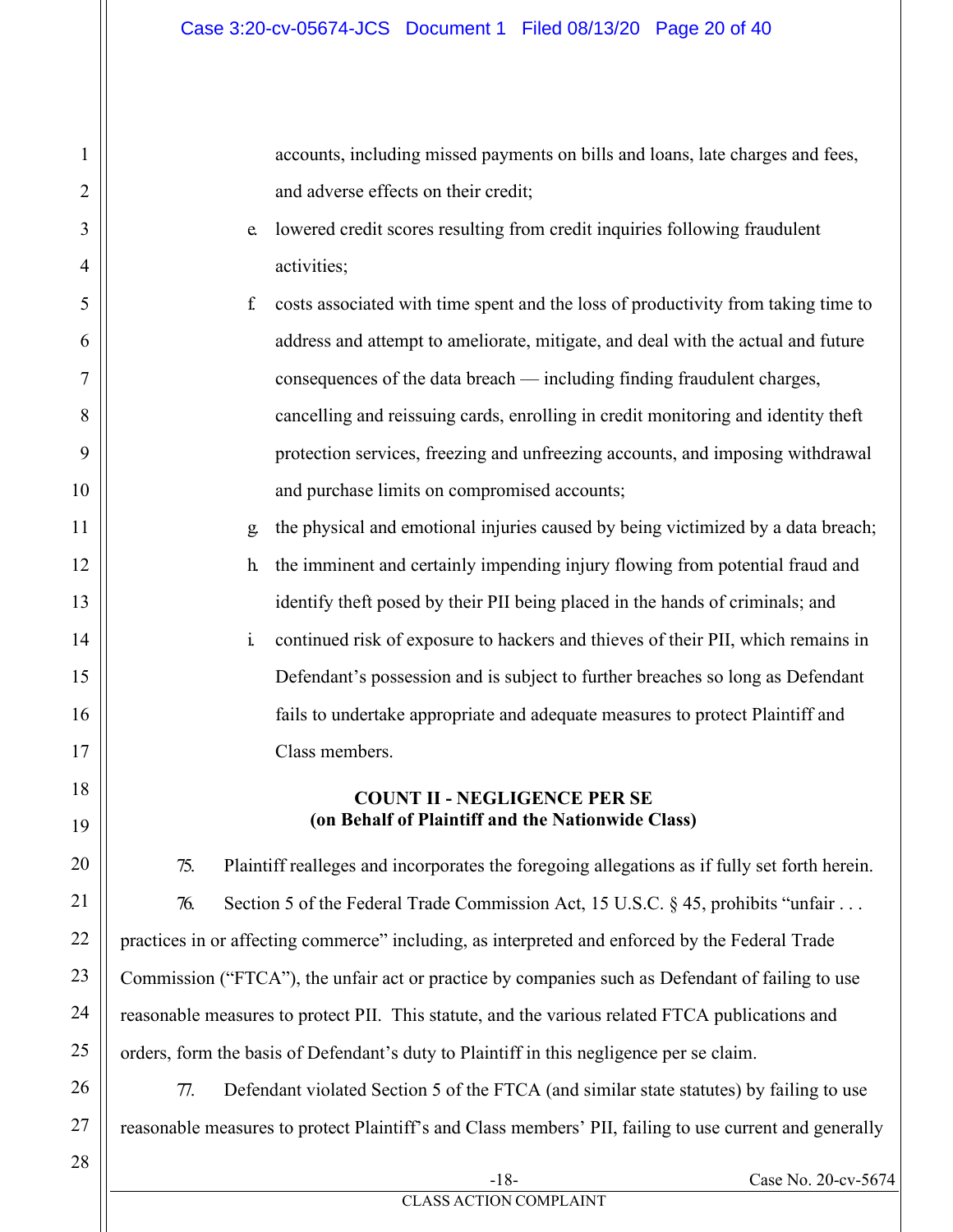#### Case 3:20-cv-05674-JCS Document 1 Filed 08/13/20 Page 21 of 40

accepted technology, and not complying with industry standards. Defendant's conduct was particularly unreasonable given the size of its customer database, the nature and amount of PII it obtained and stored, and the foreseeable consequences of a data breach.

78. Defendant's violation of Section 5 of the FTCA (and similar state statutes) constitutes negligence per se.

79. Plaintiff and Class members are not seeking to hold Defendant liable under the FTCA, itself. Instead, that section forms the basis of Defendants' duty to Plaintiff and Class members.

80. Class members are consumers within the class of persons Section 5 of the FTCA (and similar state statutes) was intended to protect.

81. Moreover, the harm that has occurred is the type of harm the FTCA (and similar state statutes) was intended to guard against. Indeed, the FTC has pursued over fifty enforcement actions against businesses which, as a result of their failure to employ reasonable data security measures and avoid unfair and deceptive practices, caused the same harm suffered by Plaintiff and the Class.

82. As a direct and proximate result of Defendant's negligence, Plaintiff and Class members have been injured as described herein, and are entitled to damages, including compensatory, punitive, and nominal damages, in an amount to be proven at trial.

#### **COUNT III - BREACH OF CONTRACT (on Behalf of Plaintiff and the Nationwide Class)**

83. Plaintiff realleges and incorporates the foregoing allegations as if fully set forth herein. 84. Zynga's Privacy Policy (the "Privacy Policy") is an agreement between Zynga and persons who provide their PII to Zynga, including Plaintiff and Class members.

85. Based upon information and belief, the Privacy Policy, as it was in effect at the time of the Zynga Data Breach, promised that "[w]e implement reasonable and appropriate security measures to help protect the security of your information both online and offline and to ensure that your data is treated securely."

86. The Privacy Policy, as it was in effect at the time of the Zynga Data Breach, stated that it applies to persons who use Zynga's services, meaning games, products, services, content,

28

1

2

3

4

5

6

7

8

9

10

11

12

13

14

15

16

17

18

19

20

21

22

23

24

25

26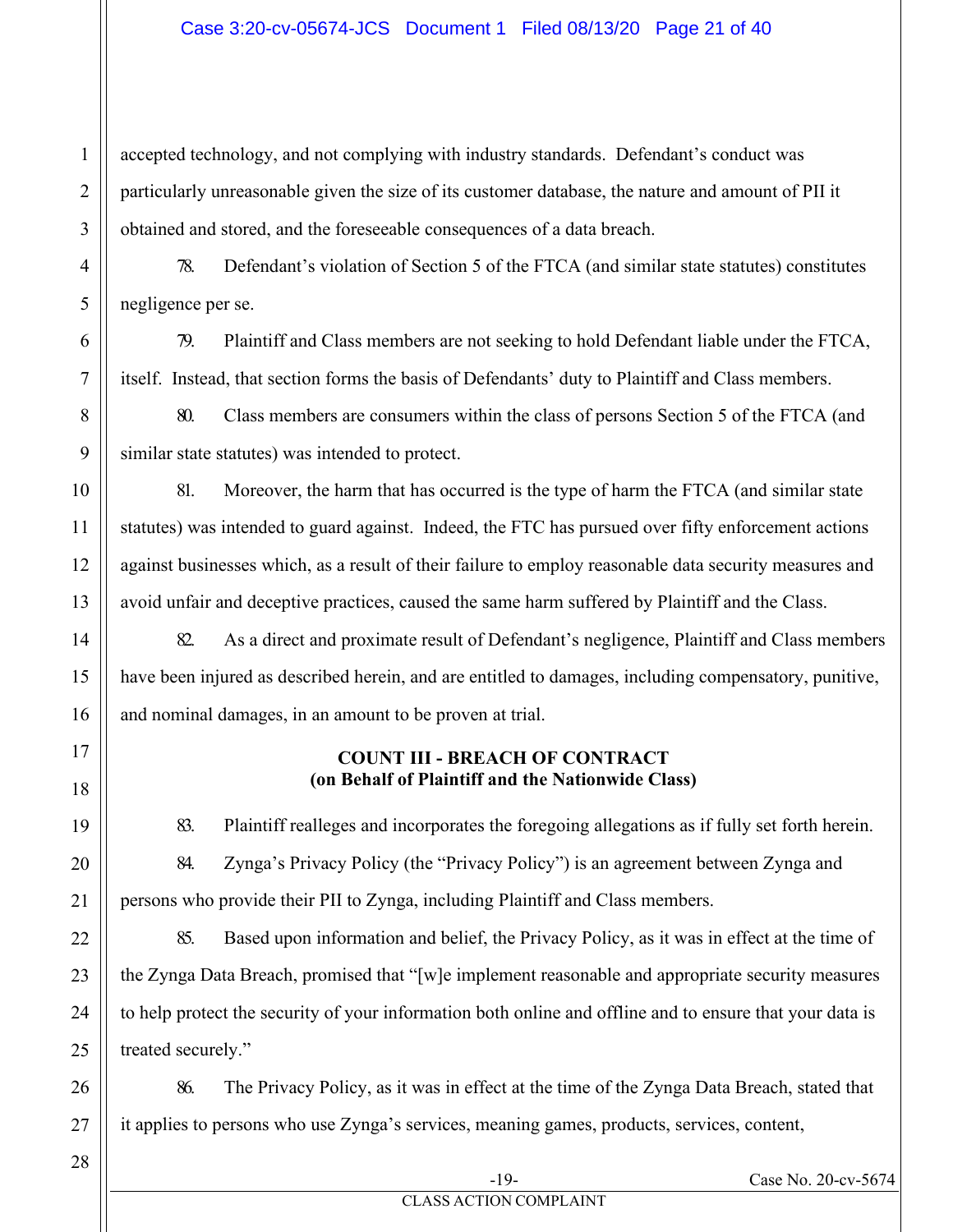Zynga.com, and/or domain or website operated by Zynga, and it details how Zynga will both protect and use the PII provided by users of Zynga's services.

87. Plaintiff and Class members on the one hand and Zynga on the other formed a contract when Plaintiff and Class members provided PII to Zynga subject to the Privacy Policy and used Zynga's services.

88. Plaintiff and Class members fully performed their obligations under the contract with Zynga.

89. Zynga breached its agreement with Plaintiff and Class members by failing to protect their PII. Specifically, Defendant (1) failed to use reasonable measures to protect that information; and (2) disclosed that information to unauthorized third parties, in violation of the agreement.

90. As a direct and proximate result of these breaches of contract, Plaintiff and Class members sustained actual losses and damages as described in detail above, including but not limited to being denied the benefit of the bargain pursuant to which they provided their PII to Zynga.

### **COUNT IV - BREACH OF IMPLIED CONTRACT (on Behalf of Plaintiff and the Nationwide Class)**

91. Plaintiff realleges and incorporates the foregoing allegations as if fully set forth herein. 92. This claim is an alternative to Plaintiff's and the Nationwide Class' breach of contract claim.

93. Plaintiff and Class members alternatively entered into an implied contract with Zynga when they obtained services from Zynga, or otherwise provided PII to Zynga.

94. As part of these transactions, Zynga agreed to safeguard and protect the PII of Plaintiff and Class members.

95. Plaintiff and Class members entered into implied contracts with the reasonable expectation that Zynga's data security practices and policies were reasonable and consistent with industry standards. Under the implied contracts, Plaintiff and Class members believed that Defendant would use part of the monies paid to Zynga or monies it derived from advertising to provide reasonable and adequate data security to protect Plaintiff's and Class members' PII.

# 21 22 23 24 25 26 27 28

1

2

3

4

5

6

7

8

9

10

11

12

13

14

15

16

17

18

19

20

-20- Case No. 20-cv-5674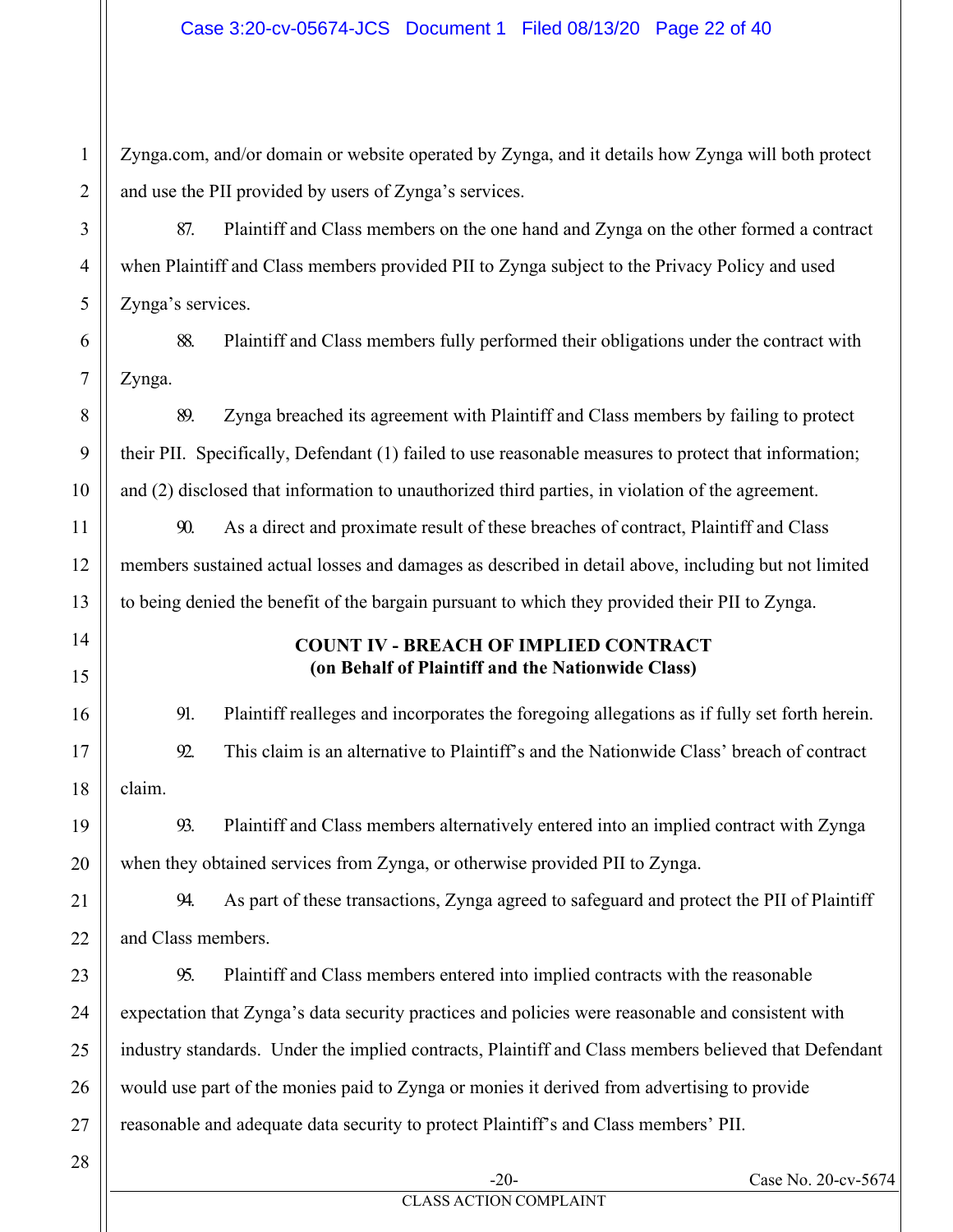96. Plaintiff and Class members would not have provided and entrusted their PII to Zynga and/or would have paid less in the absence of the implied contract or implied terms between them and Zynga. The safeguarding of the PII of Plaintiff and Class members was critical to realize the intent of the parties' bargain.

97. Plaintiff and Class members fully performed their obligations under the implied contracts with Zynga.

98. Zynga breached its implied contracts with Plaintiff and Class members by failing to protect their PII. Specifically, Defendant (1) failed to use reasonable measures to protect that information; and (2) disclosed that information to unauthorized third parties, in violation of the implied agreement.

99. As a direct and proximate result of these breaches of implied contract, Plaintiff and Class members sustained actual losses and damages as described in detail above, including but not limited to being denied the benefit of the bargain pursuant to which they provided their PII to Zynga.

#### **COUNT V - UNJUST ENRICHMENT (on Behalf of Plaintiff and the Nationwide Class)**

100. Plaintiff realleges and incorporates the foregoing allegations as if fully set forth herein. 101. This claim is an alternative to Plaintiff's breach of contract and breach of implied contract claims.

102. Plaintiff and Class members have an equitable and legal interest in their PII that was conferred upon, collected by, and maintained by Defendant and that was ultimately stolen in the data breach.

103. Defendant benefited from the collection of Plaintiff and the Class' PII, and its ability to retain, use, and profit from that information. Defendant understood the benefit of collecting and possessing this information.

104. Defendant also understood that Plaintiff's and the Class' PII was private and confidential and its value depended upon Defendant maintaining the privacy and confidentiality of that PII.

28

1

2

3

4

5

6

7

8

9

10

11

12

13

14

15

16

17

18

19

20

21

22

23

24

25

26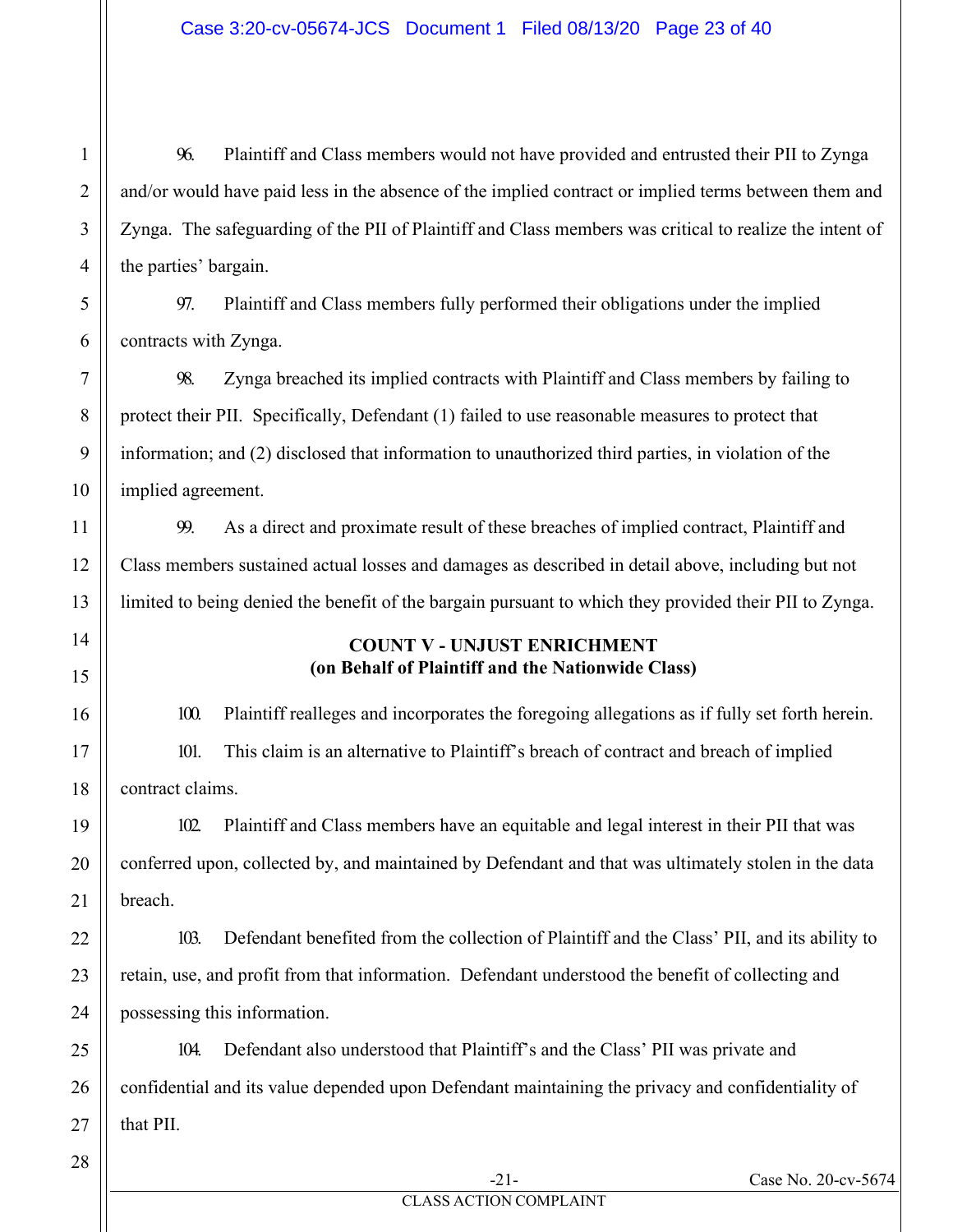1

2

3

4

5

6

7

8

9

10

11

12

13

14

15

16

17

18

19

20

21

22

105. But for Defendant's willingness and commitment to maintain its privacy and confidentiality, Plaintiff and Class members would not have provided their PII to the Defendant.

106. Defendant continues to benefit and profit from its retention and use of the PII while its value to Plaintiff and Class members has been diminished.

107. Defendant benefitted by Plaintiff and Class members' purchases of mobile gaming applications or in-game items, or using Defendant's free gaming applications where paid advertising was displayed, and this benefit was more than those services were worth to Plaintiff and Class members had been aware that Defendant would fail to protect their PII.

108. Zynga also benefitted through its unjust conduct by retaining money that it should have used to provide reasonable and adequate data security to protect Plaintiff's and Class members' PII.

109. It is inequitable for Defendant to retain these benefits.

110. As a result of Defendant's wrongful conduct including, among other conduct, its knowing failure to employ adequate data security measures, its continued maintenance and use Plaintiff's and Class members' PII without having adequate data security measures, and its other conduct facilitating the theft of that PII, Defendant has been unjustly enriched at the expense of, and to the detriment of, Plaintiff and Class members.

111. Defendant's unjust enrichment is traceable to, and resulted directly and proximately from, the conduct alleged herein, including the compiling and use of Plaintiff's and Class members' PII, while at the same time failing to maintain that information secure from intrusion and theft by hackers and thieves.

112. Under the common law doctrine of unjust enrichment, it is inequitable for Defendant to be permitted to retain the benefits it received, and is still receiving, without justification, from Plaintiff and Class members in an unfair and unconscionable manner. Defendant's retention of such benefits under circumstances making it inequitable to do so constitutes unjust enrichment.

113. The benefits conferred upon, received, and enjoyed by Defendant were not conferred officiously or gratuitously, and it would be inequitable and unjust for Defendant to retain these benefits.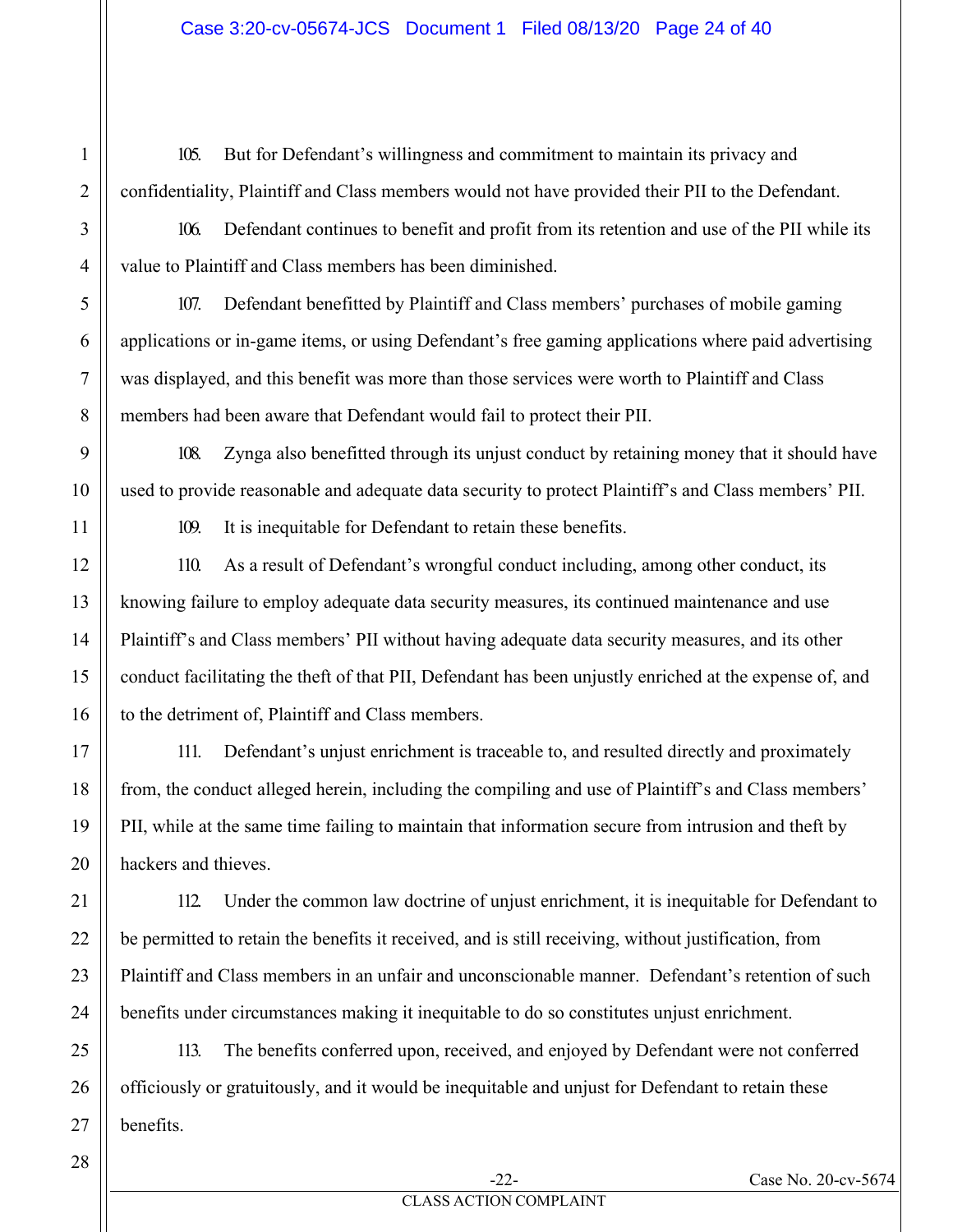114. Plaintiff and Class members have no adequate remedy at law.

115. Defendant is therefore liable to Plaintiff and Class members for restitution or disgorgement in the amount of the benefit conferred on Defendant as a result of its wrongful conduct, including specifically: the value to Defendant of the PII that was stolen in the Zynga Data Breach; the profits Defendant is receiving from the use of that information; the amount that Zynga overcharged Plaintiff and Class members for use of its online and mobile gaming application services through inapp purchases; and the amounts that Zynga should have spent to provide reasonable and adequate data security to protect Plaintiff's and Class members' PII.

### **COUNT VI - BREACH OF CONFIDENCE (on Behalf of Plaintiff and the Nationwide Class)**

116. Plaintiff realleges and incorporates the foregoing allegations as if fully set forth herein.

117. At all times, Defendant was aware of the confidential and sensitive nature of Plaintiff's and Class members' PII.

118. As alleged herein and above, Zynga's relationship with Plaintiff and Class members was governed by terms of the Privacy Policy and/or the implied expectation that Plaintiff's and Class members' PII would be collected, stored, and protected in confidence, and would not be disclosed to the public or any unauthorized third parties.

119. Plaintiff's and Class members provided their PII to Zynga with the explicit and implicit understandings that Defendant would protect and not permit the PII to be disseminated to the public or any unauthorized parties.

120. Plaintiff and Class members also provided their respective PII to Zynga with the explicit and implicit understandings that Defendant would take precautions to protect the PII from unauthorized disclosure, such as following basic principles of encryption and information security practices.

121. Zynga voluntarily received in confidence Plaintiff's and Class members' PII with the understanding that PII would not be disclosed or disseminated to the public or any unauthorized third parties.

122. Due to Zynga's failure to prevent, detect, avoid the data breach from occurring by

28

1

2

3

4

5

6

7

8

9

10

11

12

13

14

15

16

17

18

19

20

21

22

23

24

25

26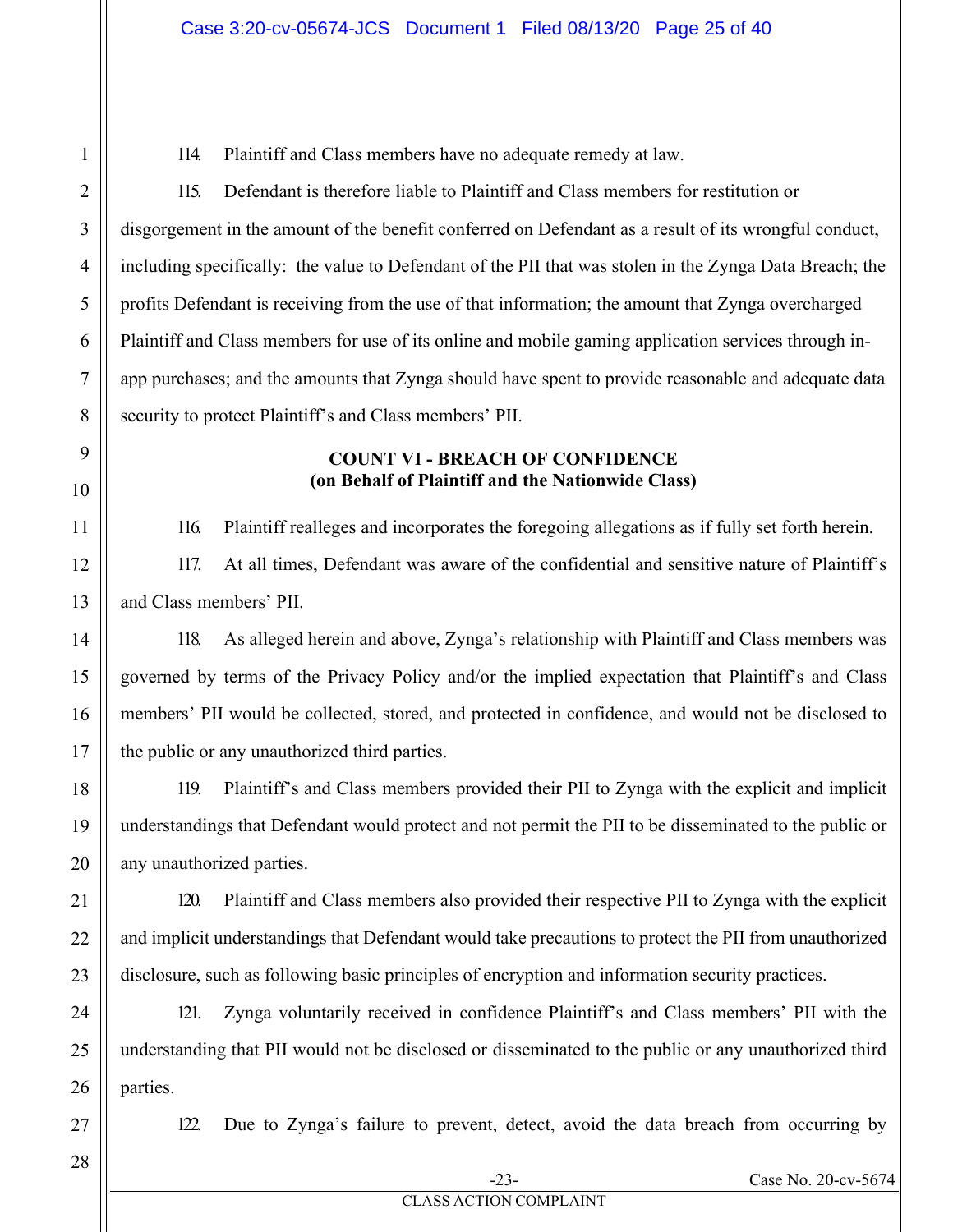#### Case 3:20-cv-05674-JCS Document 1 Filed 08/13/20 Page 26 of 40

following best systems and security practices to secure Plaintiff's and Class members' PII, Plaintiff's and Class members' PII was disclosed and misappropriated to unauthorized third parties and the public beyond Plaintiff's and Class members' confidence, and without their express permission.

123. But for Defendant's disclosure of Plaintiff's and Class members' PII in violation of the parties' understanding of confidence, their PII would not have been compromised, stolen, viewed, accessed, and used by unauthorized third parties. The Zynga Data Breach was the direct and legal cause of the theft of Plaintiff's and Class members' PII, as well as the resulting damages.

124. The injury and harm Plaintiff and Class members suffered was the reasonably foreseeable result of Defendant's unauthorized disclosure of Plaintiff's and Class members' PII. Zynga knew its computer systems for accepting, securing, and storing Plaintiff's and Class members' PII had serious security vulnerabilities where Zynga failed to observe even basic information security practices or correct known security vulnerabilities.

125. As a direct and proximate result of Defendant's breaches of confidence, Plaintiff and Class members have been injured as described herein, and are entitled to damages, including compensatory, punitive, and nominal damages, in an amount to be proven at trial.

#### **COUNT VII - VIOLATION OF CALIFORNIA UNFAIR COMPETITION LAW CAL. BUS. & PROF. CODE, §§ 17200, ET SEQ. (on Behalf of Plaintiff and the Nationwide Class)**

126. Plaintiff realleges and incorporates the foregoing allegations as if fully set forth herein. 127. Defendant violated the California Unfair Competition Law ("UCL"), Cal. Bus. & Prof. Code §§ 17200, et seq., by engaging in unlawful, unfair, and deceptive business acts and practices.

- 128. Defendant is a "person" as defined by Cal. Bus. & Prof. Code §17201.
	- 129. Defendant's unlawful, unfair, and deceptive acts and practices include:
		- a. Failing to implement and maintain reasonable security measures to protect Plaintiff's and Class members' PII from unauthorized disclosure, release, data breaches, and theft, which was a direct and proximate cause of the data breach.
			- b. Failing to identify foreseeable security and privacy risks, remediate identified

1

2

3

4

5

6

7

8

9

10

11

12

13

14

15

16

17

18

19

20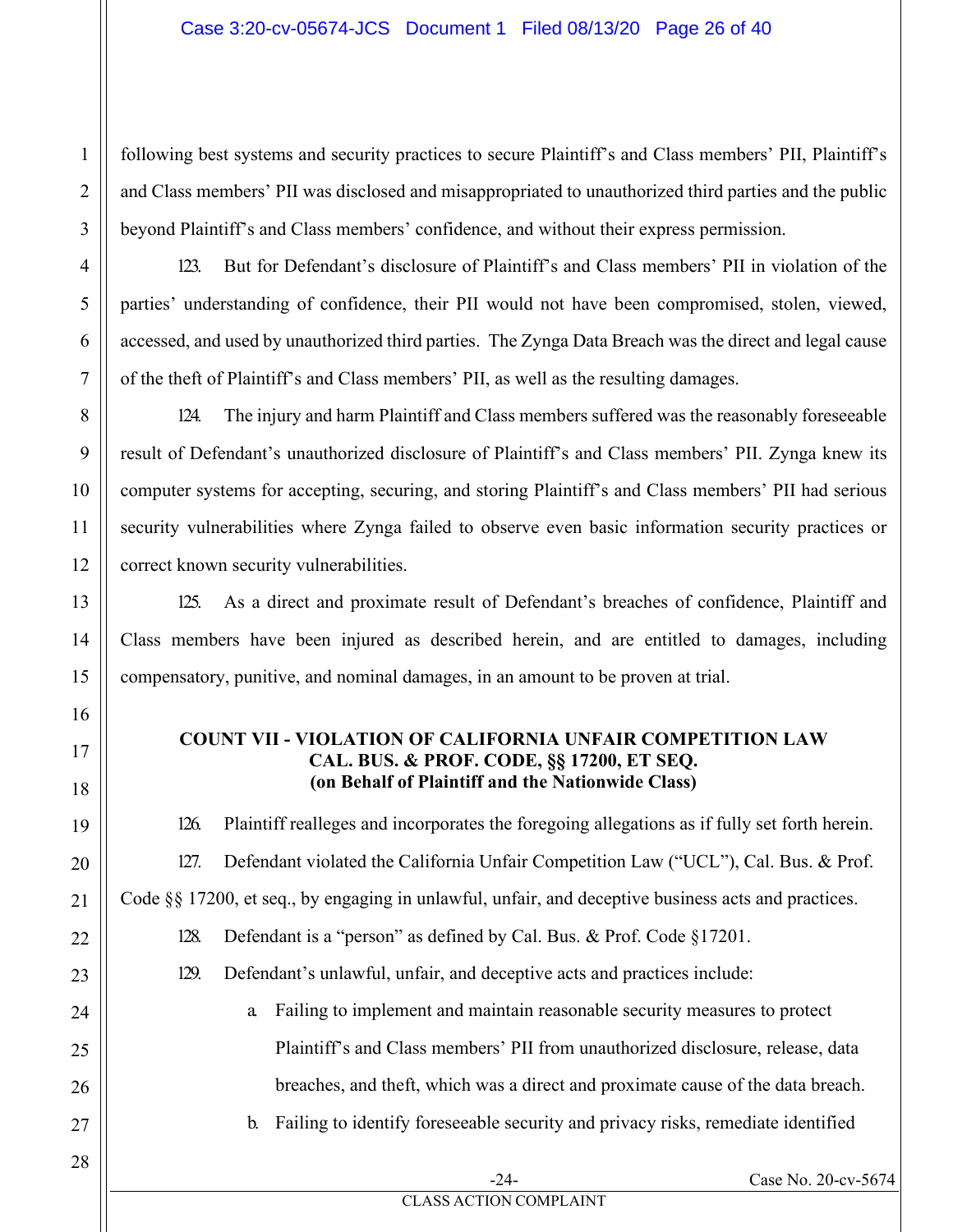security and privacy risks, and adequately improve security and privacy measures despite knowing the risk of cybersecurity incidents, which was a direct and proximate cause of the data breach. This conduct was unfair when weighed against the harm to Plaintiff and Class members, whose PII has been compromised;

- c. Failing to implement and maintain reasonable security measures, which was contrary to legislatively declared public policy that seeks to protect consumers' data and ensure that entities that are trusted with it use appropriate security measures. These policies are reflected in laws, including the FTCA, 15 U.S.C. § 45, and California's Consumer Records Act, Cal. Civ. Code § 1798.81.5;
- d. Failing to comply with common law and statutory duties pertaining to the security and privacy of Plaintiff's and Class members' PII, including duties imposed by the FTCA, 15 U.S.C. § 45 and California's Customer Records Act, Cal. Civ. Code §§ 1798.80, et seq., which was a direct and proximate cause of the data breach;
- e. Failing to implement and maintain reasonable security measures, which led to substantial injuries, as described above, that are not outweighed by any countervailing benefits to consumers or competition. Moreover, because consumers could not know of Defendant's inadequate security, consumers could not have reasonably avoided the harms that Defendant caused;
- f. Engaging in unlawful business practices by violating Cal. Civ. Code § 1798.82, by failing to disclose a data security breach and failing to notify or timely notify Plaintiff and Class members that their PII had been accessed and stolen;

g. Misrepresenting in in its Privacy Policy and elsewhere that it would protect the privacy and confidentiality of Plaintiff's and Class members' PII, including by implementing and maintaining reasonable security measures;

h. Omitting, suppressing, and concealing the material fact that it did not reasonably

1

2

3

4

5

6

7

8

9

10

11

12

13

14

15

16

17

18

19

20

21

22

23

24

25

26

27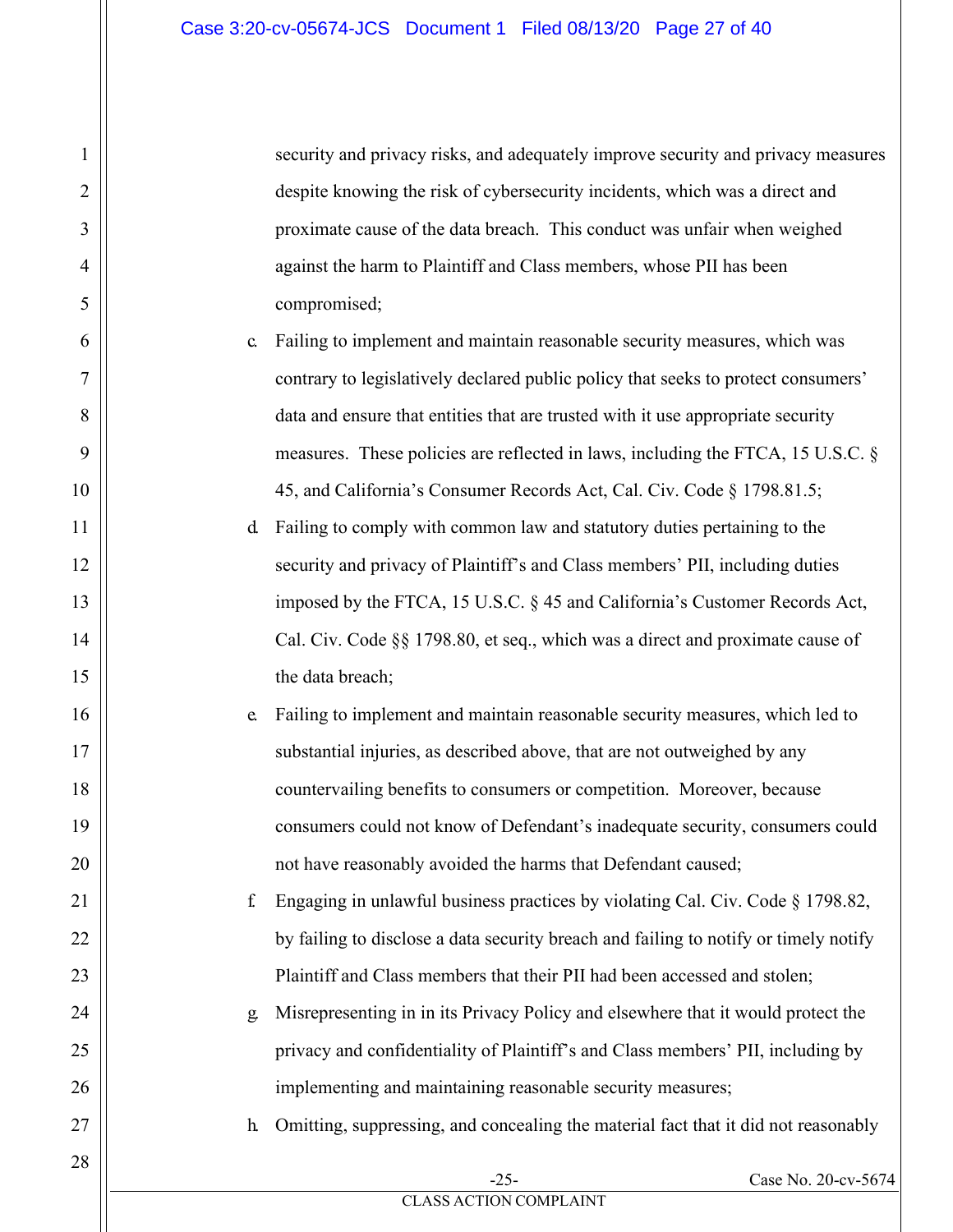or adequately secure Plaintiff's and Class members' PII;

- i. Omitting, suppressing, and concealing the material fact that it did not comply with common law and statutory duties pertaining to the security and privacy of Plaintiff's and Class members' PII, including duties imposed by the FTCA, 15 U.S.C. § 45 and California's Customer Records Act, Cal. Civ. Code §§ 1798.80, et seq.; and
- j. Failing to notify Plaintiff and Class members that their PII had been accessed and stolen.

130. Defendant has also engaged in "unlawful" business practices by violating multiple laws, including California's Customer Records Act, Cal. Civ. Code §§ 1798.81.5 (requiring reasonable data security measures) and 1798.82 (requiring timely breach notification), California False Advertising Law, Cal. Bus. & Prof. Code §§ 17500, et seq., California's Consumers Legal Remedies Act, Cal. Civ. Code §§ 1780, et seq., the FTCA, 15 U.S.C. § 45, and California common law.

131. Defendant's representations and omissions were material because they were likely to deceive reasonable consumers about the adequacy of Defendant's data security and ability to protect the confidentiality of consumers' PII.

132. Defendant had exclusive knowledge of material facts not known to Plaintiff and Class members and Defendant made partial representations but also suppressed some material facts.

133. As a direct and proximate result of Defendant's unfair, unlawful, and fraudulent acts and practices, Plaintiff and Class members were injured and lost money or property: the money received by Zynga for its services; the loss of the benefit of their bargain with and overcharges by Zynga as they would not have paid Zynga for services or would have paid less for such services but for the violations alleged herein; losses from fraud and identity theft; costs for credit monitoring and identity protection services; time and expenses related to monitoring their financial accounts for fraudulent activity; loss of value of their PII; and an increased, imminent risk of fraud and identity theft.

27

134. Defendant acted intentionally, knowingly, and maliciously to violate California's UCL,

28

1

2

3

4

5

6

7

8

9

10

11

12

13

14

15

16

17

18

19

20

21

22

23

24

25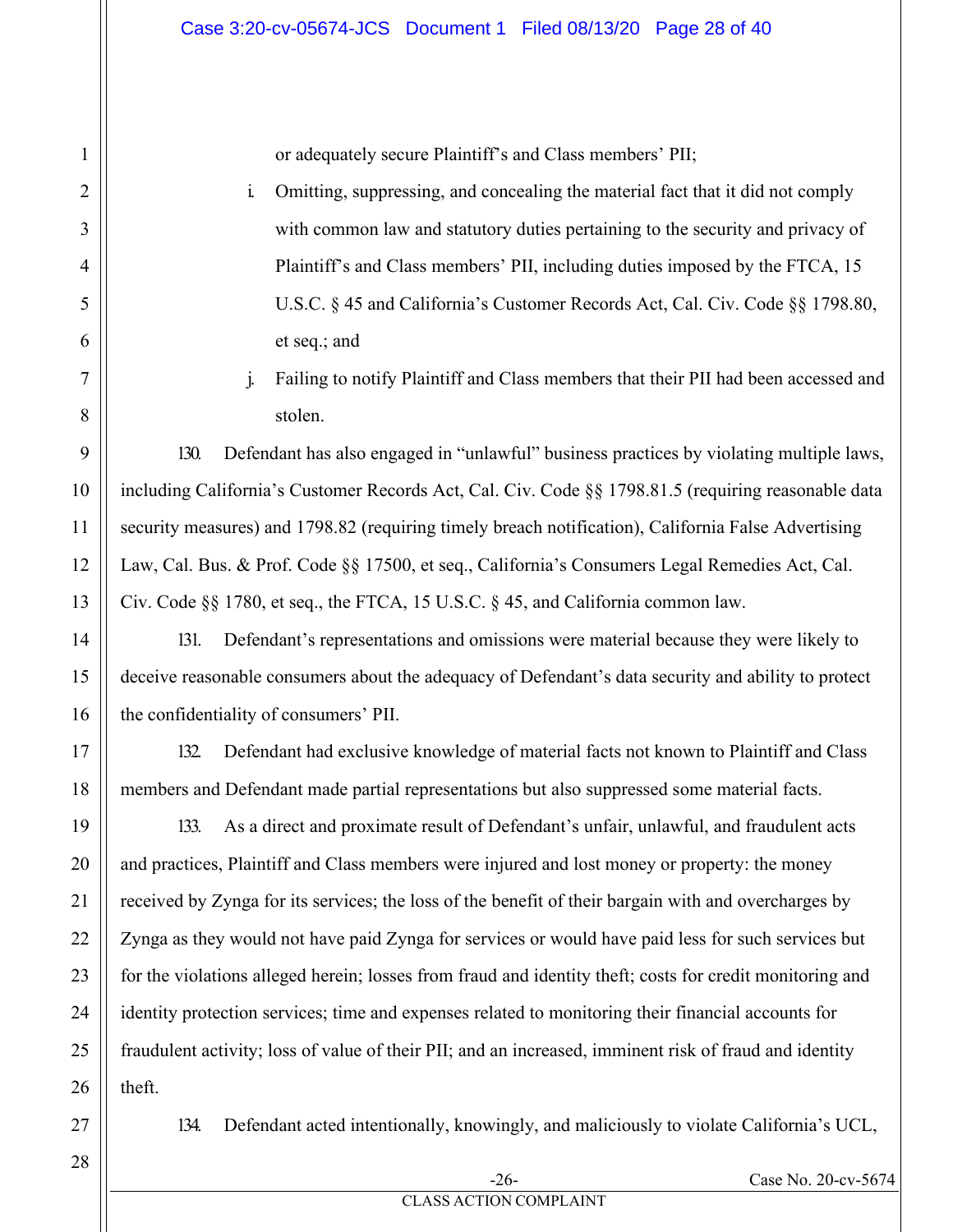and recklessly disregarded Plaintiff's and Class members' rights and interests. As disclosed in SEC filings, Defendant knew that its security and privacy protections were vulnerable to attack, and Defendant knew that its security measures were inadequate in the face of such attack.

135. Plaintiff and Class members seek all monetary and non-monetary relief allowed by law, including restitution of all profits stemming from Defendant's unfair, unlawful, and fraudulent business practices or use of their PII; declaratory relief; injunctive relief; and other appropriate equitable relief.

#### **COUNT VIII - VIOLATIONS OF THE CALIFORNIA FALSE ADVERTISING LAW CAL. BUS. & PROF. CODE § 17500, ET SEQ. (on Behalf of Plaintiff and the Nationwide Class)**

136. Plaintiff incorporates by reference all paragraphs as though fully set forth herein.

137. Defendant violated the California False Advertising Law ("FAL"), Cal. Bus. & Prof. Code §§ 17500, et seq., by engaging in unlawful, untrue, misleading and deceptive advertising and practices.

138. Section 17500 of the Cal. Bus. & Prof. Code states: "It is unlawful for any ...

corporation . . . with intent directly or indirectly . . . to perform services, professional or otherwise, or anything of any nature whatsoever or to induce the public to enter into any obligation relating thereto, to make or disseminate or cause to be made or disseminated before the public in this state, or to make or disseminate or cause to be made or disseminated from this state before the public in any state, in any newspaper or other publication, or any advertising device, . . . or in any other manner or means whatever, including over the Internet, any statement, concerning that real or personal property or those services, professional or otherwise, or concerning any circumstance or matter of fact connected with the proposed performance or disposition thereof, which is untrue or misleading, and which is known, or which by the exercise of reasonable care should be known, to be untrue or misleading…."

139. Defendant caused to be made or disseminated through California and the United States, through advertising, marketing and other publications, the following statements or omissions that were untrue or misleading, and which were known, or which by the exercise of reasonable care should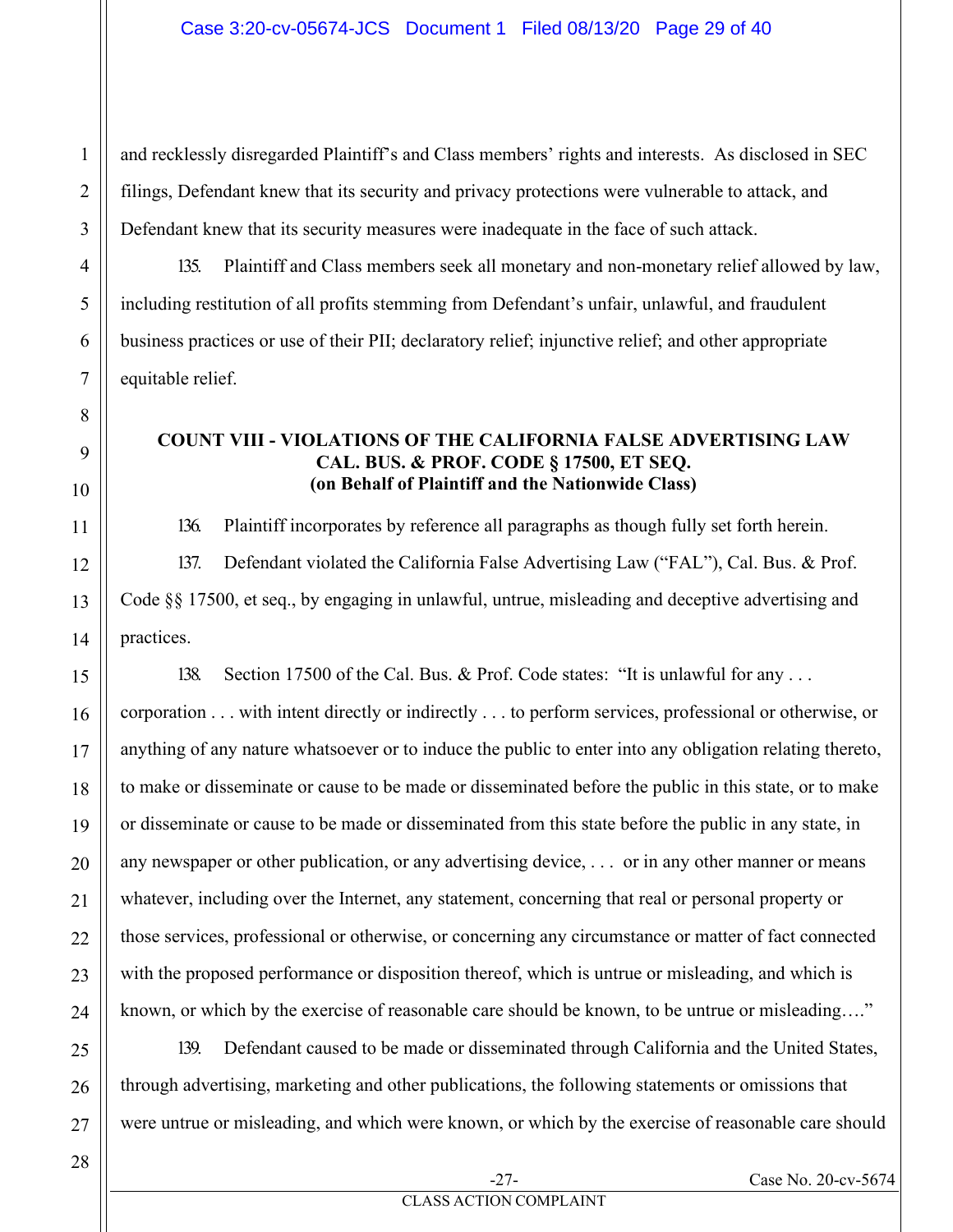have been known to Defendant, to be untrue and misleading to consumers, including Plaintiff and the other Class members:

1

| 3              | a              | Failing to disclose that reasonable security measures to protect Plaintiff's and   |                     |
|----------------|----------------|------------------------------------------------------------------------------------|---------------------|
| $\overline{4}$ |                | Class members' PII from unauthorized disclosure, release, data breaches, and       |                     |
| 5              |                | theft, were in place, which was a direct and proximate cause of the data breach.   |                     |
| 6              | $\mathbf{b}$ . | Failing to disclose foreseeable security and privacy risks, remediate identified   |                     |
| 7              |                | security and privacy risks, and adequately improve security and privacy measures   |                     |
| 8              |                | despite knowing the risk of cybersecurity incidents, which was a direct and        |                     |
| 9              |                | proximate cause of the data breach. This conduct was unfair when weighed           |                     |
| 10             |                | against the harm to Plaintiff and Class members, whose PII has been                |                     |
| 11             |                | compromised;                                                                       |                     |
| 12             | $\mathbf{C}$   | Failing to disclose non-compliance with reasonable security measures, which was    |                     |
| 13             |                | contrary to legislatively declared public policy that seeks to protect consumers'  |                     |
| 14             |                | data and ensure that entities that are trusted with it use appropriate security    |                     |
| 15             |                | measures. These policies are reflected in laws, including the FTCA, 15 U.S.C. $\S$ |                     |
| 16             |                | 45, and California's Consumer Records Act, Cal. Civ. Code § 1798.81.5;             |                     |
| 17             | <sub>d</sub>   | Failing to disclose non-compliance with common law and statutory duties            |                     |
| 18             |                | pertaining to the security and privacy of Plaintiff's and Class members' PII,      |                     |
| 19             |                | including duties imposed by the FTCA, 15 U.S.C. § 45 and California's              |                     |
| 20             |                | Customer Records Act, Cal. Civ. Code §§ 1798.80, et seq., which was a direct       |                     |
| 21             |                | and proximate cause of the data breach;                                            |                     |
| 22             | e.             | Failing to disclose non-compliance with reasonable security measures, which led    |                     |
| 23             |                | to substantial injuries, as described above, that are not outweighed by any        |                     |
| 24             |                | countervailing benefits to consumers or competition. Moreover, because             |                     |
| 25             |                | consumers could not know of Defendant's inadequate security, consumers could       |                     |
| 26             |                | not have reasonably avoided the harms that Defendant caused;                       |                     |
| 27             | f              | Failing to disclose a data security breach in violation of Cal. Civ. Code §        |                     |
| 28             |                | $-28-$                                                                             | Case No. 20-cv-5674 |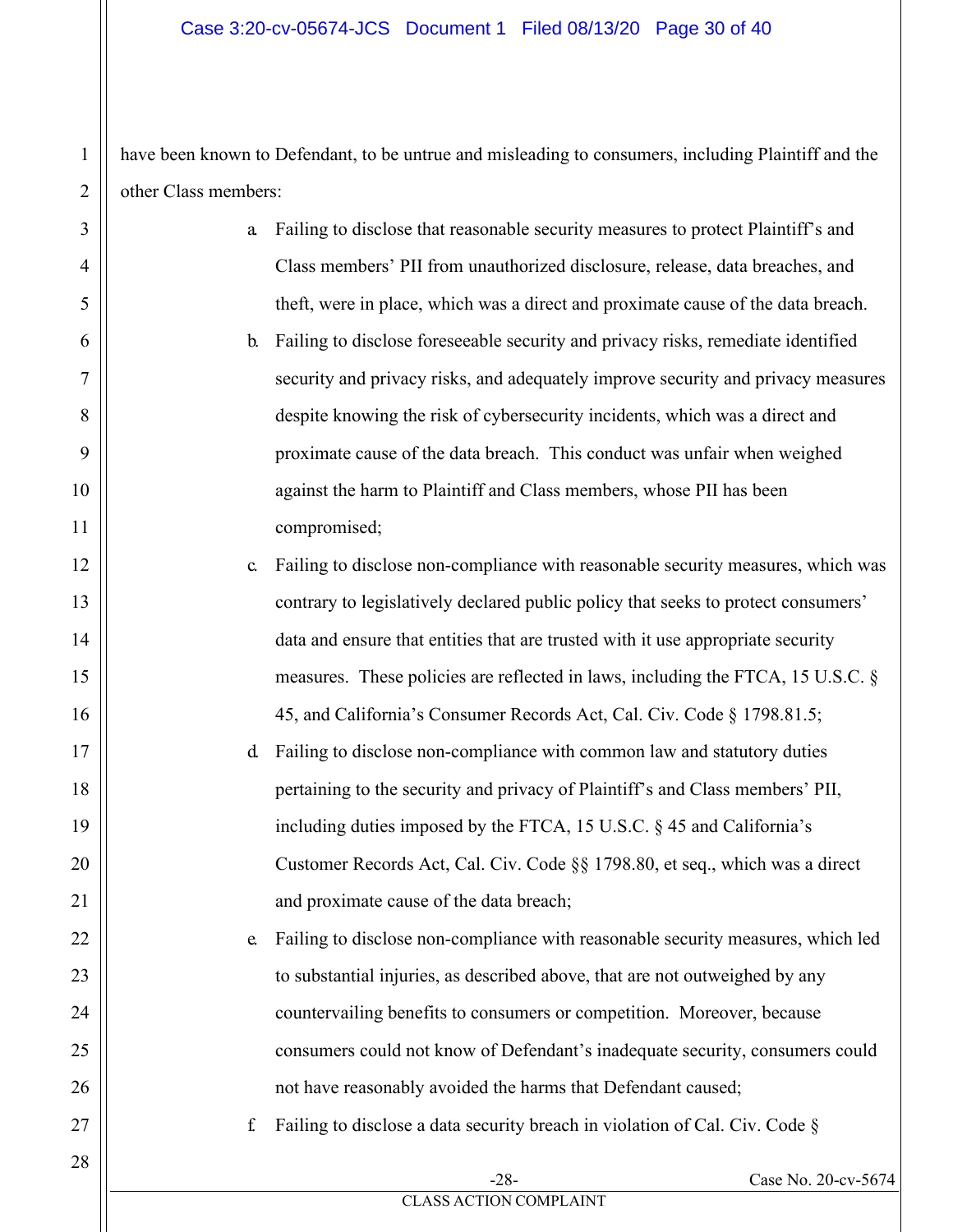1798.82, and failing to notify or timely notify Plaintiff and Class members that their PII had been accessed and stolen;

- g. Misrepresenting in in its Privacy Policy and elsewhere that it would protect the privacy and confidentiality of Plaintiff's and Class members' PII, including by implementing and maintaining reasonable security measures;
	- h. Omitting, suppressing, and concealing the material fact that it did not reasonably or adequately secure Plaintiff's and Class members' PII; and
	- i. Omitting, suppressing, and concealing the material fact that it did not comply with common law and statutory duties pertaining to the security and privacy of Plaintiff's and Class members' PII, including duties imposed by the FTCA, 15 U.S.C. § 45 and California's Customer Records Act, Cal. Civ. Code §§ 1798.80, et seq..

140. Defendant violated § 17500 because the misrepresentations and omissions identified above induced Plaintiff and the Class to provide their PII to Defendant, and were therefore material and likely to deceive a reasonable consumer.

141. Plaintiff and Class members have suffered an injury in fact, including the loss of money or property, as a result of Defendant's unlawful, untrue, misleading and deceptive advertising and practices.

142. Defendant's representations and omissions were material because they were likely to deceive reasonable consumers about the adequacy of Defendant's data security and ability to protect the confidentiality of consumers' PII.

143. Defendant had exclusive knowledge of material facts not known to Plaintiff and Class members and Defendant made partial representations but also suppressed some material facts.

144. As a direct and proximate result of Defendant's unlawful, untrue, misleading and deceptive advertising and practices, Plaintiff and Class members were injured and lost money or property: the money received by Zynga for its services; the loss of the benefit of their bargain with and overcharges by Zynga as they would not have paid Zynga for services or would have paid less for

1

2

3

4

5

6

7

8

9

10

11

12

13

14

15

16

17

18

19

20

21

22

23

24

25

26

27

Case No. 20-cv-5674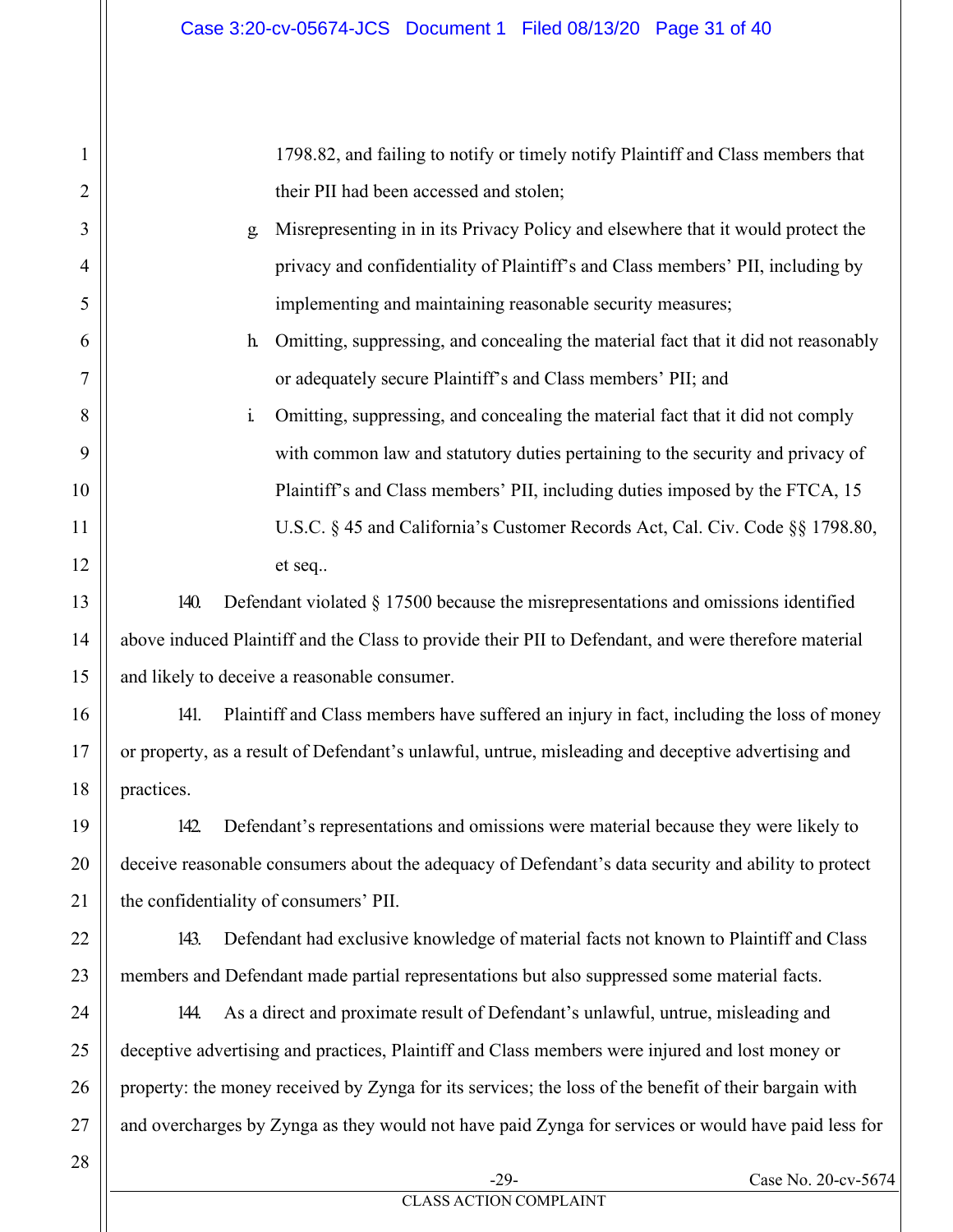#### Case 3:20-cv-05674-JCS Document 1 Filed 08/13/20 Page 32 of 40

such services but for the violations alleged herein; losses from fraud and identity theft; costs for credit monitoring and identity protection services; time and expenses related to monitoring their financial accounts for fraudulent activity; loss of value of their PII; and an increased, imminent risk of fraud and identity theft.

145. All of the wrongful conduct alleged herein occurred, and continues to occur, in the conduct of Defendant's business.

146. Defendant's wrongful conduct is part of a pattern or generalized course of conduct that is still perpetuated and repeated, both in the State of California and nationwide.

147. Plaintiff and Class members seek all monetary and non-monetary relief allowed by law, including restitution of all profits stemming from Defendant's unfair, unlawful, and fraudulent business practices or use of their PII; declaratory relief;; injunctive relief; and other appropriate equitable relief.

#### **COUNT IX - VIOLATIONS OF THE CALIFORNIA CONSUMERS LEGAL REMEDIES ACT, CAL. CIV. CODE § 1750, ET SEQ. (on Behalf of Plaintiff and the Nationwide Class)**

148. Plaintiff incorporates by reference all other paragraphs of this Complaint as if fully set forth herein.

149. Defendant violated the California Consumers Legal Remedies Act ("CLRA"), Cal. Civ. Code §§ 1750, et seq., by engaging in unlawful, untrue, misleading and deceptive advertising and practices.

150. Section 1750 of the California Civil Code provides that certain "unfair methods of competition and unfair or deceptive acts or practices undertaken by any person in a transaction intended to result or that results in the sale or lease of goods or services to any consumer are unlawful…" Such practices include "[r]epresenting that goods or services have sponsorship, approval, characteristics, ingredients, uses, benefits, or quantities that they do not have…" and "[r]epresenting that goods or services are of a particular standard, quality, or grade, or that goods are of a particular style or model, if they are of another…." Cal. Civil Code  $\S 1750(a)(5) \& (7)$ .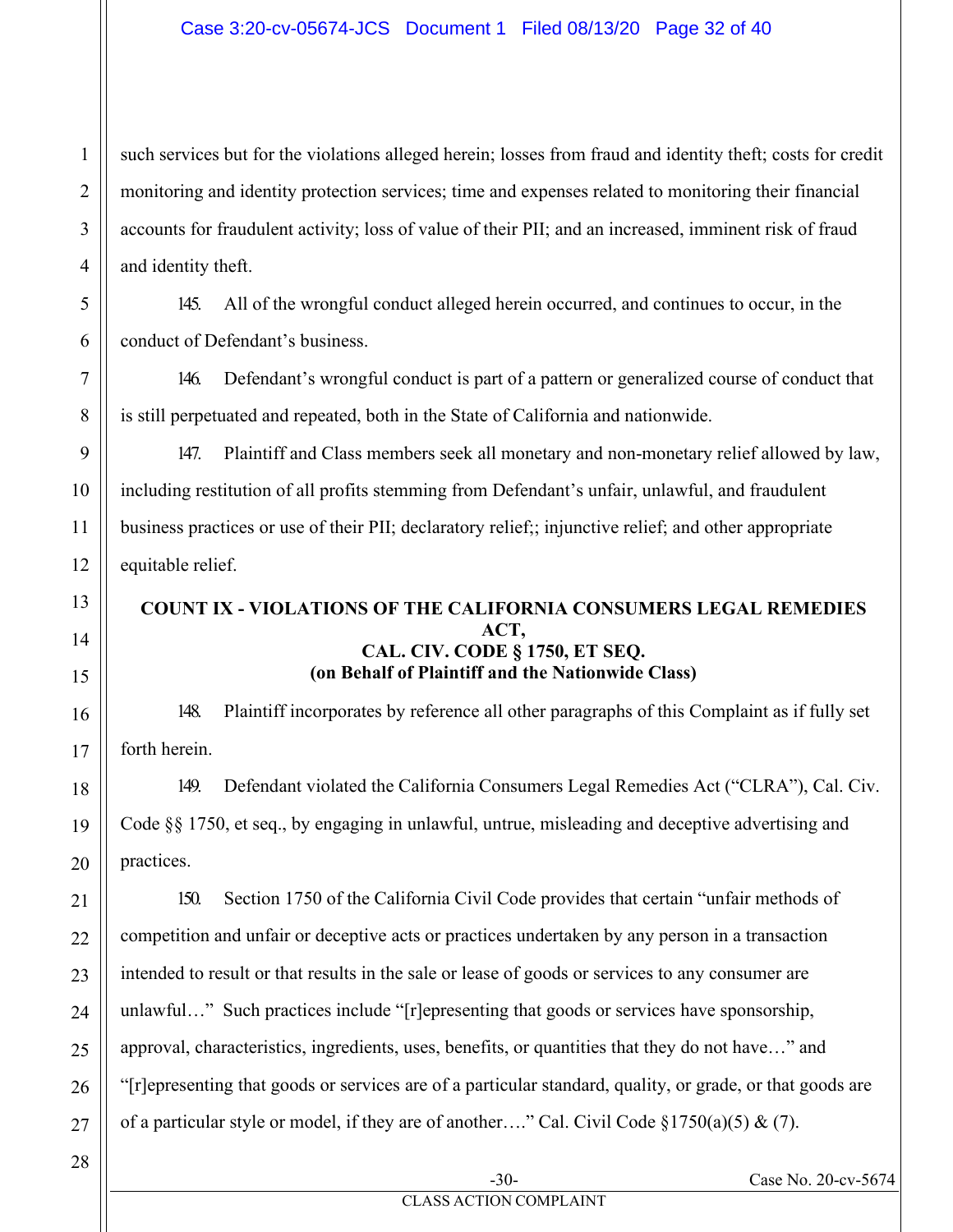151. Defendant misrepresented the nature of their products and services in violation of the CLRA by engaging in unlawful, unfair, and deceptive acts and practices including:

- a. Failing to disclose its failure to implement and maintain reasonable security measures to protect Plaintiff's and Class members' PII from unauthorized disclosure, release, data breaches, and theft, which was a direct and proximate cause of the data breach.
- b. Failing to identify foreseeable security and privacy risks, remediate identified security and privacy risks, and adequately improve security and privacy measures despite knowing the risk of cybersecurity incidents, which was a direct and proximate cause of the data breach. This conduct was unfair when weighed against the harm to Plaintiff and Class members, whose PII has been compromised;
	- c. Failing to disclose its failure to implement and maintain reasonable security measures, which was contrary to legislatively declared public policy that seeks to protect consumers' data and ensure that entities that are trusted with it use appropriate security measures. These policies are reflected in laws, including the FTCA, 15 U.S.C. § 45, and California's Consumer Records Act, Cal. Civ. Code § 1798.81.5;

d. Failing to comply with common law and statutory duties pertaining to the security and privacy of Plaintiff's and Class members' PII, including duties imposed by the FTCA, 15 U.S.C. § 45 and California's Customer Records Act, Cal. Civ. Code §§ 1798.80, et seq., which was a direct and proximate cause of the data breach;

e. Failing to disclose its failure to implement and maintain reasonable security measures, which led to substantial injuries, as described above, that are not outweighed by any countervailing benefits to consumers or competition. Moreover, because consumers could not know of Defendant's inadequate

1

2

3

4

5

6

7

8

9

10

11

12

13

14

15

16

17

18

19

20

21

22

23

24

25

26

27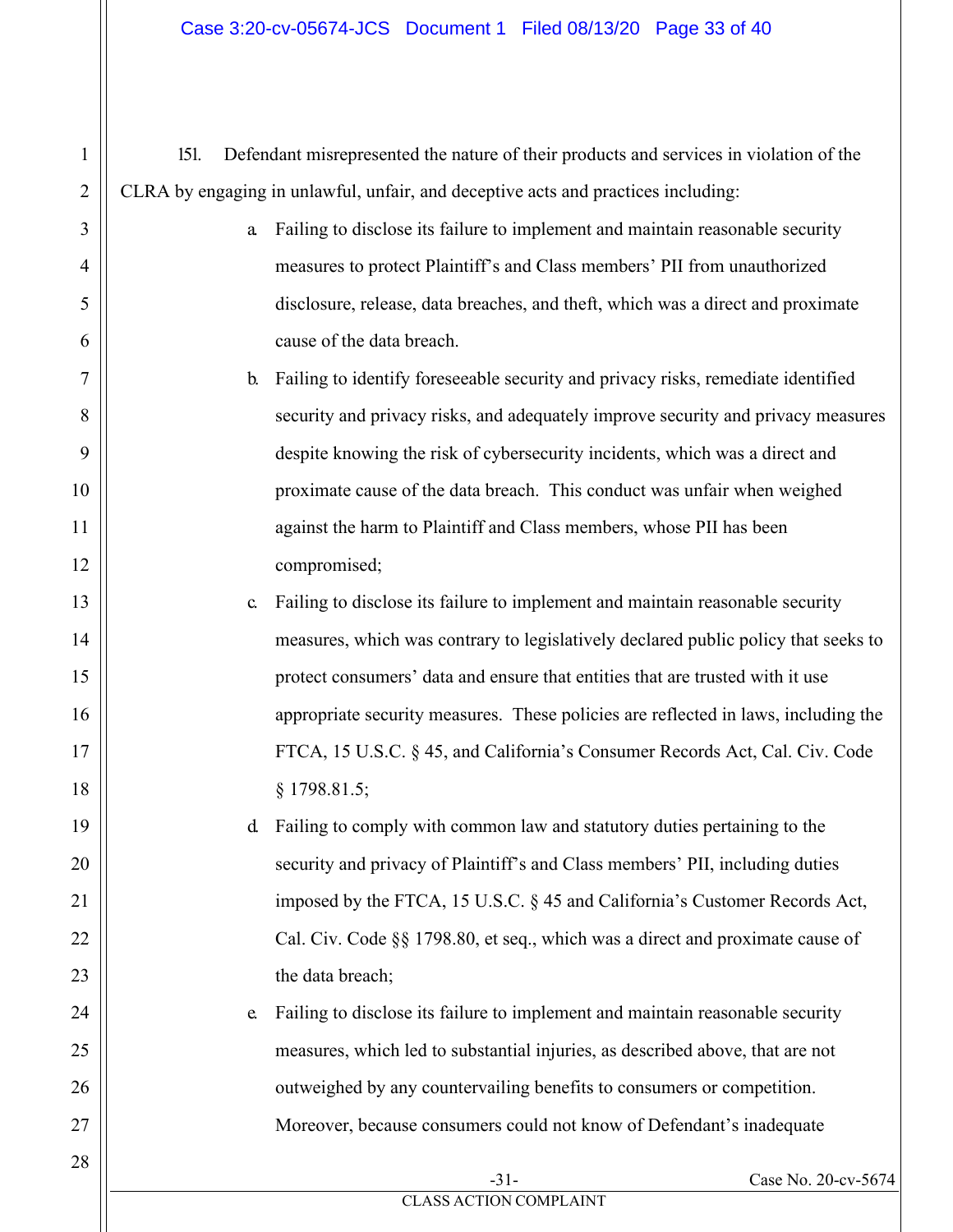security, consumers could not have reasonably avoided the harms that Defendant caused;

- f. Engaging in unlawful business practices by violating California Civil Code section 1798.82, by failing to disclose a data security breach and failing to notify Plaintiff and Class members that their PII had been accessed and stolen;
	- g. Misrepresenting in in its Privacy Policy and elsewhere that it would protect the privacy and confidentiality of Plaintiff's and Class members' PII, including by implementing and maintaining reasonable security measures;
	- h. Omitting, suppressing, and concealing the material fact that it did not reasonably or adequately secure Plaintiff's and Class members' PII;
- i. Omitting, suppressing, and concealing the material fact that it did not comply with common law and statutory duties pertaining to the security and privacy of Plaintiff's and Class members' PII, including duties imposed by the FTCA, 15 U.S.C. § 45 and California's Customer Records Act, Cal. Civ. Code §§ 1798.80, et seq.; and
	- j. Failing to notify or timely notify Plaintiff and Class members that their PII had been accessed and stolen.

152. As a direct and proximate result of Defendant's unlawful acts and practices, Plaintiff and Class members were injured and lost money or property: the money received by Zynga for its services; the loss of the benefit of their bargain with and overcharges by Zynga as they would not have paid Zynga for services or would have paid less for such services but for the violations alleged herein; losses from fraud and identity theft; costs for credit monitoring and identity protection services; time and expenses related to monitoring their financial accounts for fraudulent activity; loss of value of their PII; and an increased, imminent risk of fraud and identity theft.

153. Defendant acted intentionally, knowingly, and maliciously to violate California's CLRA, and recklessly disregarded Plaintiff's and Class members' rights and interests. As disclosed in SEC filings, Defendant knew that its security and privacy protections were vulnerable to attack, and

28

1

2

3

4

5

6

7

8

9

10

11

12

13

14

15

16

17

18

19

20

21

22

23

24

25

26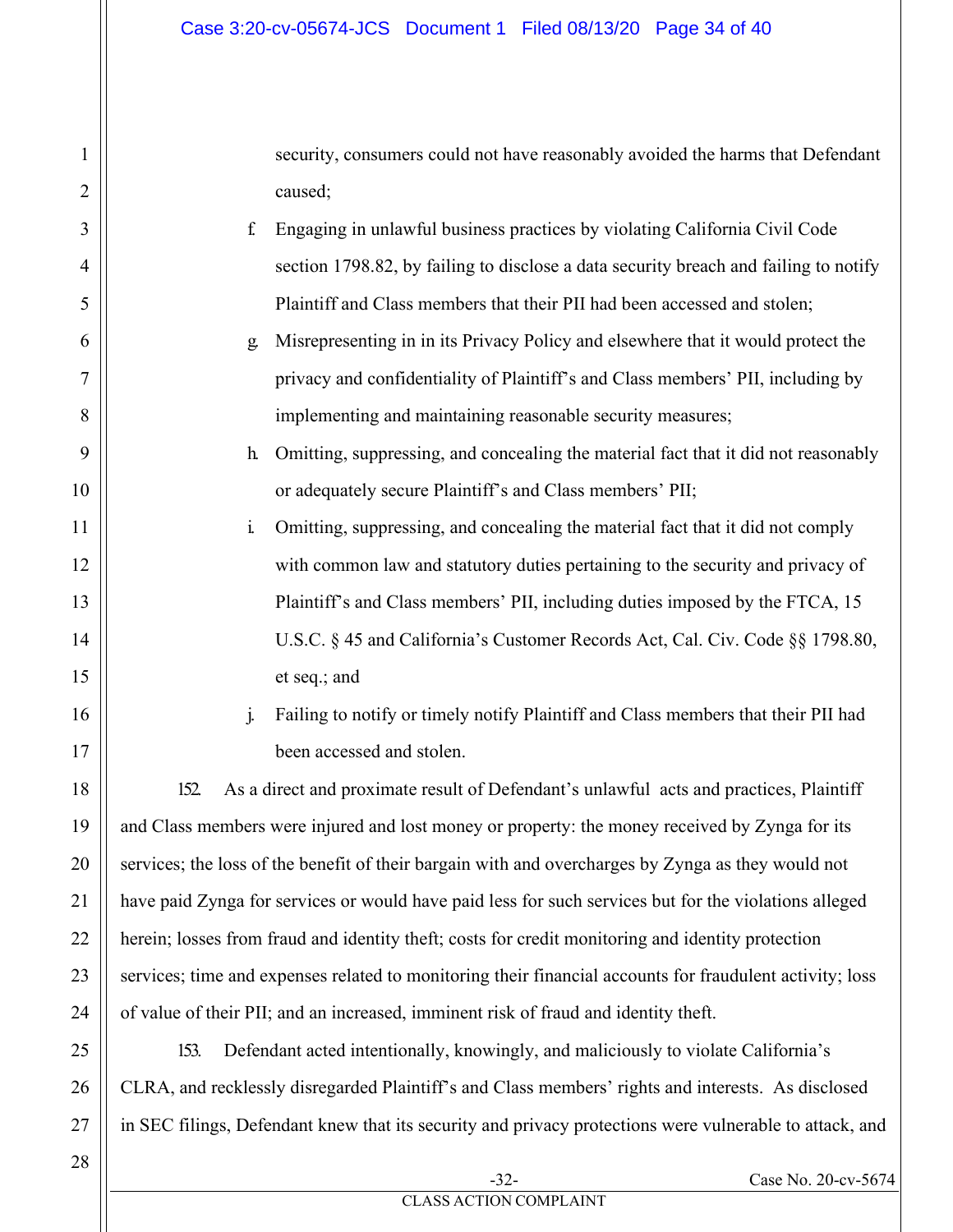Defendant knew that its security measures were inadequate in the face of such attack.

154. Plaintiff and Class members seek injunctive relief, declaratory relief, reasonable attorneys' fees and costs, and other appropriate equitable relief.

155. On the same day that this Complaint was filed, Plaintiff has provided Defendant with notice of its violations of the CLRA and a demand on behalf of themselves and the Class pursuant to California Civil Code section 1782(a). If after 30 days, Defendant has not satisfied Plaintiff's demand in whole and on behalf of all Class members, Plaintiff will amend this Complaint to seek all damages stemming from Defendant's unlawful conduct.

#### **COUNT X - ALTERNATIVE COUNT FOR VIOLATIONS OF STATE CONSUMER PROTECTION ACTS (on Behalf of Plaintiff and the Nationwide Class)**

156. Plaintiff incorporates by reference all other paragraphs of this Complaint as if fully set forth herein.

157. This claim is an alternative to Plaintiff's and the Nationwide Class' claims under California's UCL, FAL and CLRA, and is brought individually, and on behalf of all similarly situated residents of each of the 50 states for violations of the state consumer protection acts including:

- a. the Alaska Unfair Trade Practices and Consumer Protection Act, Alaska Stat. § 45.50.471, et seq.;
- b. the Arizona Consumer Fraud Act, Ariz. Rev. Stat. §§ 44-1521, et seq.;
- c. the Arkansas Deceptive Trade Practices Act, Ark. Code § 4-88-101, et seq.;
- d. the California Unfair Competition Law, Bus. & Prof. Code §§ 17200, et seq. and 17500, et seq.;
	- e. the California Consumers Legal Remedies Act, Cal. Civ. Code § 1750, et seq.;
	- f. the Colorado Consumer Protection Act, Colo. Rev. Stat. Ann. § 6-1-101, et seq.;
	- g. the Connecticut Unfair Trade Practices Act, Conn. Gen Stat. Ann. § 42- 110, et seq.;

h. the Delaware Consumer Fraud Act, 6 Del. Code § 2513, et seq.;

1

2

3

CLASS ACTION COMPLAINT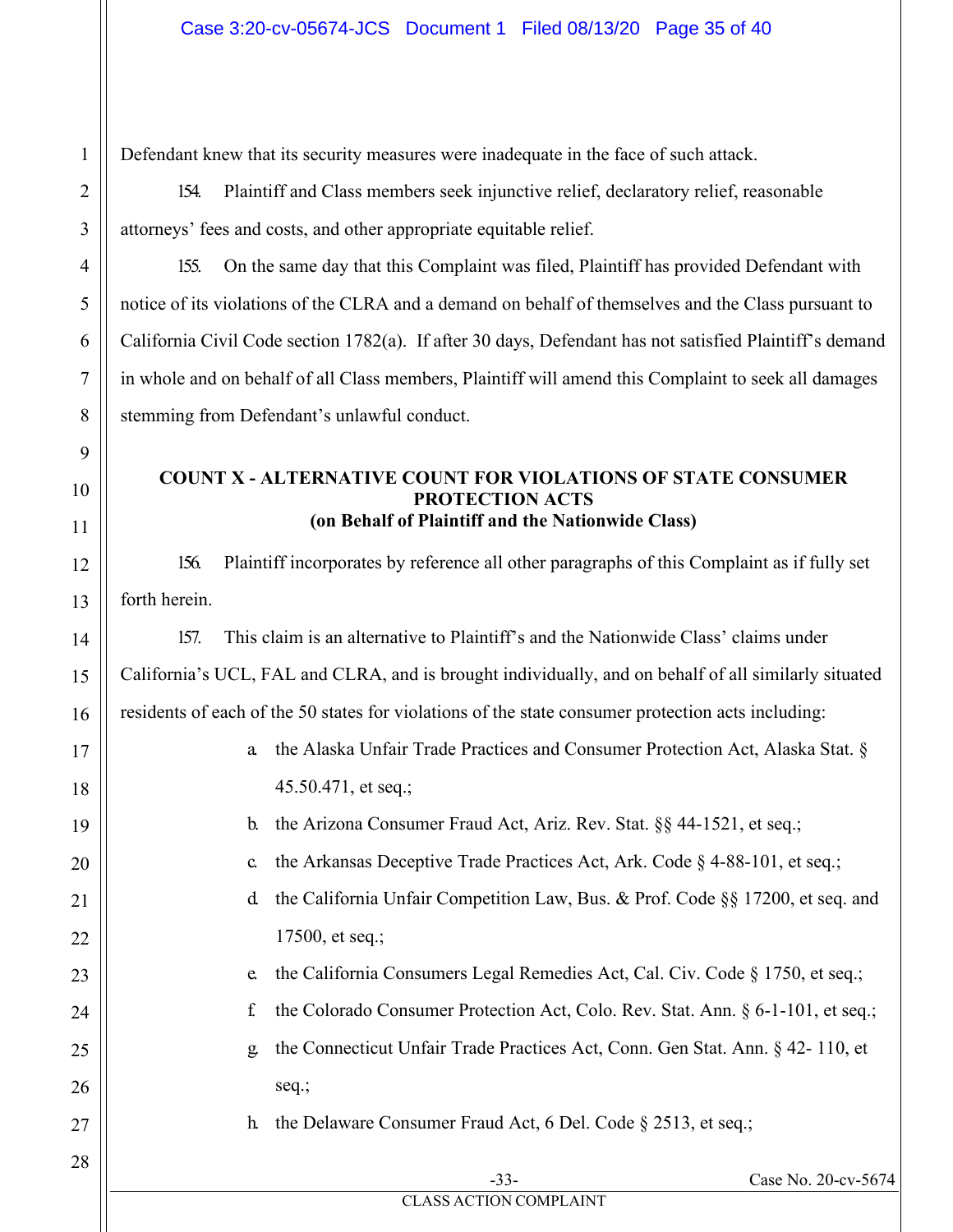| 1  | $\mathbf{i}$<br>the D.C. Consumer Protection Procedures Act, D.C. Code § 28-3901, et seq.;   |
|----|----------------------------------------------------------------------------------------------|
| 2  | j.<br>the Florida Deceptive And Unfair Trade Practices Act, Fla. Stat. Ann. § 501.201,       |
| 3  | et seq.;                                                                                     |
| 4  | the Georgia Fair Business Practices Act, Ga. Code Ann. § 10-1-390, et seq.;<br>k.            |
| 5  | the Hawaii Unfair Competition Law, Haw. Rev. Stat. § 480-2, et seq.;<br>l.                   |
| 6  | the Idaho Consumer Protection Act, Idaho Code. Ann. § 48-601, et seq.;<br>m.                 |
| 7  | the Illinois Consumer Fraud and Deceptive Business Practices Act, 815 ILCS<br>$\mathbf n$    |
| 8  | $501/1$ , et seq.;                                                                           |
| 9  | the Indiana Deceptive Consumer Sales Act, Ind. Code § 24-5-0.5-2, et seq.;<br>0.             |
| 10 | the Iowa Consumer Fraud Act, Iowa Code § 714H, et seq.;<br>p.                                |
| 11 | the Kansas Consumer Protection Act, Kan. Stat. Ann. § 50-623, et seq.;<br>q.                 |
| 12 | the Kentucky Consumer Protection Act, Ky. Rev. Stat. Ann. § 367.110, et seq.;<br>r.          |
| 13 | the Louisiana Unfair Trade Practices And Consumer Protection Law, LSA-R.S.<br>${\bf S}$      |
| 14 | $51:1401$ , et seq.;                                                                         |
| 15 | the Maine Unfair Trade Practices Act, Me. Rev. Stat. Ann. Tit. 5, § 207, et seq.;<br>t       |
| 16 | the Maryland Consumer Protection Act, Md. Code Ann. Com. Law, § 13-301, et<br>u              |
| 17 | seq.;                                                                                        |
| 18 | the Massachusetts Regulation of Business Practices for Consumers Protection<br>V.            |
| 19 | Act, Mass. Gen Laws Ann. Ch. 93A, et seq.;                                                   |
| 20 | the Michigan Consumer Protection Act, Mich. Comp. Laws Ann. § 445.901, et<br>W.              |
| 21 | seq.;                                                                                        |
| 22 | the Minnesota Prevention of Consumer Fraud Act, Minn. Stat. § 325F, et seq.;<br>$\mathbf{X}$ |
| 23 | the Missouri Merchandising Practices Act, Mo. Rev. Stat. § 407, et seq.;<br>у.               |
| 24 | the Nebraska Consumer Protection Act, Neb. Rev. St. §§ 59-1601, et seq.;<br>Z                |
| 25 | the Nevada Deceptive Trade Practices Act, Nev. Rev. Stat. § 41.600, et seq.<br>aa.           |
| 26 | bb. the New Hampshire Regulation of Business Practices For Consumer Protection,              |
| 27 | N.H. Rev. Stat. § 358-A:1, et seq.;                                                          |
| 28 | Case No. 20-cv-5674<br>$-34-$                                                                |
|    | <b>CLASS ACTION COMPLAINT</b>                                                                |
|    |                                                                                              |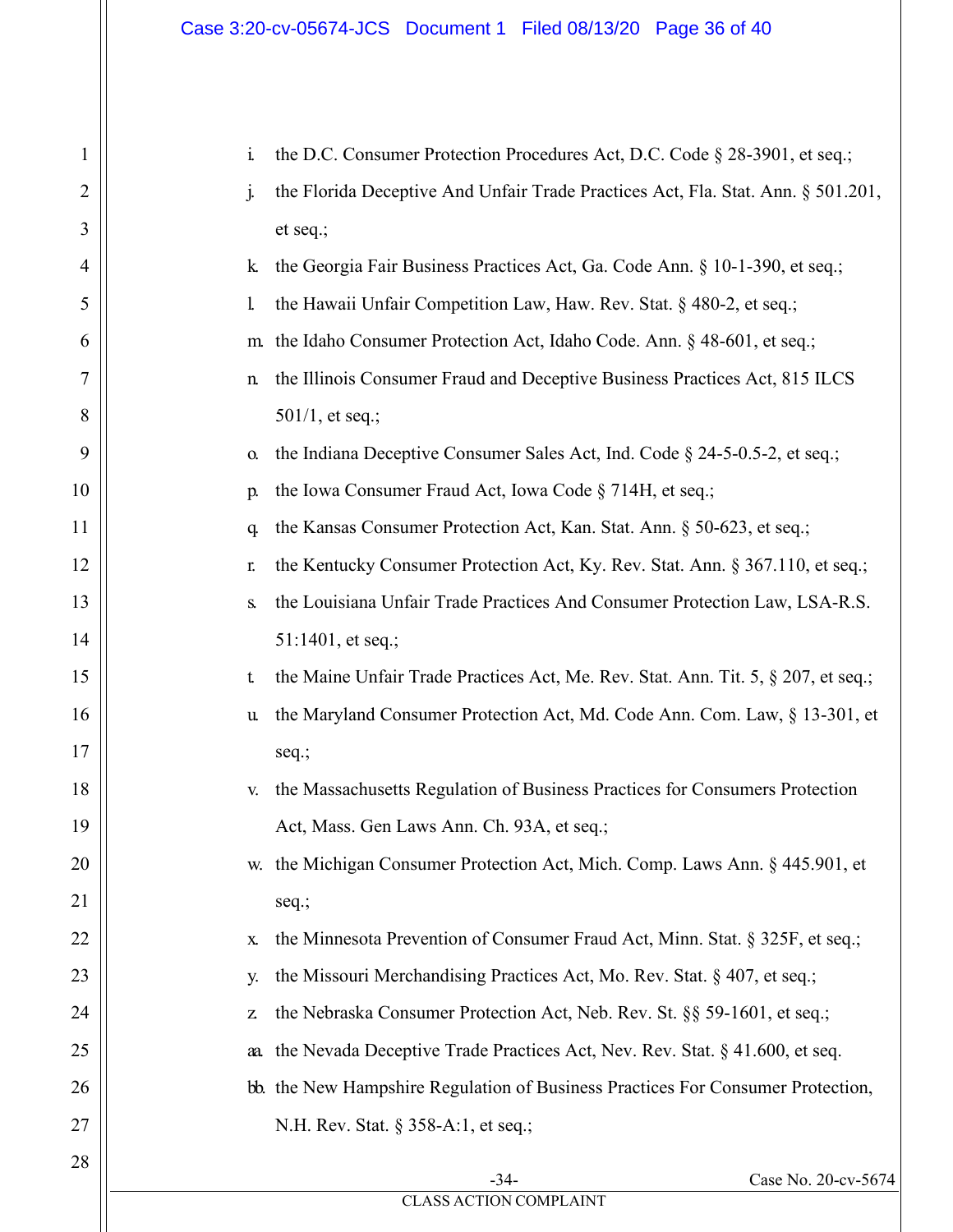| α the New Jersey Consumer Fraud Act, N.J. Stat. Ann. § 56:8, et seq.;<br>1<br>dd the New Mexico Unfair Practices Act, N.M. Stat. Ann. § 57-12-1, et seq.;<br>2<br>ee. the New York Consumer Protection from Deceptive Acts and Practices, N.Y.<br>3<br>Gen. Bus. Law § 349, et seq.;<br>4<br>the North Carolina Unfair And Deceptive Trade Practices Act, N.C. Gen Stat. §<br>5<br>ff.<br>75-1.1, et seq.;<br>6<br>the North Dakota Consumer Fraud Act, N.D. Cent. Code § 51-15, et seq.;<br>7<br>$99 -$<br>hh. the Ohio Consumer Sales Practices Act, Ohio Rev. Code Ann. § 1345.01, et seq.;<br>8<br>9<br>$\ddot{\mathbf{I}}$<br>the Oklahoma Consumer Protection Act, Okla. Stat. tit. 15 § 751, et seq.;<br>jj.<br>the Oregon Unlawful Trade Practices Act, Or. Rev. Stat. § 646.605, et seq.;<br>10<br>kk. the Pennsylvania Unfair Trade Practices and Consumer Protection Law, 73 P.S. §<br>11<br>12<br>201-1, et seq.;<br>the Rhode Island Deceptive Trade Practices Act, R.I. Gen. Laws § 6-13.1-5.2(B),<br>13<br>11.<br>14<br>et seq.;<br>mmthe South Carolina Unfair Trade Practices Act, S.C. Code Ann. §§ 39-5-10, et<br>15<br>16<br>seq.;<br>m. the South Dakota Deceptive Trade Practices and Consumer Protection, S.D.<br>17<br>Codified Laws $\S 37-24-1$ , et seq.;<br>18<br>19<br>α the Tennessee Consumer Protection Act, Tenn. Code Ann. § 47-18-101, et seq.;<br>pp. the Texas Deceptive Trade Practices-Consumer Protection Act, Tex. Code Ann.,<br>20<br>21<br>Bus. & Con. § 17.41, et seq.;<br>22<br>qq. the Utah Consumer Sales Practices Act, Utah Code. Ann. § 13-11-175, et seq.;<br>23<br>the Vermont Consumer Fraud Act, 9 V.S.A. § 2451, et seq.;<br>II.<br>the Virginia Consumer Protection Act of 1977, Va. Code Ann. § 59.1-199, et<br>24<br>SS.<br>25<br>seq.;<br>26<br>the Washington Consumer Protection Act, Wash. Rev. Code § 19.86.010, et seq.;<br>tt.<br>uu the West Virginia Consumer Credit And Protection Act, W. Va. Code § 46A, et<br>27<br>28<br>$-35-$<br>Case No. 20-cv-5674<br><b>CLASS ACTION COMPLAINT</b> |  |
|-----------------------------------------------------------------------------------------------------------------------------------------------------------------------------------------------------------------------------------------------------------------------------------------------------------------------------------------------------------------------------------------------------------------------------------------------------------------------------------------------------------------------------------------------------------------------------------------------------------------------------------------------------------------------------------------------------------------------------------------------------------------------------------------------------------------------------------------------------------------------------------------------------------------------------------------------------------------------------------------------------------------------------------------------------------------------------------------------------------------------------------------------------------------------------------------------------------------------------------------------------------------------------------------------------------------------------------------------------------------------------------------------------------------------------------------------------------------------------------------------------------------------------------------------------------------------------------------------------------------------------------------------------------------------------------------------------------------------------------------------------------------------------------------------------------------------------------------------------------------------------------------------------------------------------------------------------------------------------------------------------------------------------------------------------------------|--|
|                                                                                                                                                                                                                                                                                                                                                                                                                                                                                                                                                                                                                                                                                                                                                                                                                                                                                                                                                                                                                                                                                                                                                                                                                                                                                                                                                                                                                                                                                                                                                                                                                                                                                                                                                                                                                                                                                                                                                                                                                                                                 |  |
|                                                                                                                                                                                                                                                                                                                                                                                                                                                                                                                                                                                                                                                                                                                                                                                                                                                                                                                                                                                                                                                                                                                                                                                                                                                                                                                                                                                                                                                                                                                                                                                                                                                                                                                                                                                                                                                                                                                                                                                                                                                                 |  |
|                                                                                                                                                                                                                                                                                                                                                                                                                                                                                                                                                                                                                                                                                                                                                                                                                                                                                                                                                                                                                                                                                                                                                                                                                                                                                                                                                                                                                                                                                                                                                                                                                                                                                                                                                                                                                                                                                                                                                                                                                                                                 |  |
|                                                                                                                                                                                                                                                                                                                                                                                                                                                                                                                                                                                                                                                                                                                                                                                                                                                                                                                                                                                                                                                                                                                                                                                                                                                                                                                                                                                                                                                                                                                                                                                                                                                                                                                                                                                                                                                                                                                                                                                                                                                                 |  |
|                                                                                                                                                                                                                                                                                                                                                                                                                                                                                                                                                                                                                                                                                                                                                                                                                                                                                                                                                                                                                                                                                                                                                                                                                                                                                                                                                                                                                                                                                                                                                                                                                                                                                                                                                                                                                                                                                                                                                                                                                                                                 |  |
|                                                                                                                                                                                                                                                                                                                                                                                                                                                                                                                                                                                                                                                                                                                                                                                                                                                                                                                                                                                                                                                                                                                                                                                                                                                                                                                                                                                                                                                                                                                                                                                                                                                                                                                                                                                                                                                                                                                                                                                                                                                                 |  |
|                                                                                                                                                                                                                                                                                                                                                                                                                                                                                                                                                                                                                                                                                                                                                                                                                                                                                                                                                                                                                                                                                                                                                                                                                                                                                                                                                                                                                                                                                                                                                                                                                                                                                                                                                                                                                                                                                                                                                                                                                                                                 |  |
|                                                                                                                                                                                                                                                                                                                                                                                                                                                                                                                                                                                                                                                                                                                                                                                                                                                                                                                                                                                                                                                                                                                                                                                                                                                                                                                                                                                                                                                                                                                                                                                                                                                                                                                                                                                                                                                                                                                                                                                                                                                                 |  |
|                                                                                                                                                                                                                                                                                                                                                                                                                                                                                                                                                                                                                                                                                                                                                                                                                                                                                                                                                                                                                                                                                                                                                                                                                                                                                                                                                                                                                                                                                                                                                                                                                                                                                                                                                                                                                                                                                                                                                                                                                                                                 |  |
|                                                                                                                                                                                                                                                                                                                                                                                                                                                                                                                                                                                                                                                                                                                                                                                                                                                                                                                                                                                                                                                                                                                                                                                                                                                                                                                                                                                                                                                                                                                                                                                                                                                                                                                                                                                                                                                                                                                                                                                                                                                                 |  |
|                                                                                                                                                                                                                                                                                                                                                                                                                                                                                                                                                                                                                                                                                                                                                                                                                                                                                                                                                                                                                                                                                                                                                                                                                                                                                                                                                                                                                                                                                                                                                                                                                                                                                                                                                                                                                                                                                                                                                                                                                                                                 |  |
|                                                                                                                                                                                                                                                                                                                                                                                                                                                                                                                                                                                                                                                                                                                                                                                                                                                                                                                                                                                                                                                                                                                                                                                                                                                                                                                                                                                                                                                                                                                                                                                                                                                                                                                                                                                                                                                                                                                                                                                                                                                                 |  |
|                                                                                                                                                                                                                                                                                                                                                                                                                                                                                                                                                                                                                                                                                                                                                                                                                                                                                                                                                                                                                                                                                                                                                                                                                                                                                                                                                                                                                                                                                                                                                                                                                                                                                                                                                                                                                                                                                                                                                                                                                                                                 |  |
|                                                                                                                                                                                                                                                                                                                                                                                                                                                                                                                                                                                                                                                                                                                                                                                                                                                                                                                                                                                                                                                                                                                                                                                                                                                                                                                                                                                                                                                                                                                                                                                                                                                                                                                                                                                                                                                                                                                                                                                                                                                                 |  |
|                                                                                                                                                                                                                                                                                                                                                                                                                                                                                                                                                                                                                                                                                                                                                                                                                                                                                                                                                                                                                                                                                                                                                                                                                                                                                                                                                                                                                                                                                                                                                                                                                                                                                                                                                                                                                                                                                                                                                                                                                                                                 |  |
|                                                                                                                                                                                                                                                                                                                                                                                                                                                                                                                                                                                                                                                                                                                                                                                                                                                                                                                                                                                                                                                                                                                                                                                                                                                                                                                                                                                                                                                                                                                                                                                                                                                                                                                                                                                                                                                                                                                                                                                                                                                                 |  |
|                                                                                                                                                                                                                                                                                                                                                                                                                                                                                                                                                                                                                                                                                                                                                                                                                                                                                                                                                                                                                                                                                                                                                                                                                                                                                                                                                                                                                                                                                                                                                                                                                                                                                                                                                                                                                                                                                                                                                                                                                                                                 |  |
|                                                                                                                                                                                                                                                                                                                                                                                                                                                                                                                                                                                                                                                                                                                                                                                                                                                                                                                                                                                                                                                                                                                                                                                                                                                                                                                                                                                                                                                                                                                                                                                                                                                                                                                                                                                                                                                                                                                                                                                                                                                                 |  |
|                                                                                                                                                                                                                                                                                                                                                                                                                                                                                                                                                                                                                                                                                                                                                                                                                                                                                                                                                                                                                                                                                                                                                                                                                                                                                                                                                                                                                                                                                                                                                                                                                                                                                                                                                                                                                                                                                                                                                                                                                                                                 |  |
|                                                                                                                                                                                                                                                                                                                                                                                                                                                                                                                                                                                                                                                                                                                                                                                                                                                                                                                                                                                                                                                                                                                                                                                                                                                                                                                                                                                                                                                                                                                                                                                                                                                                                                                                                                                                                                                                                                                                                                                                                                                                 |  |
|                                                                                                                                                                                                                                                                                                                                                                                                                                                                                                                                                                                                                                                                                                                                                                                                                                                                                                                                                                                                                                                                                                                                                                                                                                                                                                                                                                                                                                                                                                                                                                                                                                                                                                                                                                                                                                                                                                                                                                                                                                                                 |  |
|                                                                                                                                                                                                                                                                                                                                                                                                                                                                                                                                                                                                                                                                                                                                                                                                                                                                                                                                                                                                                                                                                                                                                                                                                                                                                                                                                                                                                                                                                                                                                                                                                                                                                                                                                                                                                                                                                                                                                                                                                                                                 |  |
|                                                                                                                                                                                                                                                                                                                                                                                                                                                                                                                                                                                                                                                                                                                                                                                                                                                                                                                                                                                                                                                                                                                                                                                                                                                                                                                                                                                                                                                                                                                                                                                                                                                                                                                                                                                                                                                                                                                                                                                                                                                                 |  |
|                                                                                                                                                                                                                                                                                                                                                                                                                                                                                                                                                                                                                                                                                                                                                                                                                                                                                                                                                                                                                                                                                                                                                                                                                                                                                                                                                                                                                                                                                                                                                                                                                                                                                                                                                                                                                                                                                                                                                                                                                                                                 |  |
|                                                                                                                                                                                                                                                                                                                                                                                                                                                                                                                                                                                                                                                                                                                                                                                                                                                                                                                                                                                                                                                                                                                                                                                                                                                                                                                                                                                                                                                                                                                                                                                                                                                                                                                                                                                                                                                                                                                                                                                                                                                                 |  |
|                                                                                                                                                                                                                                                                                                                                                                                                                                                                                                                                                                                                                                                                                                                                                                                                                                                                                                                                                                                                                                                                                                                                                                                                                                                                                                                                                                                                                                                                                                                                                                                                                                                                                                                                                                                                                                                                                                                                                                                                                                                                 |  |
|                                                                                                                                                                                                                                                                                                                                                                                                                                                                                                                                                                                                                                                                                                                                                                                                                                                                                                                                                                                                                                                                                                                                                                                                                                                                                                                                                                                                                                                                                                                                                                                                                                                                                                                                                                                                                                                                                                                                                                                                                                                                 |  |
|                                                                                                                                                                                                                                                                                                                                                                                                                                                                                                                                                                                                                                                                                                                                                                                                                                                                                                                                                                                                                                                                                                                                                                                                                                                                                                                                                                                                                                                                                                                                                                                                                                                                                                                                                                                                                                                                                                                                                                                                                                                                 |  |
|                                                                                                                                                                                                                                                                                                                                                                                                                                                                                                                                                                                                                                                                                                                                                                                                                                                                                                                                                                                                                                                                                                                                                                                                                                                                                                                                                                                                                                                                                                                                                                                                                                                                                                                                                                                                                                                                                                                                                                                                                                                                 |  |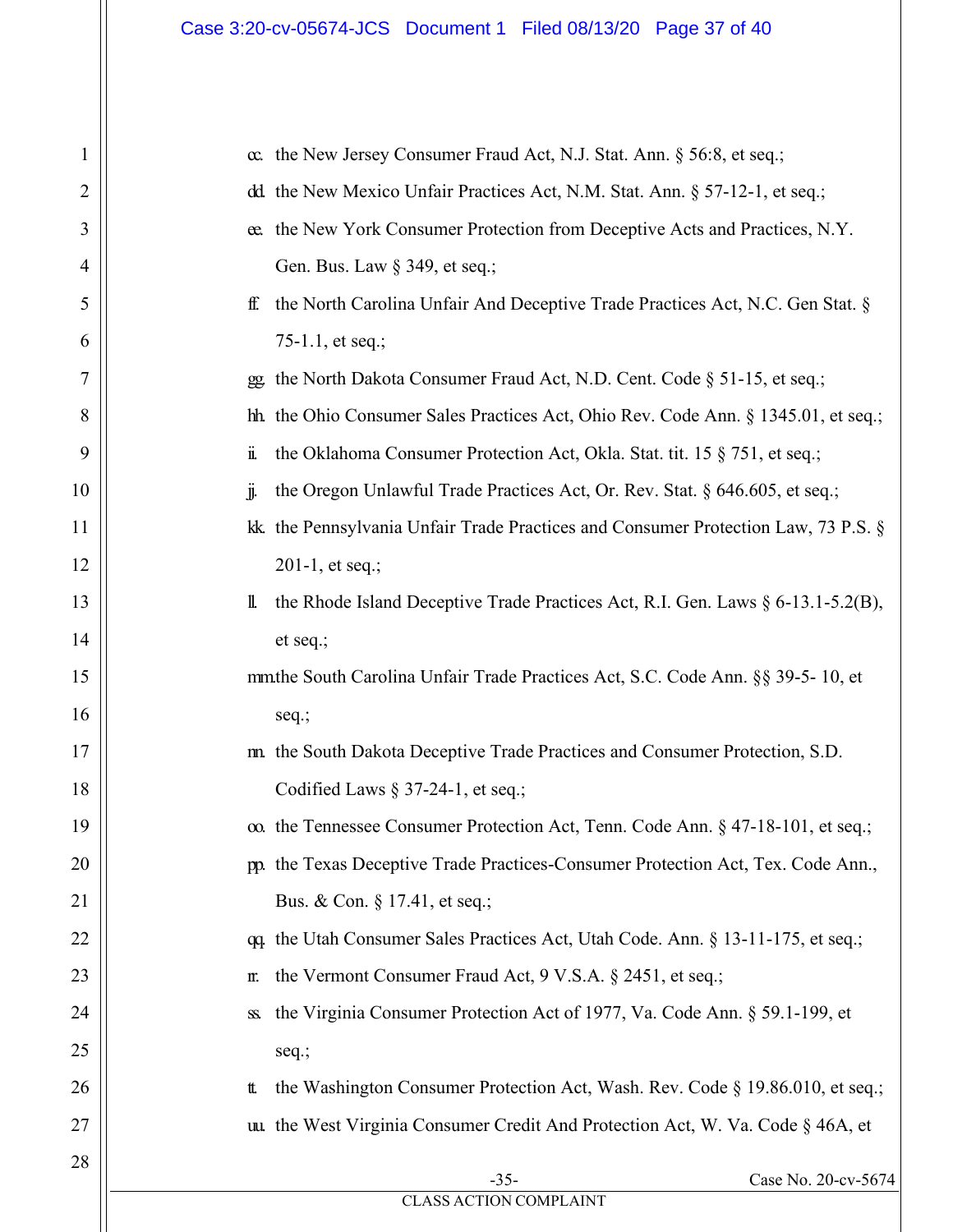seq.;

w. the Wisconsin Deceptive Trade Practices Act, Wis. Stat.  $\S$  100.18, et seq.; and ww.the Wyoming Consumer Protection Act, Wyo. Stat. Ann. § 40-12-101,et seq. 158. The acts, practices, misrepresentations and omissions by Defendant described above, and Defendant's dissemination of deceptive and misleading advertising and marketing materials in connection therewith, occurring in the course of conduct involving trade or commerce, constitute unfair methods of competition and unfair or deceptive acts or practices within the meaning of each of the above-enumerated statutes.

159. Defendant's acts and practices described herein misled, deceived or damaged Plaintiff and Class members in connection providing the goods and services mentioned herein. Defendant's conduct also constituted the use or employment of deception, fraud, false pretense, false promise, misrepresentation, or knowingly concealing, suppressing, or omitting a material fact with intent that others rely upon the concealment, suppression or omission in connection with the sale or advertisement of goods or services whether or not a person has in fact been misled, deceived or damaged in violation of each of the above-enumerated statutes.

160. Defendants knew or should have known that their conduct violated the aboveenumerated statutes. Defendants intended that the Plaintiff and Class members would rely on their misrepresentations, omissions, and concealment of information.

161. The foregoing acts, omissions, and practices proximately caused Plaintiff and Class members to suffer damages as described herein.

162. Plaintiff and Class members seek all monetary and non-monetary relief allowed by law, including damages stemming from Defendant's unfair, unlawful, and fraudulent business practices or use of their PII; declaratory relief; reasonable attorneys' fees and costs; injunctive relief; and other appropriate equitable relief.

163. On April 14, 2020, the Iowa Attorney General approved the filing of this Class Action Complaint after having been provided with a request for approval under Iowa Code 714H.7.

164. Plaintiff has provided Defendants with notice of their violations of Code of Ala. § 8-19-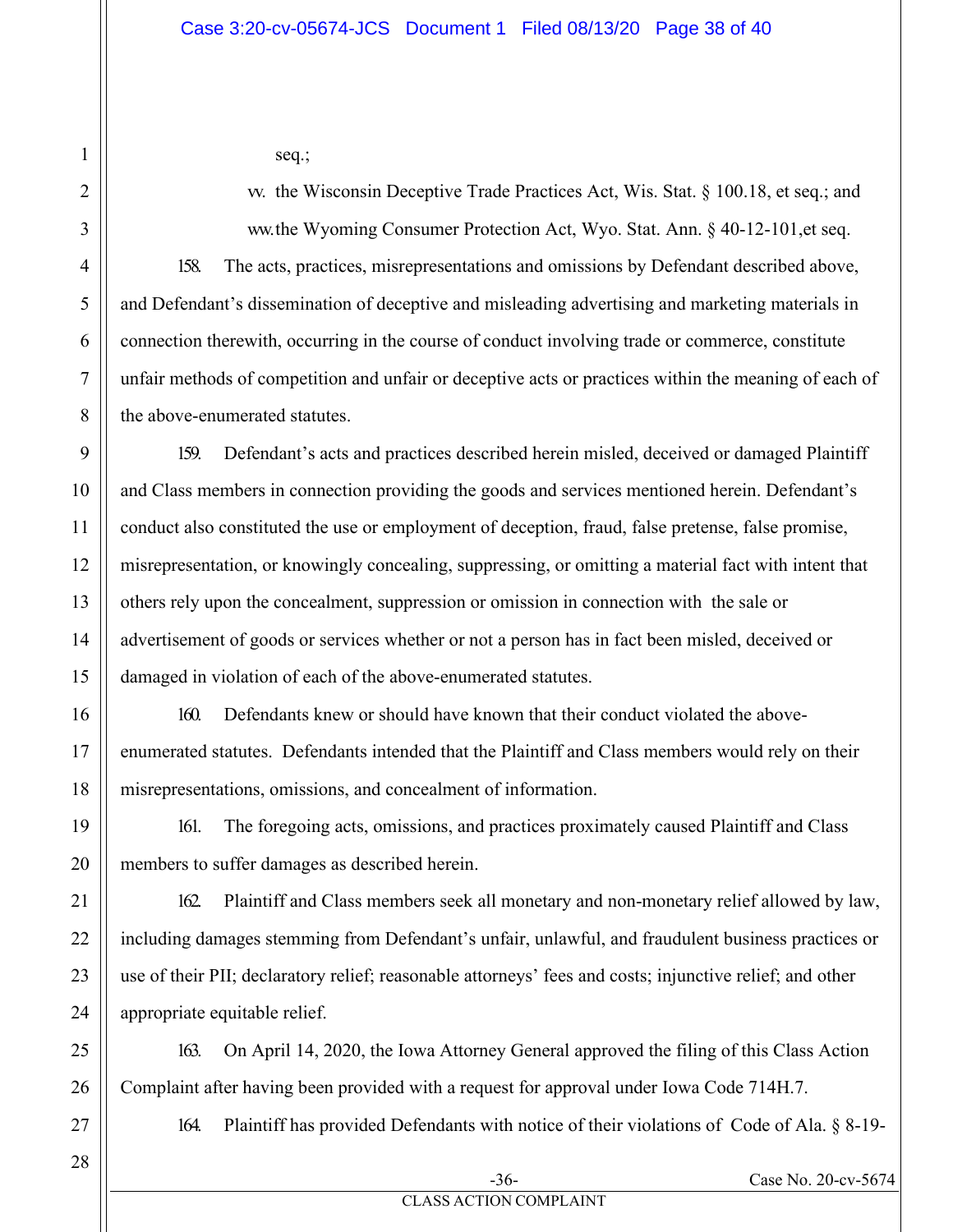10, Alaska Stat. § 45.50.535, Cal. Civ. Code§ 1782(a), Ga. Code Ann. § 10-1-399, 815 ILCS 505/10a, Ind. Code Ann. § 24-5-0.5-5, Me. Rev. Stat. Ann. Tit. 5, § 213, Mass. Gen Laws Ann. Ch. 93A, Miss. Code Ann. § 75-24-15, Tex. Bus. & Com. Code § 17.505, W. Va. Code § 46A-6-106, Wyo. Stat. § 40-12-109, and any other state consumer protection statute requiring notice to them of a claim for damages. The notice was transmitted on the day this lawsuit and Amended Complaint were filed. Plaintiff initially brings a claim for injunctive or equitable relief under these particular statutes. After the respective cure periods have expired and Defendants have failed to adequately address the violations alleged herein, Plaintiff will amend the complaint to add a claim for damages under the respective statutes. WHEREFORE, Plaintiff Christopher Rosiak respectfully requests that this Court: a. Certify this action as a class action, proper and maintainable pursuant to Rule 23 of the Federal Rules of Civil Procedure; declare that Plaintiff is a proper class representative; and appoint

Plaintiff's counsel as Class Counsel;

1

2

3

4

5

6

7

8

9

10

11

12

13

14

15

16

17

18

19

20

21

22

23

24

25

26

27

28

b. Grant permanent injunctive relief to prohibit Defendant from continuing to engage in the unlawful acts, omissions, and practices described herein;

c. Award Plaintiff and Class members compensatory, consequential, general, and nominal damages in an amount to be determined at trial;

d. Award statutory damages, trebled, and punitive or exemplary damages, to the extent permitted by law;

e. Grant declaratory relief sought herein;

f. Award to Plaintiff the costs and disbursements of the action, along with reasonable attorneys' fees, costs, and expenses;

g. Award pre- and post-judgment interest at the maximum legal rate; and

h. Grant all such other relief as is just and proper.

### **JURY DEMAND**

Plaintiff demands a trial by jury on all claims so triable.